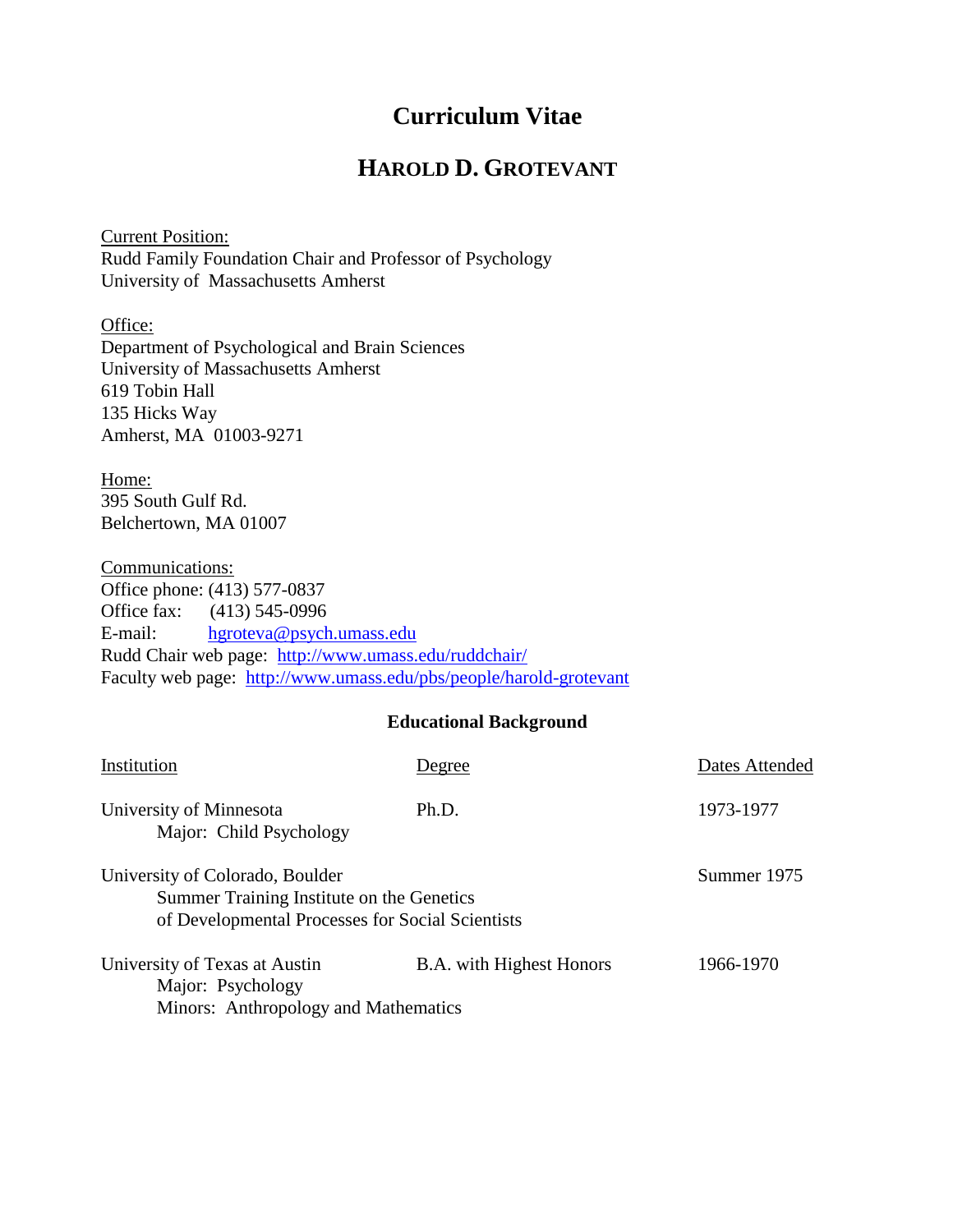# **Academic Employment Experience**

| <b>University of Massachusetts Amherst</b> | $2008$ – present | Rudd Family Foundation Chair and Professor<br>of Psychology |
|--------------------------------------------|------------------|-------------------------------------------------------------|
|                                            | $2015 - 2017$    | Department Chair, Psychological & Brain Sci                 |
| <b>University of Minnesota</b>             | $2008$ – present | <b>Professor Emeritus</b>                                   |
|                                            | 1990-2008        | Professor of Family Social Science &                        |
|                                            |                  | <b>Adjunct Professor of Child Psychology</b>                |
|                                            | 2001-2003        | Head, Dept. of Family Social Science                        |
|                                            | 1990-1995        | Head, Dept. of Family Social Science                        |
| <b>University of Texas at Austin</b>       | 1988-1990        | Professor of Home Economics and                             |
|                                            |                  | Psychology                                                  |
|                                            | 1987-1989        | Head, Division of Child Development and                     |
|                                            |                  | <b>Family Relationships</b>                                 |
|                                            | 1983-1988        | Associate Professor of Home Economics and                   |
|                                            |                  | Psychology                                                  |
|                                            | 1978-1983        | <b>Assistant Professor of Psychology</b>                    |
|                                            | 1977-1983        | Assistant Professor, Division of Child                      |
|                                            |                  | Development and Family Relationships,                       |
|                                            |                  | Department of Home Economics                                |
| <b>University of Minnesota</b>             | 1973-1977        | <b>Teaching Assistant, Research</b>                         |
| Institute of Child Development             |                  | Assistant, Research Fellow,                                 |
|                                            |                  | Instructor (Child & Adolescent Psych.)                      |

### **Honors and Awards**

Elizabeth Hurlock Beckman Award for mentoring (2017)

Chancellor's Medal, UMass Amherst (2016)

University Distinguished Faculty Lecturer Award, UMass Amherst (2015-16) Outstanding Scholar in Adoption Award, St. John's University Adoption Initiative (2012) Outstanding Service and Outreach Award, College of Natural Sciences, UMass Amherst (2009) Fellow, Association for Psychological Science (2009) Courage and Curiosity Award, Center for Family Connections, Cambridge, MA (2008) Educational Leadership Award, College of Education + Human Development, U of MN (2008) Fellow, National Council on Family Relations (2004) Visiting Professor, University of East Anglia (UK), School of Social Work (2003) Senior Research Fellow, Evan B. Donaldson Adoption Institute, New York (2003 – 2017) McFarland Outstanding Teaching Award, College of Human Ecology, Univ. of Minnesota (2003) Academy of Distinguished Teachers, University of Minnesota (2000 – 2008) University of Minnesota Alumni Association Award for Outstanding Contributions to Graduate, Professional, and Postbaccalaureate Education (2000) Educational Leadership Award, College of Human Ecology, University of Minnesota (1998) *Identity and Development: An Interdisciplinary Approach* (Bosma, Graafsma, Grotevant, & deLevita, 1994) honored as Outstanding Academic Book of 1995 by *Choice Magazine* Visiting Scholar, The Ohio State University, College of Human Ecology, December (1994) Excellence in Research Award, College of Human Ecology, University of Minnesota (1994) Fellow, American Psychological Association (1989- Division 7; 2000 – Division 43) James D. Moran Memorial Research Award, American Home Economics Association (1988) Omicron Nu (1989); Phi Kappa Phi (1976) Eva O. Miller Graduate Fellowship, University of Minnesota (1975-1976, 1976-1977) National Institute of Mental Health Traineeship, Summer Training Institute on the Genetics of Developmental Processes for Social Scientists (1975) Woodrow Wilson Fellow (1970); Phi Beta Kappa (1969); Phi Eta Sigma (1967)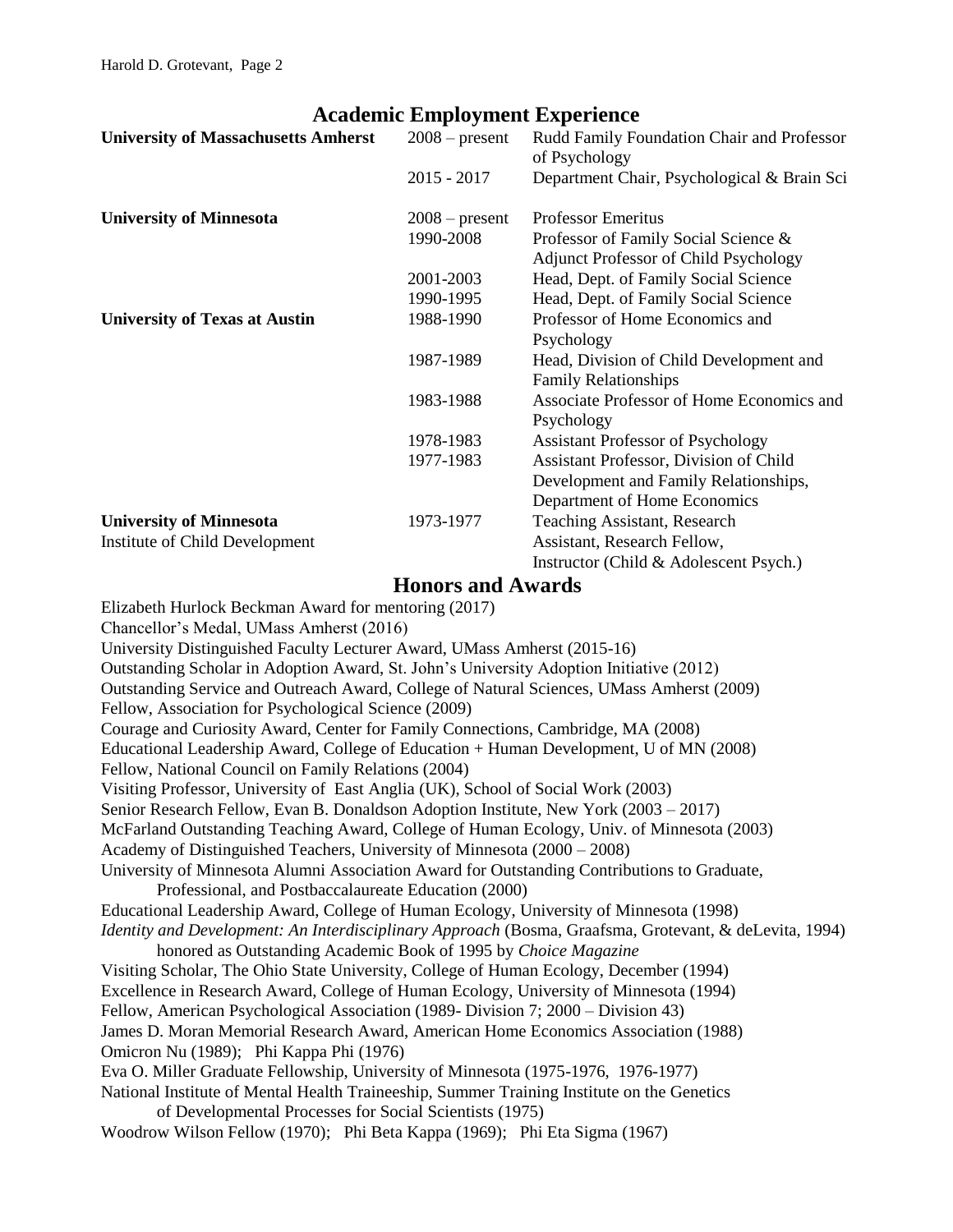# **Research**

## PUBLICATIONS

#### Books, Monographs, and Special Issues

McRoy, R. G. & Grotevant, H. D. (Eds). (in press, 2019) Special Issue: Openness in adoption. *Adoption Quarterly.*

Fiese, B. H., & Grotevant, H. D. (Eds.) (2001). Special Issue: Narratives in and about relationships. *Journal of Social and Personal Relationships*, Vol. 18(5).

Kashy, D. A., & Grotevant, H. D. (Eds.) (1999). Special Issue: Methodological and Data Analytic Advances in the Study of Interpersonal Relationships. *Personal Relationships.* Vol. 6(4).

Fiese, B. H., Sameroff, A. J., Grotevant, H. D., Wamboldt, F. S., Dickstein, S., & Fravel, D. L. (1999) The stories that families tell: Narrative coherence, narrative style, and relationship beliefs. *Monographs of the Society for Research in Child Development.* Vol. 64(2), Serial No. 257.

Grotevant, H. D., & McRoy, R. G. (1998) *Openness in Adoption: Connecting Families of Birth and Adoption*. Newbury Park, CA: Sage.

McRoy, R. G., Grotevant, H. D., & Ayers-Lopez, S. (1994). *Changing practices in adoption*. Austin: Hogg Foundation for Mental Health.

Bosma, H. A., deLevita, D. J., Graafsma, T. L., & Grotevant, H. D. (Eds.), (1994). *Identity and development: An interdisciplinary approach*. Newbury Park, CA: Sage. **[Selected by Choice Magazine as Outstanding Academic Book of 1995]**

Grotevant, H. D. & Carlson, C. I. (1989). *Family assessment: A guide to methods and measures.* New York: Guilford Press.

Grotevant, H. D. (Ed.) (1989). Special Issue: Current Issues in Marital and Family Assessment. *Journal of Family Psychology, 3*(2).

McRoy, R. G., Grotevant, H. D. & Zurcher, L. A. (1988). *Emotional disturbance in adopted adolescents: Origins & development.* New York: Praeger.

McRoy, R. G., Grotevant, H. D. & White, K. L. (1988). *Openness in adoption: New practices, new issues.* New York: Praeger.

Grotevant, H. D. & Cooper, C. R. (Eds.) (1983). *Adolescent Development in the Family, New Directions for Child Development.* San Francisco: Jossey-Bass.

#### Articles In Refereed Journals

Paniagua, C., Moreno, C., Román, M., Palacios, J., Grotevant, H.D., & Rivera, F. (submitted). Under the same label: Adopted adolescents' heterogeneity in well-being and perception of social contexts. *Youth and Society.*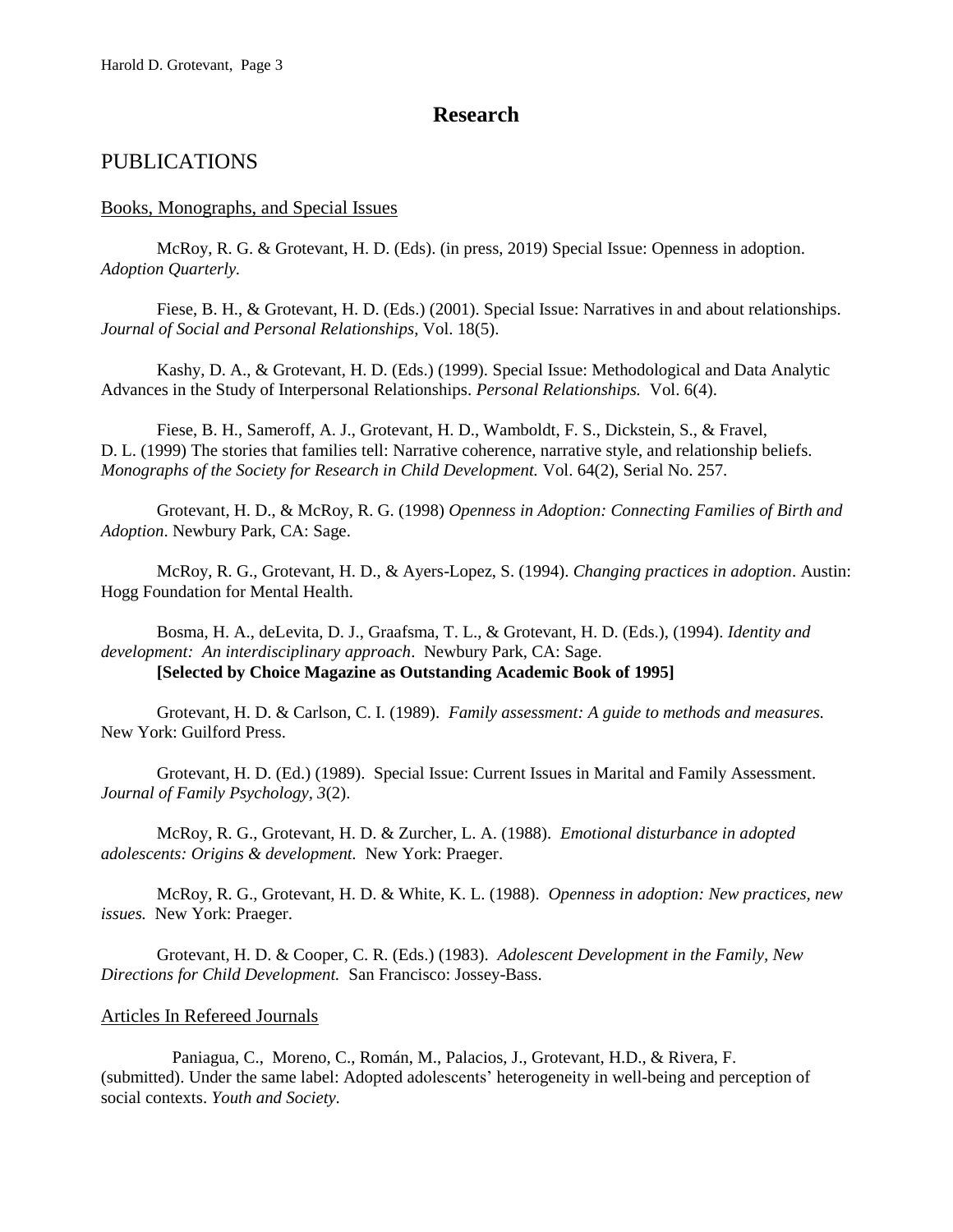Lo, A. Y. H., & Grotevant, H. D. (submitted). Adoptive parenting cognitions: Acknowledgment of differences as a predictor of parent-adolescent attachment. *Parenting*.

Grotevant, H.D., Wrobel, G.M., Fiorenzo, L., Lo, A.Y.H., & McRoy, R.G. (in press). Trajectories of birth family contact in infant adoptions. *Journal of Family Psychology*. Advance online publication [http://dx.doi.org/10.1037/fam0000449](http://psycnet.apa.org/doi/10.1037/fam0000449)

Lo, A. Y. H., Grotevant, H.D., & McRoy, R. G. (in press). Ethical considerations in adoption research: Navigating confidentiality and privacy across the adoption kinship network. *Adoption Quarterly.*

Sellers, C.M., Wyman Battalen, A., Fiorenzo, L., McRoy, R.G., & Grotevant, H.D. (in press). Adoptive mothers' and fathers' psychological distress: Parenting teens adopted from birth. *Adoption Quarterly.*

Wrobel, G.M., & Grotevant, H.D. (in press). Adoption-related curiosity at emerging adulthood. *Adoption Quarterly.*

Wyman Battalen, A., Sellers, C. M., McRoy, R.G., & Grotevant, H.D. (in press). Birth mothers now birth grandmothers: Intergenerational relationships in open adoptions. *Adoption Quarterly.*

Farr, R. H., Ravvina, Y., & Grotevant, H.D. (2018). Birth family contact experiences among lesbian, gay, and heterosexual adoptive parents with school-age children. *Family Relations, 67,* 132-146. DOI: 10.1111/fare.12295

Grotevant, H.D. (2018). Commentary for Narrative Symposium, Healthcare challenges faced by adopted persons lacking family health history information: Claiming what is rightfully mine. *Narrative Inquiry in Bioethics, 8(2),* 137-141.

Grotevant, H.D., Lo, A. Y. H., Fiorenzo, L., & Dunbar, N. D. (2017). Adoptive identity and adjustment from adolescence to emerging adulthood: A person-centered approach. *Developmental Psychology, 53,* 2195-2204. http://dx.doi.org/10.1037/dev0000352

May, T., & Grotevant, H. (advance online publication, 12-30-2017). Autonomy, well-being, and the value of genetic testing for adopted persons. *HEC Forum.* DOI 10.1007/s10730-017-9345-0

Grotevant, H.D., & Lo, A. Y. H. (2017). Adoptive parenting. *Current Opinion in Psychology, 15*, 71-75.

May, T., Strong, K. A., Zusevics, K. L., Jeruzal, J., Farrell, M. H., Kirschner, A. L., Derse, A. R., Evans, J. P., & Grotevant, H.D. (2016). Does lack of 'Genetic-Relative Family Health History' represent a potentially avoidable health disparity for adoptees?, *American Journal of Bioethics, 16(12),* 33-38. doi: 10.1080/15265161.2016.1240255

May, T., Evans, J. P., Strong, K. A., Zusevics, K. L., Derse, A. R., Jeruzal, J., Kirschner, A. L., Farrell, M. H., Grotevant, H.D. (2016). Issues of "Cost, Capabilities, and Scope" in characterizing adoptees' lack of "Genetic-Relative Family Health History" as an avoidable health disparity: Response to open peer commentaries on "Does Lack of 'Genetic-Relative Family Health History' represent a potentially avoidable health disparity for adoptees?" *American Journal of Bioethics, 16(12)*, W4-W8. doi: 10.1080/15265161.2016.1248581

Farr, R.H., Flood, M.E., & Grotevant, H.D. (2016). The role of siblings in adoption outcomes and experiences from adolescence to emerging adulthood. *Journal of Family Psychology, 30,* 386 – 396.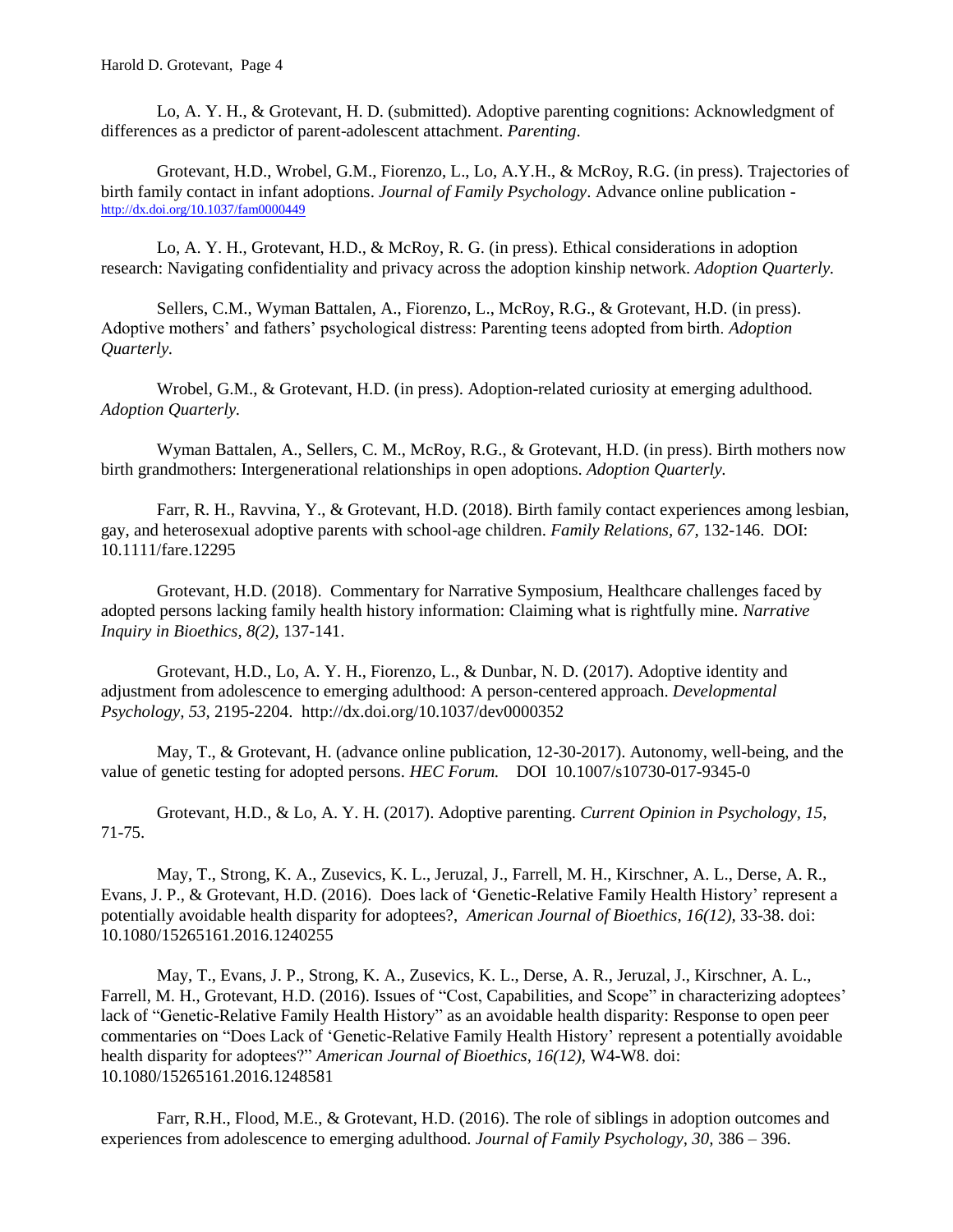Garber, K.J., French, Q.Y.S., & Grotevant, H.D. (2015). Participation in the Adoption Mentoring Partnership: Mentors' experiences of ethnic identity. In E. E., Pinderhughes & R. Rosnati (Eds.), Special issue: *Adoptees' ethnic identity within family and social contexts. New Directions for Child and Adolescent Development*, Number 150, 77-89.

Rosnati, R., Pinderhughes, E. E., Baden, A. L., Grotevant, H. D., Lee, R. M & Mohanty, J. (2015). New trends and directions in ethnic identity among internationally transracially adopted persons: Summary of special issue. *New Directions for Child and Adolescent Development*. In E. E., Pinderhughes & R. Rosnati (Eds.), *Adoptees' ethnic identity within family and social contexts. New Directions for Child and Adolescent Development,* Number 150*,* 91-96.

Garber, K. J., & Grotevant, H.D. (2015). *"YOU* were adopted?!": Microaggressions towards adolescent adopted individuals in same race families. *The Counseling Psychologist, 43,* 435 – 462.

Grant-Marsney, H., Grotevant, H.D., & Sayer, A. (2015). Links between adolescents' closeness to adoptive parents and attachment style in young adulthood. *Family Relations, 64,* 221-232.

Dolan, J. H., & Grotevant, H. D. (2014). The Treehouse Community: An innovative intergenerational model for supporting youth who have experienced foster care. *Child Welfare, 93(4),* 7-23.

French, C., Henney, S., Ayers-Lopez, S., McRoy, R. G., & Grotevant, H.D. (2014). Birth mothers' perspectives on their relationship with the birth father 12 – 20 years after adoption. *Journal of Family Issues, 35,* 579-600. doi: 10.1177/0192513X12472892

Farr, R. H., Grant-Marsney, H.A., & Grotevant, H.D. (2014). Adoptees' contact with birth parents in emerging adulthood: The role of adoption communication and attachment to adoptive parents. *Family Process, 53,* 656-671. DOI: 10.1111/famp.12069

Farr, R. H., Grant-Marsney, H. A., Musante, D. S., Grotevant, H.D., & Wrobel, G. M. (2014). Adoptees' contact with birth relatives in emerging adulthood. *Journal of Adolescent Research, 29,* 45 – 66.

Wrobel, G. M., Grotevant, H. D., Samek, D., & Von Korff, L. (2013). Adoptees' curiosity and information seeking about birth parents in emerging adulthood: Context, motivation, and behavior*. International Journal of Behavioral Development, 37,* 441-450. DOI: 10.1177/0165025413486420

Grotevant, H.D., McRoy, R.G., Wrobel, G.M., & Ayers-Lopez, S. (2013). Contact between adoptive and birth families: Perspectives from the Minnesota Texas Adoption Research Project. *Child Development Perspectives, 7*, 193-198.

Grotevant, H.D., Rueter, M., Von Korff, L., & Gonzalez, C. (2011). Post-adoption contact, adoption communicative openness, and satisfaction with contact as predictors of externalizing behavior in adolescence and emerging adulthood. *Journal of Child Psychology and Psychiatry, 52,* 529 - 536*.* 

Henney, S.M., French, C. A., Ayers-Lopez, S., McRoy, R.G., & Grotevant, H.D. (2011). Postplacement relationships between birth mothers and their romantic partners. *Journal of Family Psychology, 25,* 620 – 624.

Skinner-Drawz, B.A., Wrobel, G.M., Grotevant, H.D., & Von Korff, L. (2011). The role of adoption communicative openness in information seeking among adoptees from adolescence to emerging adulthood. *Journal of Family Communication, 11,* 181 - 197*.*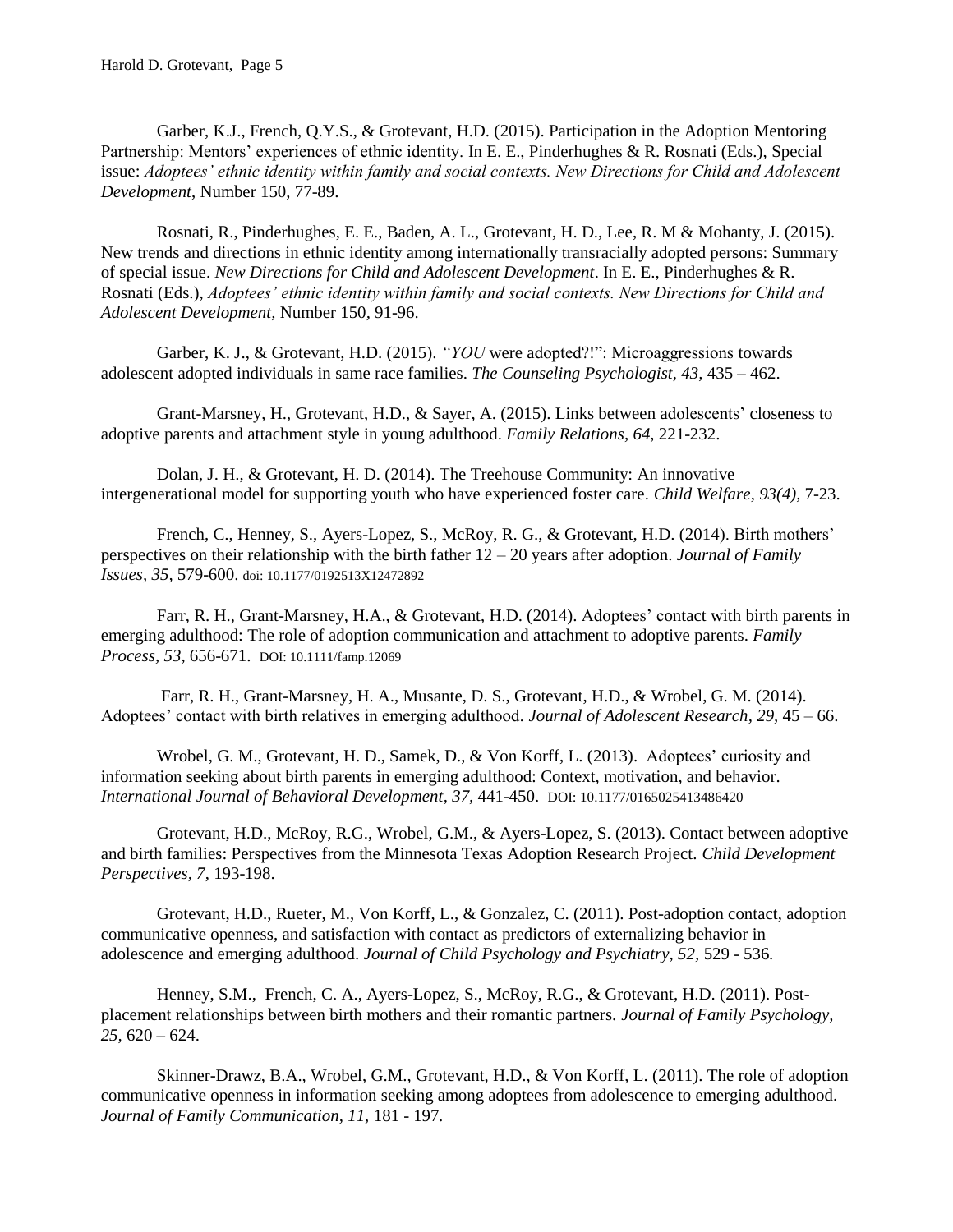Harold D. Grotevant, Page 6

Von Korff, L., & Grotevant, H.D. (2011). Contact in adoption and adoptive identity formation: The mediating role of family conversation. *Journal of Family Psychology, 25*, 393 – 401.

Lee, R. M. and the Minnesota International Adoption Project. (2010). Parental perceived discrimination as a post-adoption risk factor for internationally adopted children and adolescents. *Cultural Diversity and Ethnic Minority Psychology, 16,* 493 – 500*.*

Lee, R. M., Seol, K. O., Sung, M., Miller, M. J., and the Minnesota International Adoption Project. (2010). The behavioral development of Korean children in institutional care and international adoptive families. *Developmental Psychology, 46*, 468 – 478.

Von Korff, L., Grotevant, H.D., Koh, B.D., & Samek, D. R. (2010). Adoptive mothers: Identity agents on the pathway to adoptive identity formation. *Identity: An International Journal of Theory and Research, 10,* 122 – 137.

Ayers-Lopez, S., Henney, S., McRoy, R.G., Hanna, M., & Grotevant, H.D. (2008). Openness in adoption and the impact on birthmother plans for search and reunion. *Families in Society, 89(4),* 551-561.*.*

Hellerstedt, W.L., Madsen, N.J., Gunnar, M.R., Grotevant, H.D., Lee, R.M., & Johnson, D.E. (2008). The International Adoption Project: Population-based surveillance of Minnesota parents who adopted children internationally. *Maternal and Child Health Journal, 12(2),* 162-171.

Grotevant, H.D., McRoy, R.G., Ayers-Lopez, S., & Wrobel, G.M. (2007). Système familial et Adoption ouverte: État des relations et évolution des enfants et des parents selon le Minnesota / Texas Adoption Project. *Prisme. L'Adoption:État des lieux.* No. 46, 38-59.

Grotevant, H.D., Wrobel, G.M., Von Korff, L., Skinner, B., Friese, S.C., Newell, J., & McRoy, R.G. (2007). Many faces of openness in adoption: Perspectives of adopted adolescents and their parents. *Adoption Quarterly, 10(3-4).* 79-101.

Gunnar, M., van Dulmen, M.H.M., and the Minnesota International Adoption Project Team. (2007). Behavioral problems of post-institutionalized internationally adopted children. *Development and Psychopathology, 19,* 129-148*.*

Henney, S., Ayers-Lopez, S., Mack, J.M., McRoy, R.G., & Grotevant, H.D. (2007). Birthmothers' perceptions of their parented children's knowledge of and involvement in adoption. *Adoption Quarterly, 2007, 10(3-4),* 103-129.

Henney, S., Ayers-Lopez, S., McRoy, R.G., & Grotevant, H.D. (2007). Evolution and resolution: Birthmothers' experience of grief and loss at different levels of adoption openness. *Journal of Social and Personal Relationships, 24(6),* 875-889.

Berge, J.M., Green, K., Grotevant, H.D., & McRoy, R.G. (2006). Sibling narratives regarding contact in adoption. *Adoption Quarterly, 9 (2/3),* 81-103.

Berge, J. M., Mendenhall, T. J., Wrobel, G. M., Grotevant, H. D., & McRoy, R. G. (2006). Adolescents' feelings about openness in adoption: Implications for adoption agencies. *Child Welfare,85,*  1011-1039.

Dunbar, N., van Dulmen, M.H.M., Ayers-Lopez, S., Berge, J.M., Christian, C., Gossman, G., Henney, S.M., Mendenhall, T.J., Grotevant, H.D., & McRoy, R.G. (2006). Processes linked to contact changes in adoptive kinship networks. *Family Process, 45,* 449-464.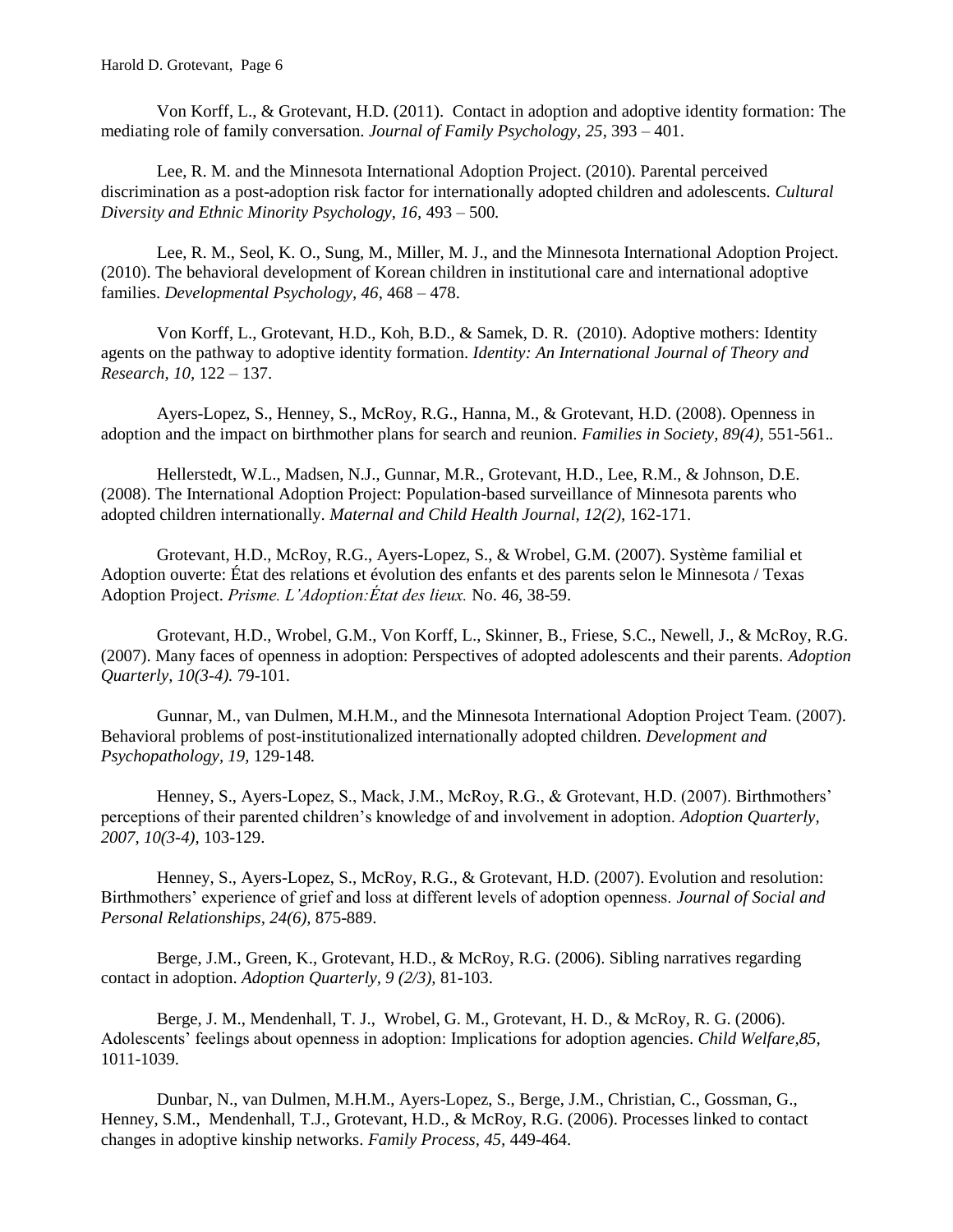Fan, X., Miller, B.C., Park, E., Winward, B., Christensen, M., Grotevant, H.D., & Tai, R.H. (2006). An exploratory study about inaccuracy and invalidity in adolescent self-report surveys. *Field Methods, 18,*  223-244*.*

Grotevant, H.D., van Dulmen, M. H., Dunbar, N., Nelson-Christinedaughter, J., Christensen, M., Fan, X., & Miller, B.C. (2006). Antisocial behavior of adoptees and nonadoptees: Prediction from early history and adolescent relationships. *Journal of Research on Adolescence, 16,* 105-131*.*

Lee, R.M., Grotevant, H.D., Hellerstedt, W., Gunnar, M., and the Minnesota International Adoption Project Team. (2006). Cultural socialization in families with internationally adopted children. *Journal of Family Psychology, 20,* 571-580*.* 

Von Korff, L., Grotevant, H.D., & McRoy, R.G. (2006). Openness arrangements and psychological adjustment in adolescent adoptees. *Journal of Family Psychology, 20,* 531-534*.* 

Gibson, P., Nelson-Christinedaughter, J., Grotevant, H.D., & Kwon, H-K. (2005). The well-being of African American adolescents within formal and informal adoption arrangements. *Adoption Quarterly, 9(1),*  59-78*.*

Mendenhall, T., Berge, J. M., Wrobel, G. M., Grotevant, H. D., & McRoy, R. G. (2004). Adolescents' satisfaction with contact in adoption. *Child and Adolescent Social Work Journal, 21,* 175 – 190*.*

Wrobel, G. M., Grotevant, H. D., & McRoy, R. G. (2004). Adolescent search for birthparents: Who moves forward? *Journal of Adolescent Research, 19,* 132 - 151.

Wrobel, G. M., Kohler, J. K., Grotevant, H. D., & McRoy, R. G. (2003). The Family Adoption Communication Model (FAC): Identifying pathways of adoption-related communication. *Adoption Quarterly, 7(2),* 53 – 84.

Wrobel, G. M., Grotevant, H. D., & McRoy, R. G. (2003). Contact in adoption: The experience of adoptive families in the USA. *Adoption and Fostering, 27(1),* 57-67.

Henney, S., McRoy, R. G., Ayers-Lopez, S., & Grotevant, H. D. (2003). The impact of openness on adoption agency practices: A longitudinal approach. *Adoption Quarterly, 6(3),* 31-51.

Grotevant, H. D. (2003). Counseling psychology meets the complex world of adoption. *The Counseling Psychologist, 31,* 753-762*.*

van Dulmen, M. H., Grotevant, H. D., Dunbar, N., Miller, B. C., Bayley, B., Christensen, M., & Fan, X. (2002). Connecting national survey data with DSM-IV criteria. *Journal of Adolescent Health, 31,* 475- 481*.* 

Kohler, J. K., Grotevant, H. D., & McRoy, R. G. (2002). Adopted adolescents' preoccupation with adoption: Impact of adoptive family dynamics. *Journal of Marriage and the Family*, *64*, 93 - 104.

Fan, X., Miller, B. C., Christensen, M., Park, K-E., Grotevant, H. D., van Dulmen, M., Dunbar, N., & Bayley, B. (2002). Questionnaire and interview inconsistencies exaggerated differences between adopted and non-adopted adolescents in a national sample. *Adoption Quarterly, 6(2),* 7-27.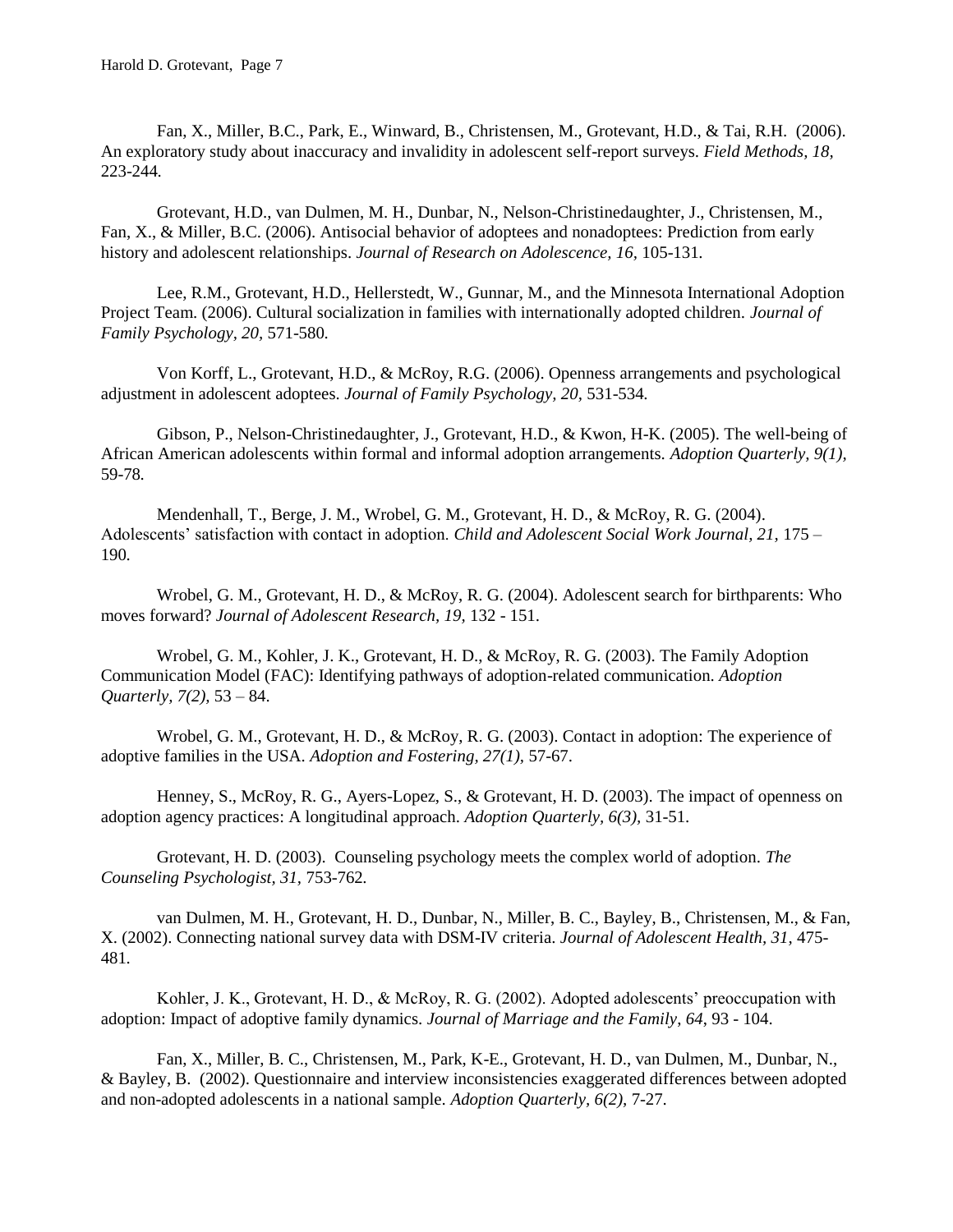Miller, B. C., Bayley, B., Christensen, M., Fan, X., Coyl, D., Grotevant, H. D., van Dulmen, M., & Dunbar, N. (2001). Who is adopted? Measuring adoption status using national survey data. *Adoption Quarterly, 5(1),* 23-43*.*

Grotevant, H. D., Wrobel, G. M., van Dulmen, M. H., & McRoy, R. G. (2001). The emergence of psychosocial engagement in adopted adolescents: The family as context over time*. Journal of Adolescent Research, 16,* 469 – 490.

Grotevant, H. D. (2001). Developing new insights from a process approach to adolescent development. *Human Development, 44,* 55 - 58.

Miller, B. C., Fan, X., Grotevant, H. D., Christensen, M., Coyl, D., & van Dulmen, M. (2000). Adopted adolescents' overrepresentation in mental health counseling: Adoptees' problems or parents' lower threshold for referral? *Journal of the American Academy of Child and Adolescent Psychiatry, 39,* 1504 – 1511.

Miller, B. C., Fan, X., Christensen, M., Grotevant, H. D., & van Dulmen, M. (2000). Comparisons of adopted and nonadopted adolescents in a large, nationally representative sample*. Child Development, 71,*  1458 – 1473.

Gunnar, M. R., Bruce, J., & Grotevant, H. D. (2000). International adoption of institutionally-reared children: Research and policy. *Development and Psychopathology, 12,* 677 - 693*.*

Grotevant, H. D., Dunbar, N., Kohler, J. K., & Esau, A. L. (2000). Adoptive identity: How contexts within and beyond the family shape developmental pathways*. Family Relations, 49,* 379 – 387.

Grotevant, H. D. (2000). Openness in adoption. Research with the adoptive kinship network. *Adoption Quarterly, 4(1),* 45 – 65.

Fravel, D. L., McRoy, R. G., & Grotevant, H. D. (2000). Birthmother perceptions of the psychologically present adopted child: Adoption openness and boundary ambiguity*. Family Relations, 49,*  425 – 433*.*

Grotevant, H.D., Ross, N. M., Marchel, M. A., & McRoy, R. G. (1999). Adaptive behavior in adopted children: Predictors from early risk, collaboration in relationships within the adoptive kinship network, and openness arrangements. *Journal of Adolescent Research, 14,* 231-247.

Grotevant, H. D., Fravel, D. L., Gorall, D., & Piper, J. (1999). Narratives of adoptive parents: Perspectives from individual and couple interviews*.* In Fiese, B. H., Sameroff, A. J., Grotevant, H. D., Wamboldt, F. S., Dickstein, S., & Fravel, D. L. The stories that families tell: Narrative coherence, narrative style, and relationship beliefs. *Monographs of the Society for Research in Child Development* (pp. 69-93). Vol. 64(2), Serial No. 257.

Bengtson, P., & Grotevant, H. D. (1999). The Individuality and Connectedness Q-sort: A measure for assessing individuality and connectedness in dyadic relationships*. Personal Relationships, 6,* 213-225.

Wrobel, G. M., Kohler, J. K., Grotevant, H. D., & McRoy, R. G. (1998). Factors related to patterns of information exchange between adoptive parents and children in mediated adoptions. *Journal of Applied Developmental Psychology, 19,* 641-657.

Henney, S. M., Onken, S. J., McRoy, R. G., & Grotevant, H. D. (1998). Changing agency practices toward openness in adoption*. Adoption Quarterly, 1(3),* 45-76*.*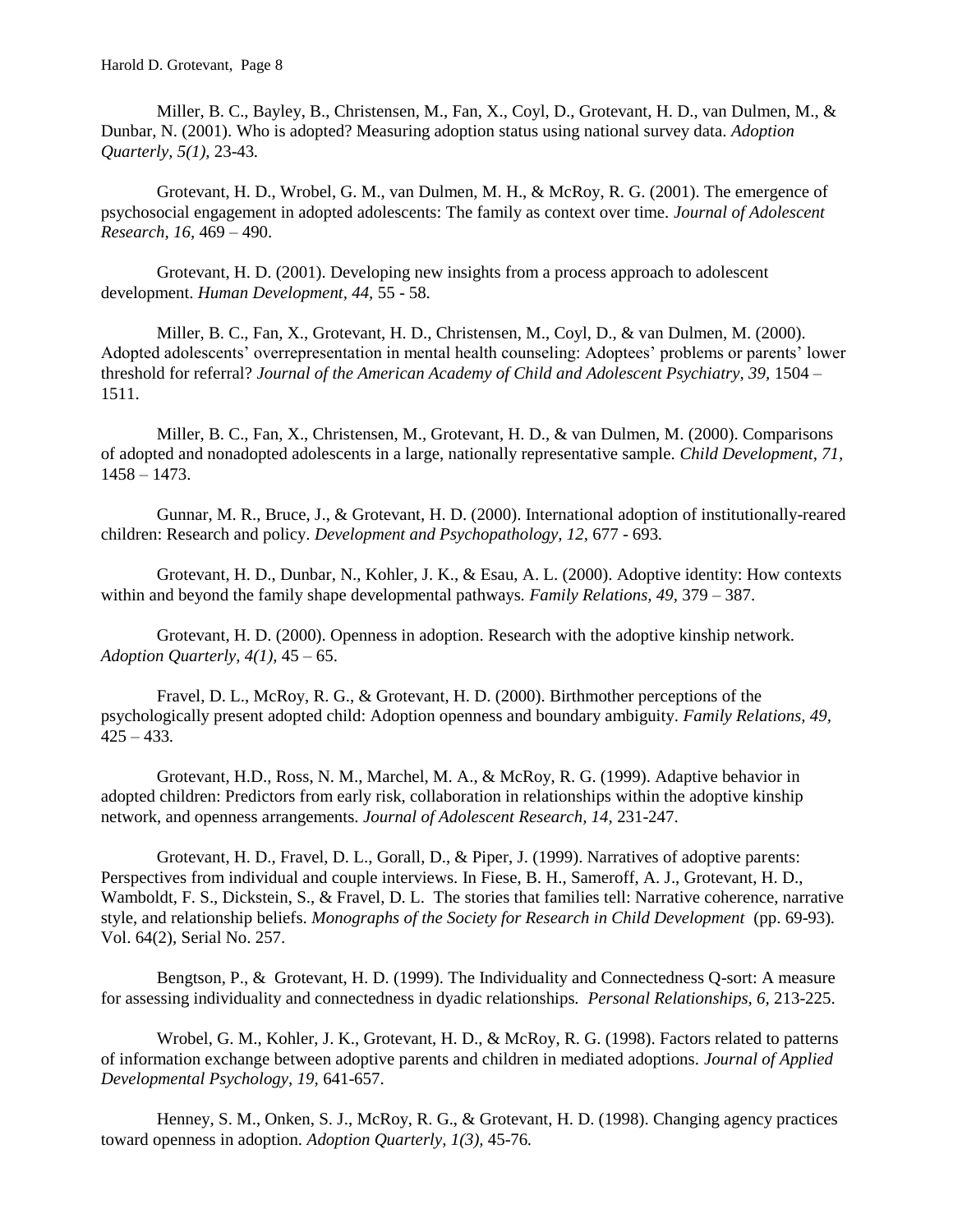Grotevant, H. D., & McRoy, R. G. (1997). The Minnesota/Texas Openness in Adoption Research Project: Evolving policies and practices and their implications for development and relationships*. Applied Developmental Science, 1,* 166-184.

Grotevant, H. D. (1997). Identity processes: Integrating social psychological and developmental approaches*. Journal of Adolescent Research, 12,* 354-357*.*

Grotevant, H. D. (1997). Family processes, identity development, and behavioral outcomes in adopted adolescents. *Journal of Adolescent Research, 12,* 139-161*.*

Grotevant, H. D. (1997). Coming to terms with adoption: The construction of identity from adolescence into adulthood. *Adoption Quarterly, 1(1),* 3-27*.*

Christian, C. L., McRoy, R. G., Grotevant, H. D., & Bryant, C. M. (1997). Grief resolution of birthmothers in confidential, time-limited mediated, ongoing mediated, and fully disclosed adoptions. *Adoption Quarterly, 1(2),* 35-58*.*

Wrobel, G., Ayers-Lopez, S., Grotevant, H. D., McRoy, R. G., & Friedrick, M. (1996). Openness in adoption and the level of child participation. *Child Development, 67,* 2358-2374.

Mendenhall, T. J., Grotevant, H. D., & McRoy, R. G. (1996). Adoptive couples: Communication and changes made in openness levels. *Family Relations, 45,* 223-229.

Grotevant, H. D., McRoy, R. G., Elde, C. L., & Fravel, D. L. (1994). Adoptive family system dynamics: Variations by level of openness in the adoption. *Family Process*, *33*, 125-146.

Grotevant, H. D. (1994). A department head's perspectives on diversity: Domains and challenges. *The Department Chair*.

Betsworth, D. G., Bouchard, T. J., Jr., Cooper, C. R., Grotevant, H. D., Hansen, J. C., Scarr, S., & Weinberg, R. A. (1994). Genetic and environmental influences on vocational interests assessed using adoptive and biological families and twins reared apart and together. *Journal of Vocational Behavior*, *44*, 263-278.

Werrbach, G. B., Grotevant, H. D., & Cooper, C. R. (1992). Patterns of family interaction and adolescent sex role concepts. *Journal of Youth and Adolescence*, *21*, 609-623.

Matula, K. E., Huston, T. L., Grotevant, H. D., & Zamutt, A. (1992). Identity and dating commitment among women and men in college. *Journal of Youth and Adolescence*, *21*, 339-356.

McRoy, R. G., & Grotevant, H. D. (1991). American experience and research on openness. *Adoption and Fostering*, *15*(4), 99-111.

Werrbach, G. B., Grotevant, H. D., & Cooper, C. R. (1990). Gender differences in adolescents' identity development in the domain of sex role concepts. *Sex Roles*, *23*, 349-362.

McRoy, R. G., Grotevant, H. D., Ayers-Lopez, S., & Furuta, A. (1990). Adoption revelation and communication issues: Implications for practice with adoptive families. *Families in Society: The Journal of Contemporary Human Services*, 550-557.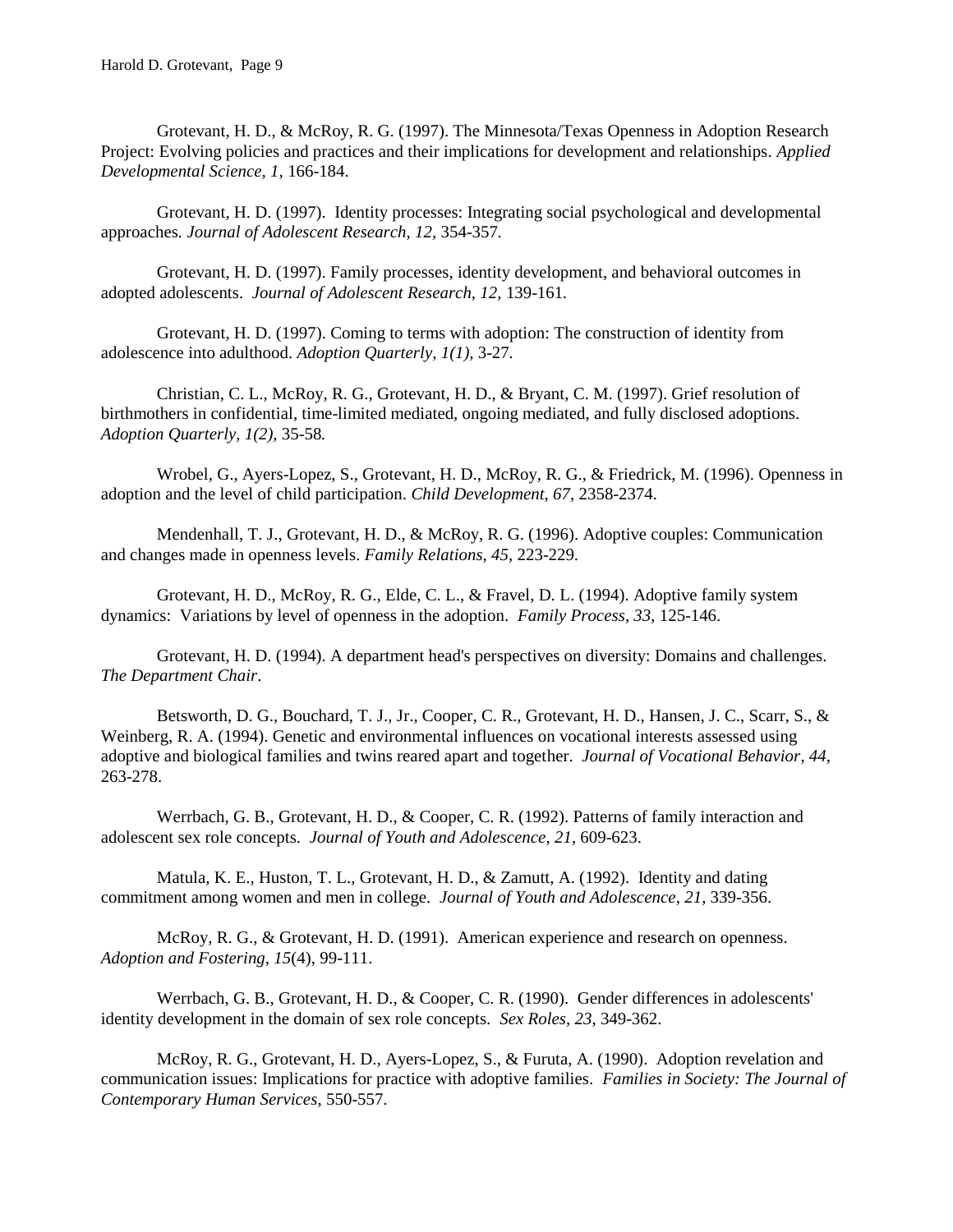Grotevant, H. D. (1989). The role of theory in guiding family assessment. *Journal of Family Psychology, 3*, 104-117.

Grotevant, H. D. (1989). Guest editor's introduction: Current issues in marital and family assessment. *Journal of Family Psychology, 3*, 101-103.

McRoy, R. G. & Grotevant, H. D. (1988). Open adoptions: Practice and policy issues. *Journal of Social Work and Human Sexuality, 6*, 119-132.

Grotevant, H. D., McRoy, R. G. & Jenkins, V. Y. (1988). Emotionally disturbed adopted adolescents: Early patterns of family adaptation. *Family Process, 27*, 439-457.

Grotevant, H. D. & Carlson, C. I. (1987). Family interaction coding schemes: A descriptive review. *Family Process, 26*, 49-74.

Grotevant, H. D. (1987). Toward a process model of identity formation. *Journal of Adolescent Research, 2*, 203-222.

Cooper, C. R. & Grotevant, H. D. (1987). Gender issues in the interface of family experience and adolescents' friendship and dating identity. *Journal of Youth and Adolescence, 16*, 247-264.

Carlson, C. I. & Grotevant, H. D. (1987). Rejoinder: The challenges of reconciling family theory with method. *Journal of Family Psychology, 1*, 62-65.

Carlson, C. I. & Grotevant, H. D. (1987). A comparative review of family rating scales: Guidelines for clinicians and researchers. *Journal of Family Psychology, 1,* 23-47.

Grotevant, H. D., Cooper, C. R., & Kramer, K. (1986). Exploration as a predictor of congruence between adolescents and their career choices. *Journal of Vocational Behavior, 29*, 201-215.

Grotevant, H. D. & Cooper, C. R. (1986). Individuation in family relationships: A perspective on individual differences in the development of identity and role taking in adolescence. *Human Development, 29*, 82-100.

Grotevant, H. D. (1986). Assessment of identity development: Current issues and future directions. *Journal of Adolescent Research, 1*, 175-181.

Grotevant, H. D. & Cooper, C. R. (1985). Patterns of interaction in family relationships and the development of identity exploration in adolescence. *Child Development, 56*, 415-428.

Cooper, C. R., Grotevant, H. D., Werrbach, G. & Ayers-Lopez, S. (1985). Individuation in negotiation among adolescents and their families. *Cahiers de Psychologie Cognitive, 5*, 468.

Cooper, C. R. & Grotevant, H. D. (1985). Individuation in negotiation of adolescents with their families and peers. *Texas Home Economist, 5(1),* 5-6.

Grotevant, H. D., & Adams, G. R. (1984). Development of an objective measure to assess ego identity in adolescence: Validation and replication. *Journal of Youth and Adolescence, 13*, 419-438.

Condon, S. M., Cooper, C. R. & Grotevant, H. D. (1984). A manual for the analysis of family discourse. *Psychological Documents, 14,* 8. (Ms. No. 2616).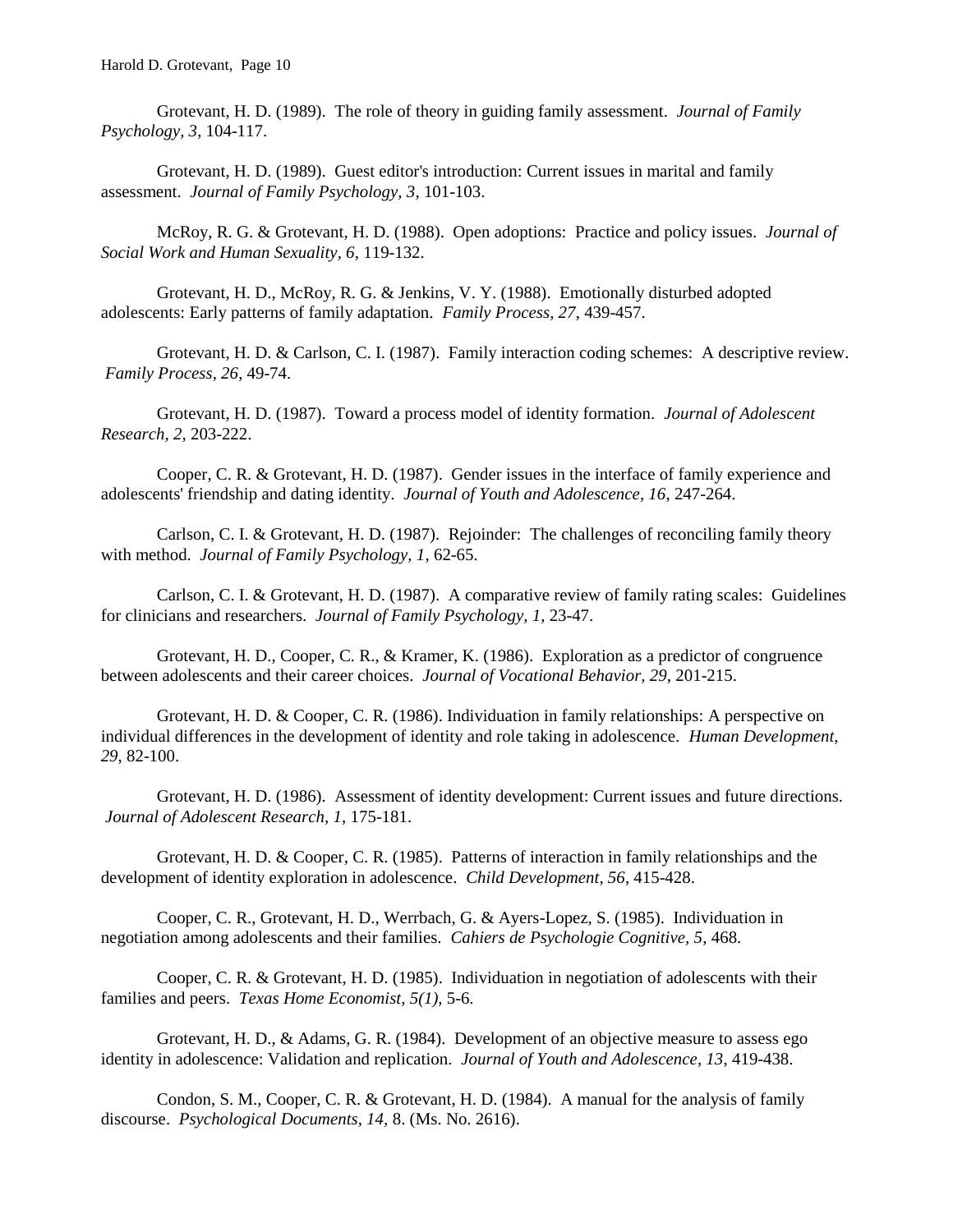Grotevant, H. D. (1983). The contribution of the family to the facilitation of identity formation in early adolescence. *Journal of Early Adolescence, 3*, 225-237.

Thorbecke, W. L. & Grotevant, H. D. (1982). Gender differences in adolescent interpersonal identity formation. *Journal of Youth and Adolescence, 11*, 479-492.

Cooper, C. R., Grotevant, H. D. & Condon, S. M. (1982). Methodological challenges of selectivity in family interaction: Assessing temporal patterns of individuation. *Journal of Marriage and the Family, 44,* 749-754.

Wedemeyer, N. V. & Grotevant, H. D. (1982). Mapping the family system: A technique for teaching family systems theory concepts. *Family Relations, 31*, 185-193.

Grotevant, H. D., Thorbecke, W. L. & Meyer, M. L. (1982). An extension of Marcia's identity status interview into the interpersonal domain. *Journal of Youth and Adolescence, 11*, 33-47.

Grotevant, H. D. & Thorbecke, W. L. (1982). Sex differences in styles of occupational identity formation. *Developmental Psychology, 18*, 396-405.

Grotevant, H. D. & Cooper, C. R. (1981). Assessing adolescent identity in the areas of occupation, religion, politics, friendships, dating, and sex roles: Manual for administration and coding of the interview. *JSAS Catalog of Selected Documents in Psychology, 11*, 52 (MS. No. 2295).

Grotevant, H. D. & Thorbecke, W. (1980). Sex differences in vocational identity: Getting to the same place by different paths. *Texas Home Economist, 46(3)*, 19.

Grotevant, H. D. & Durrett, M. E. (1980). Occupational knowledge and career development in adolescence. *Journal of Vocational Behavior, 17,* 171-182.

Masters, J. C., Ford, M. E., Arend, R., Grotevant, H. D., and Clark, L. V. (1979). Modeling and labeling as integrated determinants of children's sex-typed imitative behavior. *Child Development, 50*, 364- 371.

Grotevant, H. D. (1979). Environmental influences on vocational interest development in adolescents from adoptive and biological families. *Child Development, 50*, 854-860.

Grotevant, H. D. (1978). Interest development in the context of the family: Assessing environmental influences with behavior genetic methodology. *Behavior Genetics, 8*, 548 (abstract).

Grotevant, H. D. (1978). Sibling constellations and sex typing of interests in adolescence. *Child Development, 49,* 540-542.

Grotevant, H. D., Scarr-Salapatek, S., & Weinberg, R. A. (1977). Resemblances of personality and interest styles in adoptive and biological families. *Behavior Genetics, 7*, 64 (abstract).

Grotevant, H. D., Scarr, S., & Weinberg, R. A. (1977). Intellectual development in family constellations with adopted and natural children: A test of the Zajonc and Markus model. *Child Development, 48*, 1699-1703.

Grotevant, H. D., Scarr, S., & Weinberg, R. A. (1977). Patterns of interest similarity in adoptive and biological families. *Journal of Personality and Social Psychology, 35,* 667-676.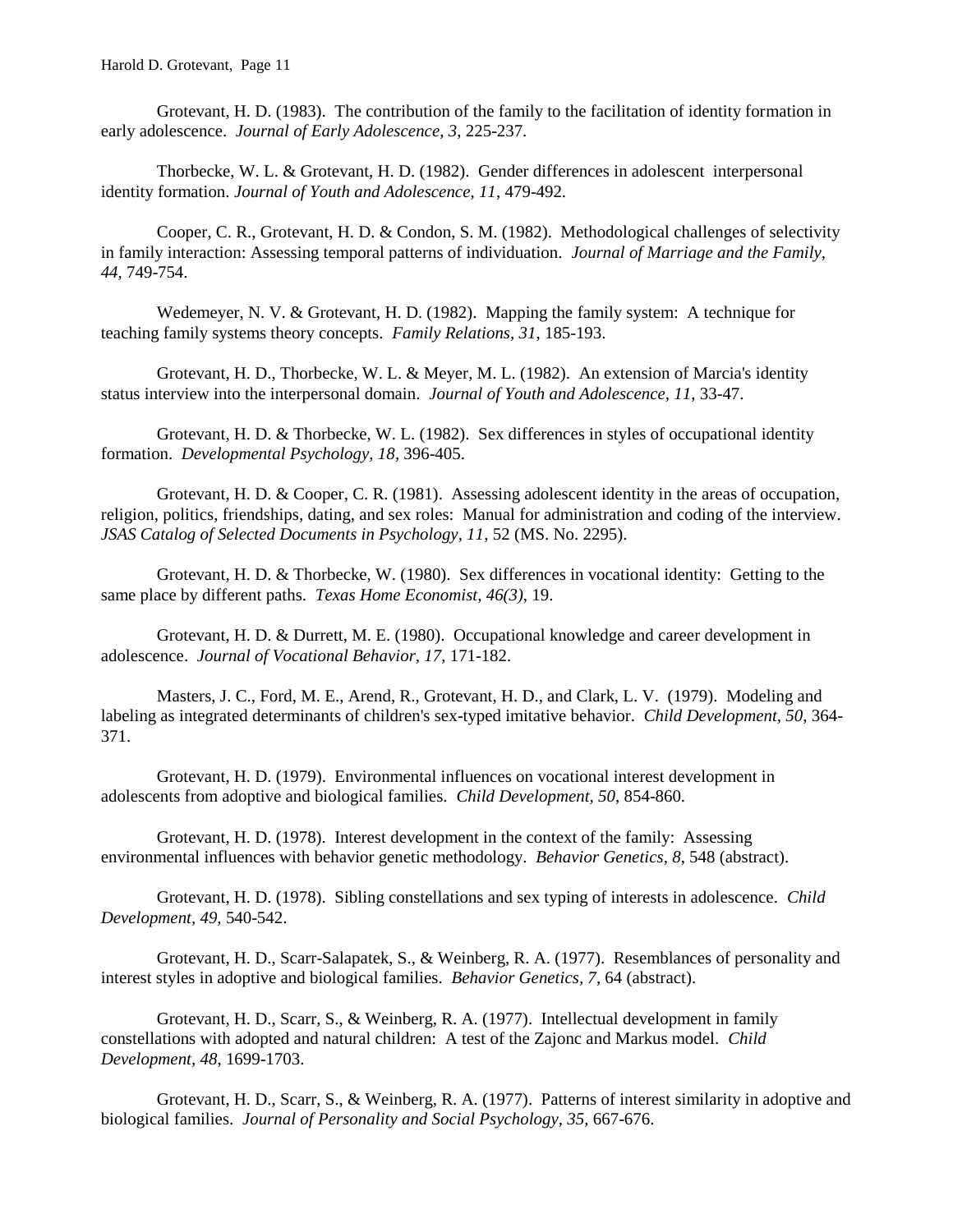Grotevant, H. D. (1976). Family similarities in interests and orientation. *Merrill-Palmer Quarterly, 22,* 61-72.

#### Chapters In Edited Volumes

Farr, R. H., & Grotevant, H.D. (in press, 2018). Adoption. To appear in B. H. Fiese (Ed.), *APA Handbook of Contemporary Family Psychology*. Washington DC: American Psychological Association.

Grotevant, H.D., & McDermott, J. M. (2014). Adoption: Biological and social processes linked to adaptation. *Annual Review of Psychology, 65,* 235 - 266*.*

Grotevant, H.D. (2012). What works in open adoption. In P. A. Curtis & G. Alexander (Eds.), *What works in child welfare* (2<sup>nd</sup> Ed.). Washington, DC: Child Welfare League of America.

Grotevant, H.D., Grant-Marsney, H. A., French, Q., Musante, D. S., & Dolan, J. H. (2012). The dynamic of poverty and affluence in child adoption. In R. King & V. Maholmes (Eds.), *Oxford Handbook of Poverty and Child Development*. New York: Oxford University Press.

Grotevant, H. D. (2011). Emerging issues in bridging developmental science, practice, and policy in the best interests of children without permanent parents. In R. McCall (Ed.), Children without permanent parents: Research, practice, and policy. *Monographs of the Society for Research in Child Development.* (pp.274 – 281). Vol 76 (4), Serial No. 301.

Cooper, C. R., & Grotevant, H.D. (2011). Autonomy or connections? Identities as intergenerational projects. In C. R. Cooper, *Bridging multiple worlds: Cultures, identities, and pathways to college.* (pp. 33 – 48). New York: Oxford University Press.

Grotevant, H.D., & Von Korff, L. (2011). Adoptive identity. In S. Schwartz, K. Luyckx, & V. L. Vignoles (Eds.), *Handbook of Identity Theory and Research*. (pp. 585 – 601). New York: Springer.

Grotevant, H.D., Perry, Y. V., & McRoy, R.G. (2010). L'apertura nell'adozione: l'addattamento degli adolescenti all'interno del network realzione. In R. Rosnati (Ed.), *Il legame adottivo: Contributi internatzionali per la ricerca e l'intervento.* Milano: Edizioni Unicopli.

**authorized translation from** Grotevant, H. D., Perry, Y., & McRoy, R. G. (2005). Openness in adoption: Outcomes for adolescents within their adoptive kinship networks*.* In D. Brodzinsky & J. Palacios (Eds.), *Psychological issues in adoption: Research and practice.* (pp. 167 – 186). Westport, CT: Praeger.

Grotevant, H.D. & McRoy, R.G. (2009). Growing up adopted: Birth parent contact and developmental outcomes. In K. McCartney & R. A. Weinberg (Eds.), *Experience and development: A Festschrift in Honor of Sandra Wood Scarr.* (pp. 203 – 230). New York: Psychology Press.

Berge, J.M., Green, K.M., Grotevant, H.D., & McRoy, R.G. (2009). Sibling issues in open adoption arrangements: Non-biologically related adopted siblings' experiences with birth-family contact. In D.N. Silverstein & S.L. Smith (Eds.), S*iblings in adoption and foster care: Traumatic separations and honored connections.* (pp. 69-81). Westport, CT: Praeger.

Grotevant, H.D. (2009). Emotional distance regulation over the life course in adoptive kinship networks. In G. Wrobel & E. Neil (Eds.), *International advances in adoption research for practice.* (pp. 295 – 316). Chichester, UK: Wiley.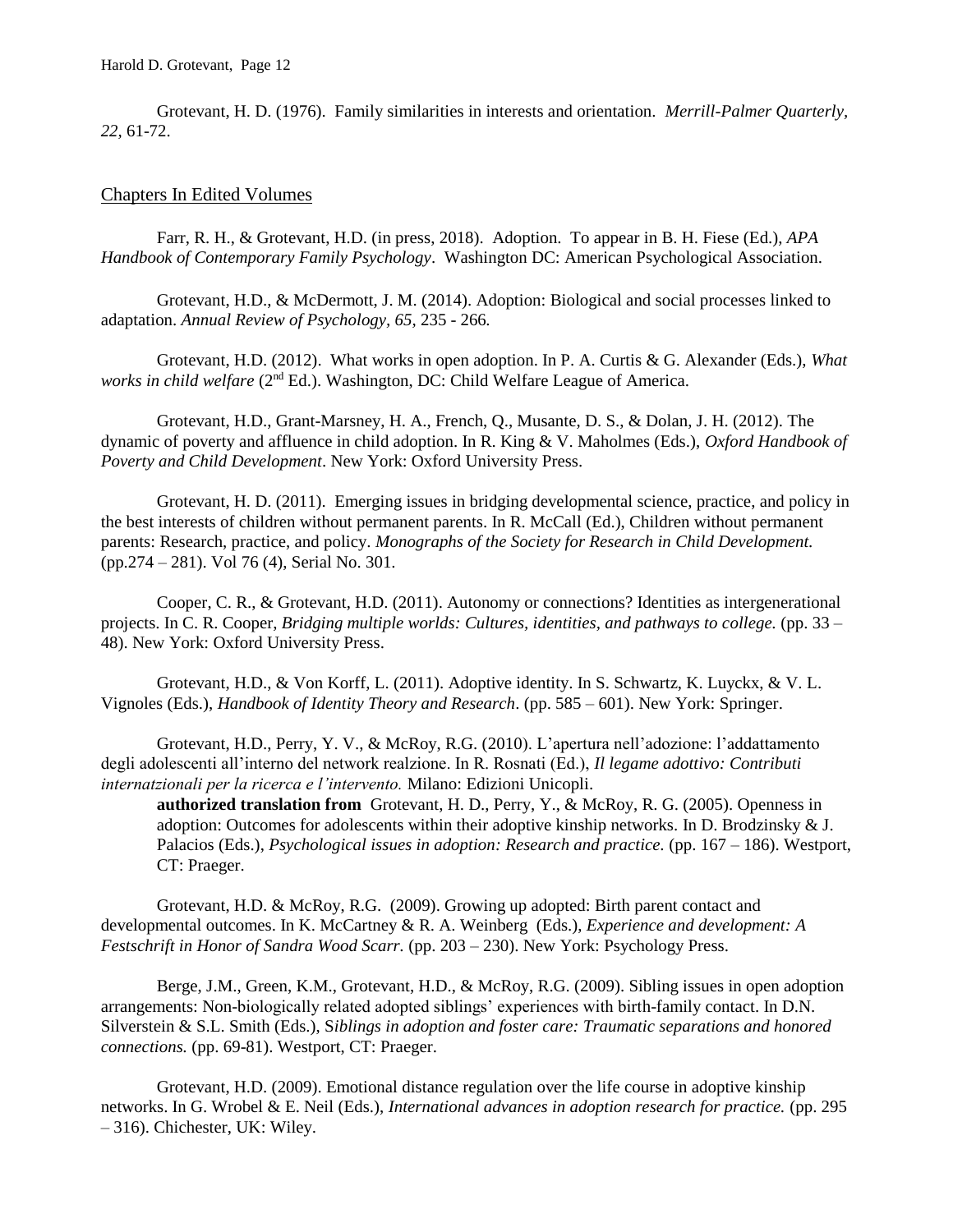Grotevant, H.D. (2007). Openness in adoption: Re-thinking "family" in the United States. In M.C. Inhorn (Ed.), *Reproductive disruptions: Gender, technology, and biopolitics in the new millennium.* (pp. 122-143) New York: Berghahn Books.

Grotevant, H.D., Dunbar, N., Kohler, J.K., & Esau, A.L. (2007). Adoptive identity: How contexts within and beyond the family shape developmental pathways. In R.A. Javier, A.L. Baden, R.A. Biafora, & A. Comacho-Gingerich (Eds.), *Handbook of adoption.* Thousand Oaks, CA: Sage.

McRoy, R.G., Grotevant, H.D., Ayers-Lopez, S., & Henney, S. (2007). Open adoptions: Longitudinal outcomes for the adoption triad. In R.A. Javier, A.L. Baden, R.A. Biafora, & A. Comacho-Gingerich (Eds.), *Handbook of adoption.* Thousand Oaks, CA: Sage.

Johnson, D.E. and International Adoption Project Team. (2006). Zusammenhange zwischen dem Wachstum von psychisch belasteten Kindern und kognitiver sowie emotionaler Entwicklung. [Growth in vulnerable children: Is it a marker for developmental and emotional well-being?] In K.H. Brisch & T. Hellbrügge (Eds.), *Kinder ohne Bindung: Deprivation, Adoption und Psycholtherapie*. [*Children without attachment: Deprivation, adoption and psychotherapy*.] (pp. 138 - 160). Stuttgart: Klett-Cotta.

Wrobel, G. M., Hendrickson, Z., & Grotevant, H. D. (2006). Adoption. In K. Minke & G. Bear (Eds.), *Children's needs III: Development, problems, and alternatives.* Washington, D.C.: National Association of School Psychologists.

Grotevant, H. D., Perry, Y., & McRoy, R. G. (2005). Openness in adoption: Outcomes for adolescents within their adoptive kinship networks*.* In D. Brodzinsky & J. Palacios (Eds.), *Psychological issues in adoption: Research and practice.* (pp. 167 – 186). Westport, CT: Praeger.

Miller, B. C., Fan, X., & Grotevant, H. D. (2005). Methodological issues in using large-scale survey data for adoption research. In D. Brodzinsky & J. Palacios (Eds.), *Psychological issues in adoption: Research and practice.* (pp. 233-255). Westport, CT: Praeger.

Dunbar, N., & Grotevant, H. D. (2004). Adoption narratives: The construction of adoptive identity during adolescence. In M. W. Pratt & B. H. Fiese (Eds.), *Family stories and the life course: Across time and generations*. (pp. 135 – 161). Mahwah, NJ: Erlbaum.

Grotevant, H.D., McRoy, R.G., & Ayers-Lopez, S. (2004). Contact after adoption: Outcomes for infant placements in the United States. In E. Neil & D. Howe (Eds.), *Contact in adoption and permanent foster care: Research, theory, and practice*. London: British Association for Adoption and Fostering.

Henney, S., Ayers-Lopez, S., McRoy, R.G., & Grotevant, H.D. (2004). A longitudinal perspective on changes in adoption openness: The birthmother story. In E. Neil & D. Howe (Eds.), *Contact in adoption and permanent foster care: Research, theory, and practice*. London: British Association for Adoption and Fostering.

Grotevant, H. D. (2001). Orchestrating differences: The making of a family psychologist. In S. K. Steinmetz & G. W. Peterson (Ed.) *Intersections: Unique Career Paths to Studying Families. Marriage and Family Review, 31 (3/4)*, 113-127.

**reprinted** in S.K. Steinmetz & G.W. Peterson (Eds.) (2002). *Pioneering paths in the study of families: The lives and careers of family scholars.* (pp. 593-607). New York: Haworth Press.

Fiese, G. H., Sameroff, A. J., Grotevant, H. D., Wamboldt, F. S., Dickstein, S., & Fravel, D.L. (2001). Observing families through the stories that they tell: A multidimensional approach. In P. Kerig & R.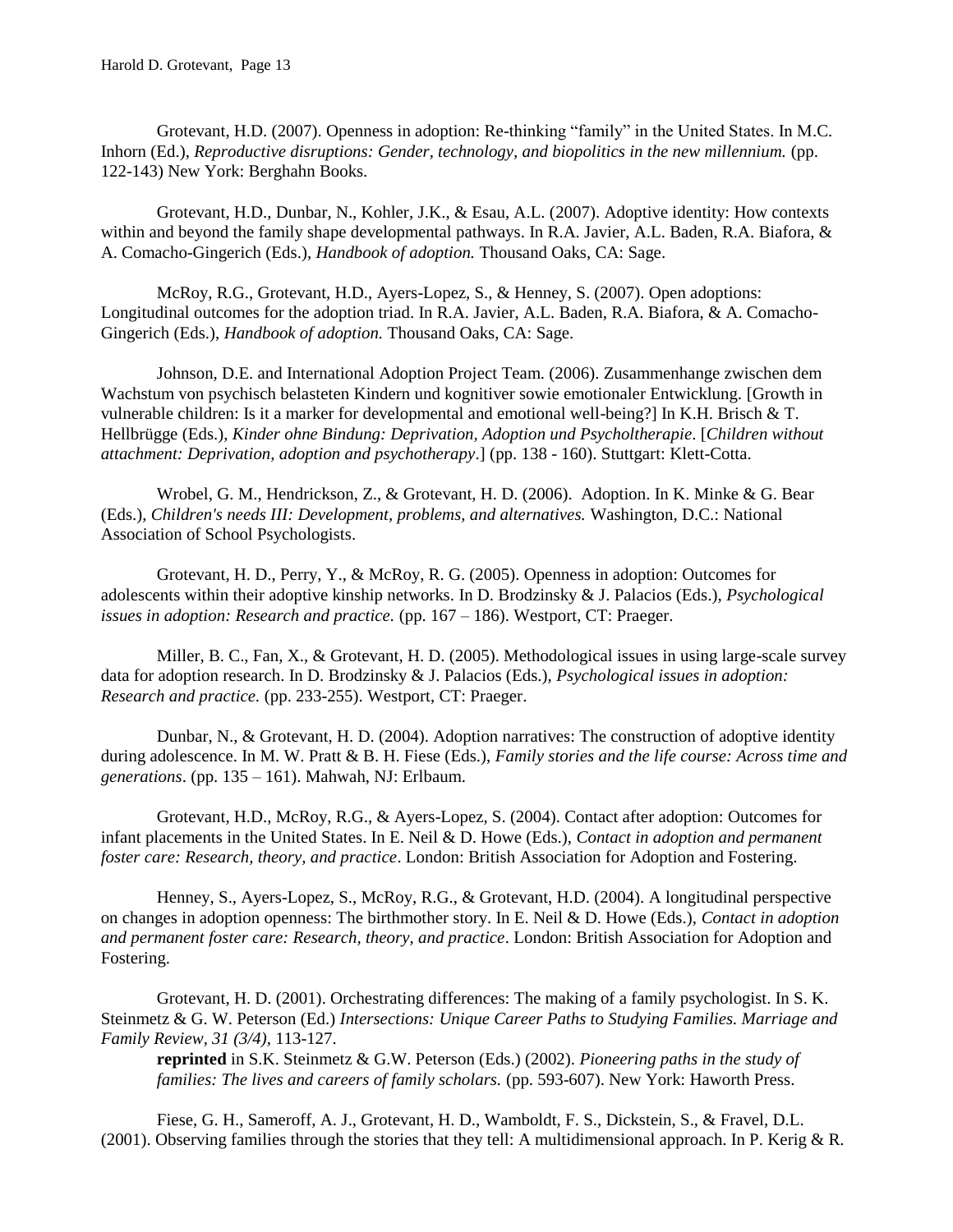Lindahl (Eds.), *Family observational coding systems: Resources for systemic research*. (pp. 259 – 271) Mahwah, NJ: Erlbaum.

Grotevant, H. D. (2000). What works in open adoption. In M. Kluger, G. Alexander, & P. Curtis (Eds.), *What Works in Child Welfare*. (pp. 235 – 242). Washington, DC: Child Welfare League of America.

Wrobel, G. M., Kohler, J. K., Grotevant, H. D., & McRoy, R. G. (1999). The family adoption communication model (FAC): Identifying pathways of adoption-related communication. In M. Johnson (Ed.), *Proceedings of the 29th Annual Theory Construction and Research Methodology Workshop of the National Council on Family Relations*.

Grotevant, H. D. (1999). Adoptive identity development: New kinship patterns, new issues. In A-L. Rygvold, M. Dalen, & B. Saetersdal (Eds.), *Mine – yours – ours – and theirs: Adoption, changing kinship, and family patterns*. (pp. 101 – 116). Oslo: University of Oslo.

Grotevant, H. D., & Kohler, J. K. (1999). Adoptive families. In M. Lamb (Ed.), *Nontraditional families: Parenting and child development* (2nd Ed.). (pp. 161-190) Mahwah, NJ: Erlbaum.

Grotevant, H. D., McRoy, R. G., Dunbar, N., Esau, A. L., Kohler, J. K., Mendenhall, T. J., Siegenthaler, A. L., van Dulmen, M., & Wrobel, G. M. (1998). Integrating variable-centered and casecentered approaches to family research: Examples from research with adoptive families. In R. Day (Ed.), *Proceedings of the 28th Annual Theory Construction and Research Methodology Workshop of the National Council on Family Relations*.

Grotevant, H. D., & Cooper, C. R. (1998). Individuality and connectedness in adolescent development: Review and prospects for research on identity, relationships, and context. In E. Skoe & A. von der Lippe (Eds.), *Personality development in adolescence: A cross national and life span perspective*. (pp. 3-37) London: Routledge.

Grotevant, H. D. (1998). Adolescent development in family contexts. In W. Damon (Series Editor) & N. Eisenberg (Volume Editor), *Handbook of Child Psychology; Vol. 3: Social, Emotional, and Personality Development.* (5th Ed.) (pp. 1097-1149). New York: Wiley.

Wrobel, G. M., & Grotevant, H. D. (1997). Adoption. In G. Bear, K. Minke, & A. Thomas (Eds.), *Children's needs II: Psychological perspectives*. Washington, D.C.: National Association of School Psychologists.

Grotevant, H. D., Bosma, H. A., deLevita, D. L., & Graafsma, T. L. G. (1994). Introduction. In H. A. Bosma, T. L. G. Graafsma, H. D. Grotevant, & D. L. deLevita (Eds.), *Identity and Development: An Interdisciplinary Approach*. (pp. 1-20). Newbury Park, CA: Sage.

Grotevant, H. D. (1994). Assessment of parent-adolescent relationships. In C. B. Fisher & R. M. Lerner (Eds.), *Applied developmental psychology*. New York: McGraw-Hill.

Graafsma, T. L. G., Bosma, H. A., Grotevant, H. D., & deLevita, D. L. (1994). Identity and development: An interdisciplinary view. In H.A. Bosma, T. L. G. Graafsma, H.D. Grotevant, & D. L. deLevita (Eds.), *Identity and Development: An Interdisciplinary Approach*. (pp. 159-174). Newbury Park, CA: Sage.

Grotevant, H. D. (1993). The integrative nature of identity: Bringing the soloists to sing in the choir. In J. Kroger (Ed.), *Discussions on ego identity* (pp. 121-146). Hillsdale, NJ: Erlbaum.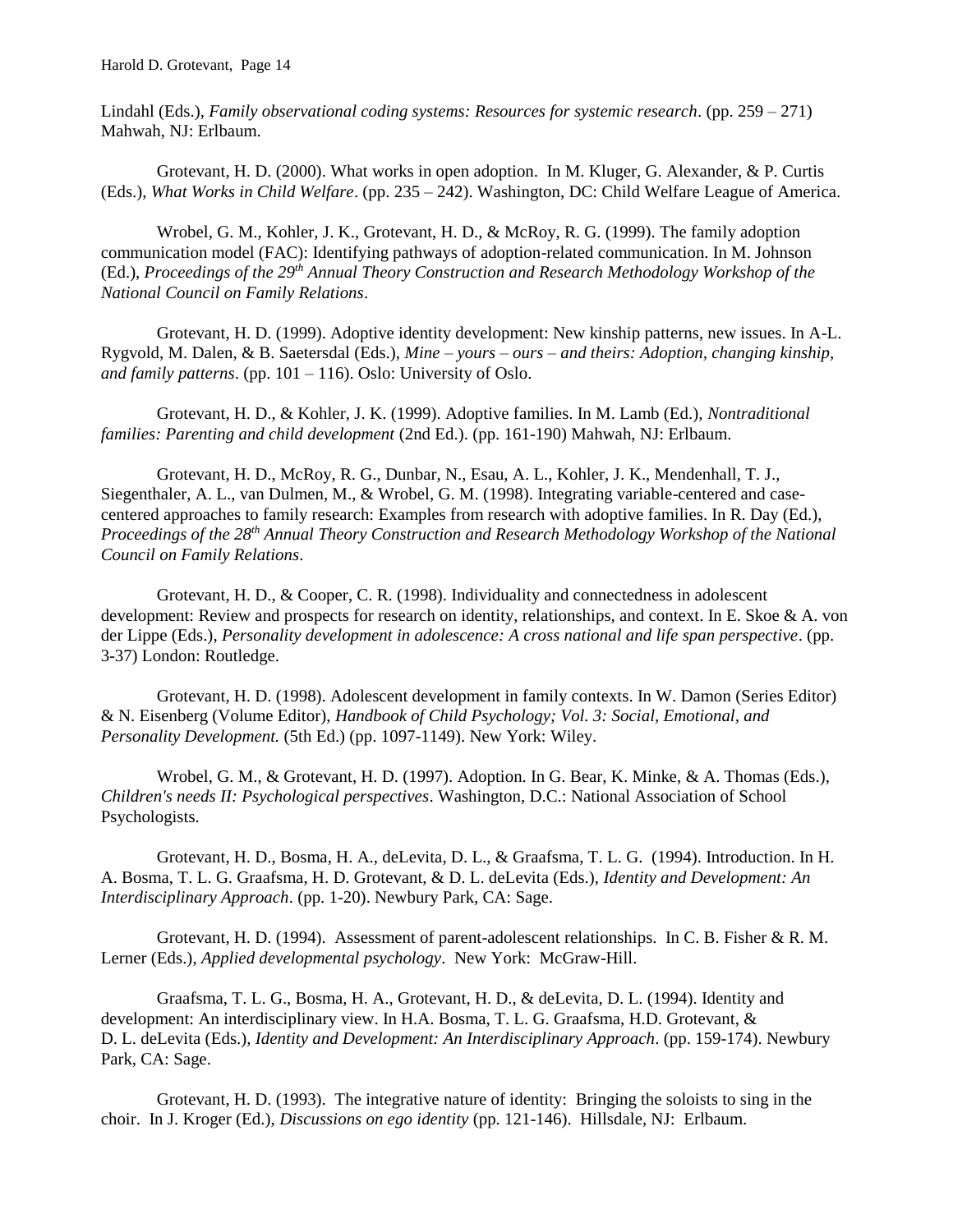Fravel, D. L., Grotevant, H. D., Boss, P. G., & McRoy, R. G. (1993). Boundary ambiguity across levels of openness in adoption. In M. Crosbie-Burnett (Ed.), *Proceedings of the Theory Construction and Research Methodology Workshop of the National Council on Family Relations*. Minneapolis: National Council on Family Relations.

Grotevant, H. D. (1992). Assigned and chosen identity components: A process perspective on their integration. In G. R. Adams, R. Montemayor, & T. Gulotta (Eds.), *Advances in adolescent development* (Vol. 4) (pp. 73-90). Newbury Park, CA: Sage.

Grotevant, H. D. & McRoy, R. G. (1990). Adopted adolescents in residential treatment: The role of the family. In D. Brodzinsky & M. Schechter (Eds.), *The psychology of adoption* (pp. 167-186). New York: Oxford University Press.

Grotevant, H.D. (1989). Child development within the family context. In W. Damon (Ed.), *Child development today and tomorrow* (pp. 34-51). San Francisco: Jossey-Bass.

Grotevant, H. D. & Cooper, C. R. (1988). The role of family experience in career exploration: A life-span perspective. In P. Baltes, R. M. Lerner & D. Featherman (Eds.), *Life-span development and behavior*, (Vol. 8), (pp. 231-258). Hillsdale, NJ: Erlbaum.

DeSalvo, F. J., Zurcher, L. A. & Grotevant, H. D. (1986). Toward understanding the discipline process: The parent-child interaction model. In P. A. Adler & P. Adler (Eds.), *Sociological Studies of Child Development*, (pp. 123-136). Greenwich, CT: JAI Press.

Cooper, C. R., Grotevant, H. D., Moore, M. S. & Condon, S. M. (1984). Predicting adolescent role taking and identity exploration from family communication patterns: A comparison of one- and two-child families. In T. Falbo (Ed.), *The Single Child Family*, (pp. 117-142). New York: Guilford Press.

Cooper, C. R., Grotevant, H. D. & Condon, S. M. (1983). Individuality and connectedness in the family as a context for the development of adolescent identity formation and role taking skill. In H. D. Grotevant and C. R. Cooper (Eds.), *Adolescent Development in the Family. New Directions for Child Development*, (pp. 43-59). San Francisco: Jossey-Bass.

Grotevant, H. D. & Cooper, C. R. (1983). Editors' Notes: New perspectives on adolescents in the family. In H. D. Grotevant & C. R. Cooper (Eds.), *Adolescent Development in the Family. New Directions for Child Development.* (pp 1-3). San Francisco: Jossey-Bass.

Grotevant, H. D. (1980). Personality development in adolescence. In J. F. Adams (Ed.), *Understanding Adolescence* (4th Ed.) Boston: Allyn & Bacon.

#### Book Reviews, Major Reports, and Other Publications

Grotevant, H.D. (2015, February 19). Benefits of open adoption ensure that no one – children, birth or adoptive parents – usually regrets staying in touch. *Child and Family Blog*. Available at <http://childandfamilyblog.com/open-adoption-2/>

French, Q. Y. S., Grotevant, H. D., & Dolan, J. H. (2013). *The Adoption Mentoring Partnership.*  Amherst, MA: Rudd Adoption Research Program, UMass Amherst. available at: [http://www.psych.umass.edu/uploads/sites/56/Files/Adoption%20Mentoring%20Partnership%2001-23-](http://www.psych.umass.edu/uploads/sites/56/Files/Adoption%20Mentoring%20Partnership%2001-23-2013.pdf) [2013.pdf](http://www.psych.umass.edu/uploads/sites/56/Files/Adoption%20Mentoring%20Partnership%2001-23-2013.pdf)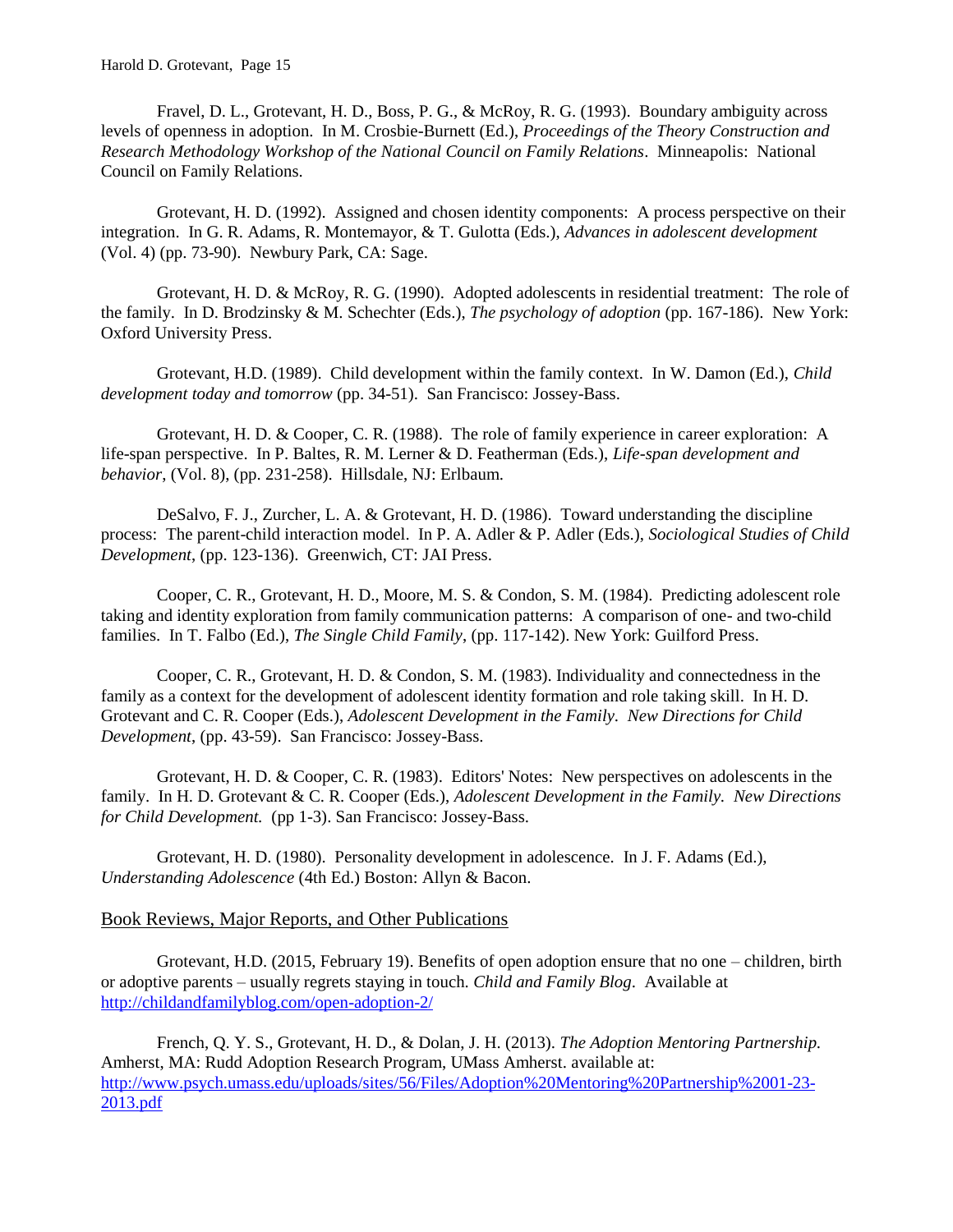Grotevant, H.D. (2009). Building an adoptive identity that works: It's not just about adolescence anymore. *PACT Point of View*, Fall issue.

Grotevant, H.D. (2008). Open adoption: What is it and how is it working? *NCFR Report: Family Focus on Adoption,* September, F1-F19.

Grotevant, H.D. (2006). Adoptive identity. In K. Stolley & V. Bulloch (Eds.), *Praeger handbook of adoption.* New York: Greenwood Press.

Grotevant, H.D. (2006). Open adoption. In K. Stolley & V. Bulloch (Eds.), *Praeger handbook of adoption.* New York: Greenwood Press.

Grotevant, H.D. (2005). Connecting biology, personal identity, and law: An international view of adoption as case study. Final report for grant from the University of Minnesota Consortium on Law and Values in Health, Environment, and the Life Sciences. St. Paul, MN: University of Minnesota. <http://www.lifesci.consortium.umn.edu/rfps/report/Grotevant.pdf>

Grotevant, H.D. (2004, May/June). The challenges of adopted teens. *Family Therapy Magazine*, pp.  $28 - 31$ .

Grotevant, H.D. (2004). Relationship research in a new millennium: Comment. *Relationship Research News, 2(2)*, 12.

Grotevant, H. D., & Von Korff, L. (2004). To intervene or not to intervene: Is that the question? [Review of *Understanding Early Adolescent Self and Identity: Applications and Interventions,* Ed. by T. M. Brinthaupt and R. B. Lipka] *Contemporary Psychology, 59,* 370-372*.*

Grotevant, H. D., & Wrobel, G. M. (2001). Adopted children: A challenged population? [Review of *Children's Adjustment to Adoption,* by D.M. Brodzinsky, D.W. Smith, & A.B. Brodzinsky]. *Contemporary Psychology, 46,* 193 - 194*.*

Grotevant, H. D. (2001). *Adoptive families: Longitudinal outcomes for adolescents.* Final report prepared for the William T. Grant Foundation.

Tubbs, C. Y., Grotevant, H. D., & Kohler, J. K. (2001). *Predictors of success in special needs adoption*. Final report submitted to Hennepin County Department of Children and Family Services.

Grotevant, H. D. (2001). Review of The Relationship Code: Deciphering genetic and social influences on adolescent development. *Perspectives in Biology and Medicine, 44*, 137 – 139.

Wrobel, G. M., Grotevant, H. D., & Kohler, J. K. (2000). Open adoption: How is it working? *Adoptive Families*, January/February.

Grotevant, H.D. (1996). Healthy adoptive families: Many routes to success. *Adoptive Families*, November/December.

Grotevant, H. D., Detzner, D., & Bennett, J. A. (1995). Narratives and lives: New approaches to traditional issues. [Review of *The Narrative Study of Lives*, edited by R. Josselson & A. Lieblich]. *Contemporary Psychology*.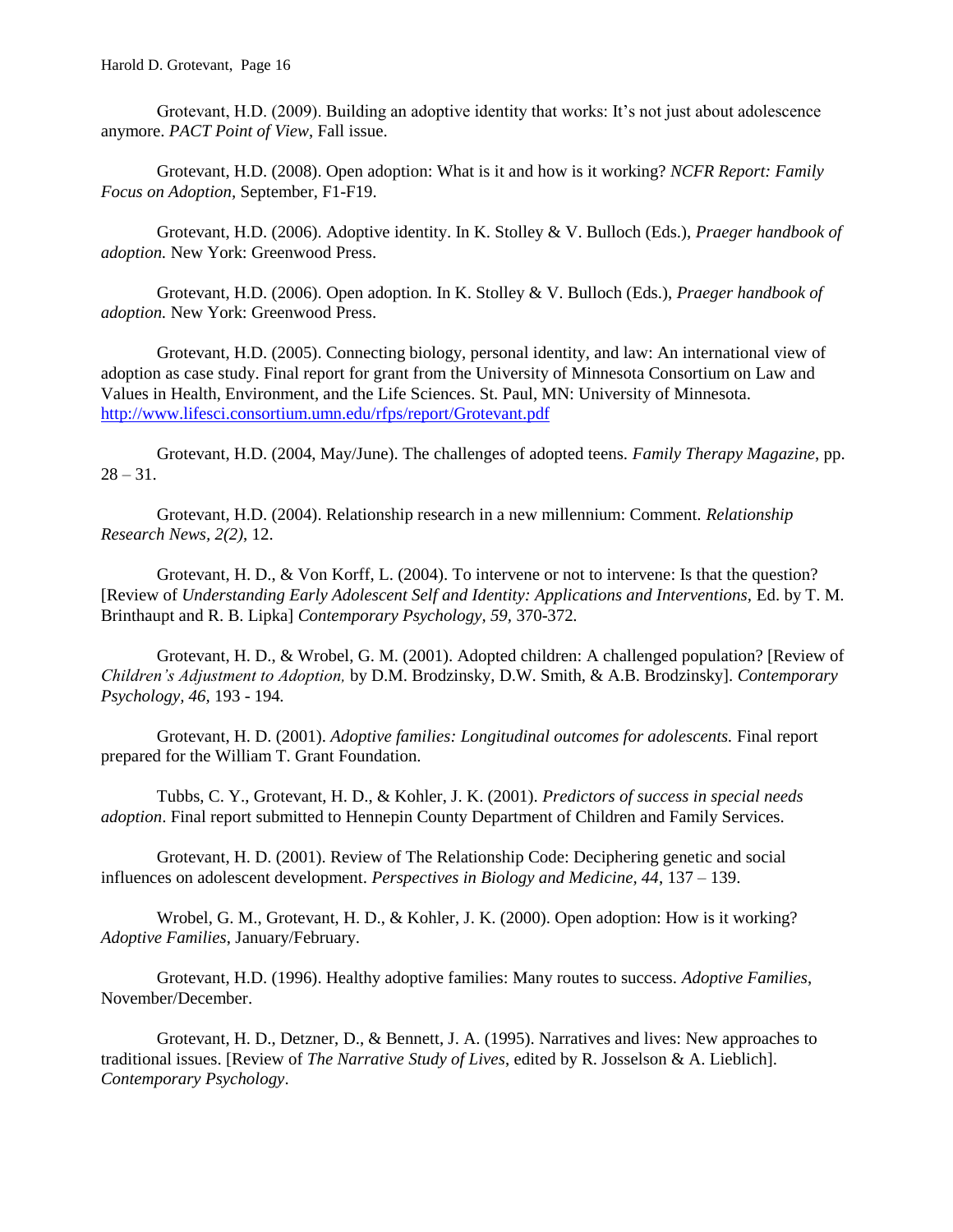McRoy, R. G., Grotevant, H. D., & Ayers-Lopez, S. (1991). *Openness in adoption: Outcomes for the adoption triad*. Final report to the Office of Population Affairs, U.S. Department of Health and Human Services (197 pp.).

Grotevant, H. D. (1991). Adopting retarded children: Joys and challenges. [Review of *Parents for children, children for parents: The adoption alternative* by L. M. Glidden]. *Contemporary Psychology*, *36*, 151-152.

Grotevant, H. D. (1990). Preview of N.A. Sprinthall & W.A. Collins, *Adolescent psychology: A developmental view* (2nd ed.), *Contemporary Psychology*, *35*, 504-505.

Grotevant, H. D. (1990). Bridging theory, research, and practice: A review of Robin & Foster's *Negotiating Parent-Adolescent Conflict. Merrill-Palmer Quarterly, 36*, 307-311.

Grotevant, H. D. (1988). The rise and fall of transracial adoption: Science meets politics. [Review of *Transracial adoptees and their families* by R. Simon & H. Altstein.] *Contemporary Psychology, 33,* 853- 855.

McRoy, R. G., Grotevant, H. D. & Zurcher, L. A. (1986). *The development of emotional disturbance in adopted adolescents.* Final report prepared for the Hogg Foundation for Mental Health.

Grotevant, H. D. (1986). Parents, peers, and adolescents: Breaking bonds or transforming connections? [Review of J. Youniss & J. Smollar, *Adolescent Relations with Mothers, Fathers, and Friends*]. *Contemporary Psychology, 31,* 854.

McRoy, R. G., Grotevant, H. D. & White, K. L. (1985). *Openness in adoption: Consequences and issues.* Report prepared for Lutheran Social Service of Texas.

Grotevant, H. D. & Cooper, C. R. (1982). Identity formation and role taking skill in adolescence: An investigation of family structure and family process antecedents. Final report to the National Institute of Child Health and Human Development for research performed under Contract N01-HD-92819.

Grotevant, H. D. (Ed.) (1982). Research Issue of the *Texas Home Economist, 48(4)*.

Grotevant, H. D. (1982). Preview of human development textbook. *Contemporary Psychology, 27*, 325.

Grotevant, H. D. Peers chart the course. (1982). [Review of *Adolescent Social Development: Dynamic Functional Interaction* by V. C. Seltzer] *Contemporary Psychology, 17*, 790-791.

Grotevant, H. D. (1981). *Handbook for the development of a premathematics curriculum for deafblind children: A Piagetian approach.* Report to the Deaf-Blind Annex of the Texas State School for the Blind.

Grotevant, H. D. (Ed.) (1981). Research Issue of the *Texas Home Economist, 47(4)*.

Grotevant, H. D. (1981). Previews of four textbooks in human development. *Contemporary Psychology, 26,* 971-972.

Grotevant, H. D. (Ed.) (1980). Research Issue of the *Texas Home Economist, 4(3)*.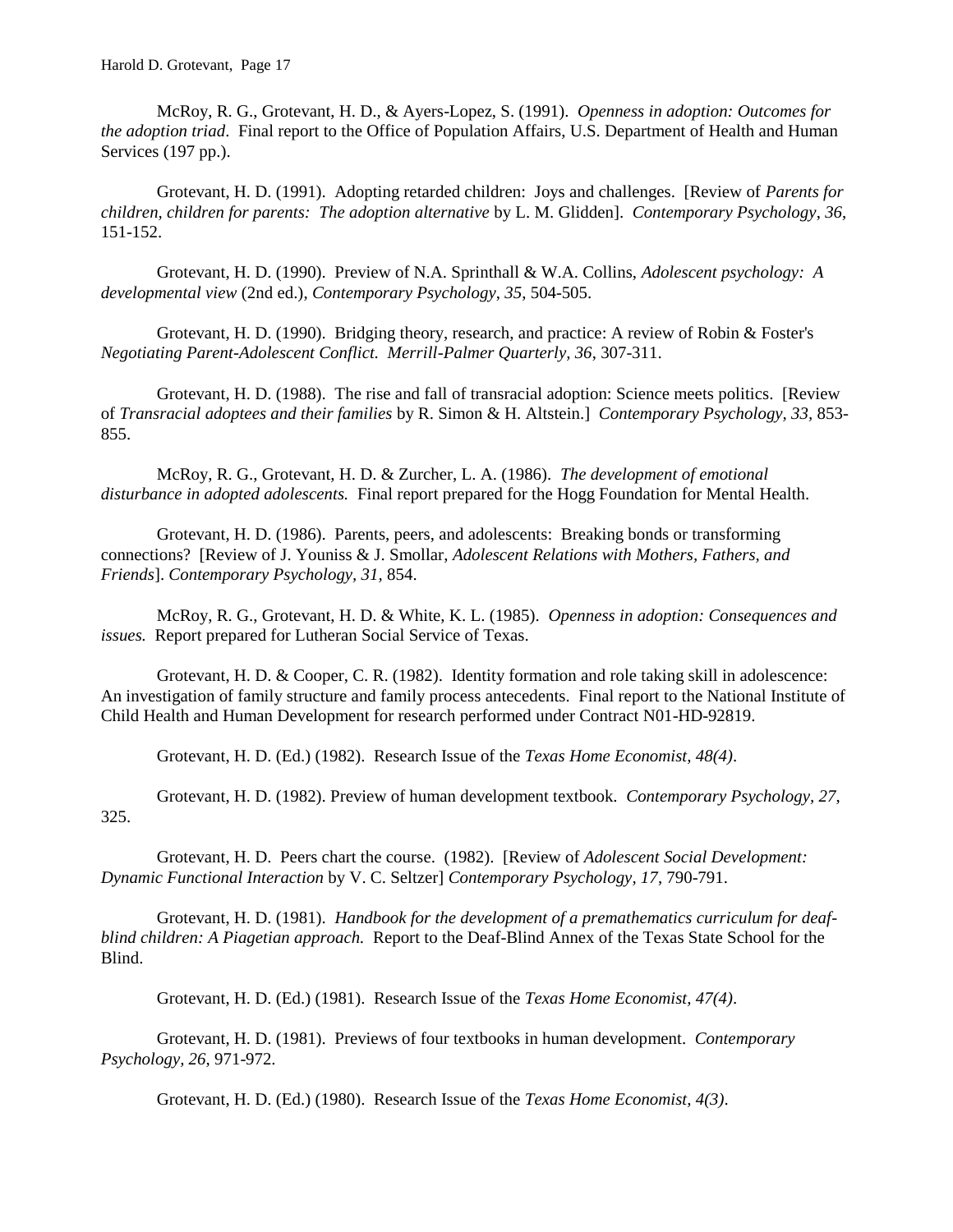Grotevant, H. D. (1980). Training adolescent social skills: Accentuating the positive. (Review of *Skill-streaming the adolescent* by A. P. Goldstein, R. P. Sprafkin, N. G. Gershaw, & P. Klein) *Contemporary Psychology, 25*, 714-715.

Grotevant, H. D. (1979). Review of B. Tizard, *Adoption: A second chance. Child Development Abstracts and Bibliography, 53*, 82-83.

Grotevant, H. D., Scarr, S., & Weinberg, R. A. (1978, March) Are career interests inheritable? *Psychology Today*, 88-90.

Grotevant, H. D. (1978). The development of interests: Studies of construct validity, profile differentiation, and family influence. (Doctoral dissertation, University of Minnesota, 1977). *Dissertation Abstracts International, 38*, 4986B-4987B. (University Microfilms No. 7802670)

#### SELECTED RECENT INVITED PRESENTATIONS

Grotevant, H.D. (2017, November). Adoption Today: Navigating complexities in family relationships and broader society. Connecticut Council on Adoption, North Haven, CT.

Grotevant, H.D. (2017, June). Invited comments for meeting of German Adoption Research Institute (EFZA: Expertise- und Forschungzentrum Adoption), Munich, Germany. (delivered by video)

Grotevant, H.D. (2017, June). *Adoption Today: Navigating complexities in family relationships and broader society.* Brattleboro Retreat, Brattleboro, VT.

Grotevant, H.D. (2016, March). *New worlds of adoption: Navigating contact from placement into adulthood.* Distinguished Faculty Lecture, University of Massachusetts Amherst.

Grotevant, H.D., & McRoy, R. G. (2016, January). *Open adoption comes of age: Navigating contact from placement into adulthood*. Invited keynote presented at the Fifth International Conference on Adoption Research (ICAR5), Auckland, New Zealand.

Grotevant, H.D. (2015, December). *New worlds of adoption: Navigating contact between adoptive and birth families from placement into adulthood*. Presentation at "What Do Children Need? New Perspectives for the German Adoption System with Regard to Stepchildren and Children in Foster Care." In the 2nd Workshop of the German Research Center on Adoption, Deutches Jugendinstitut, Munich, Germany.

Grotevant, H.D. (2015, December). *The Minnesota / Texas Adoption Research Project: Innovative methods and measures.* Presentation for the Research Center on Adoption (Expertise- und Forschungszentrum Adoption – EFZA), Munich, Germany.

Grotevant, H.D. (2015, March). *Navigating open adoption from placement to young adulthood.* Robin B. Allen Memorial Address, Barker Adoption Foundation Conference: The Commitment of a Lifetime: The Adoption Journey. Rockville, MD.

Grotevant, H.D. (2015, March). *Adoptive identity: What difference can open adoption make?* Barker Adoption Foundation Conference: The Commitment of a Lifetime: The Adoption Journey. Rockville, MD.

Grotevant, H.D. (2014, November). Invited participant in Sätra Bruk Identity Conference, Sätra Bruk, Sweden.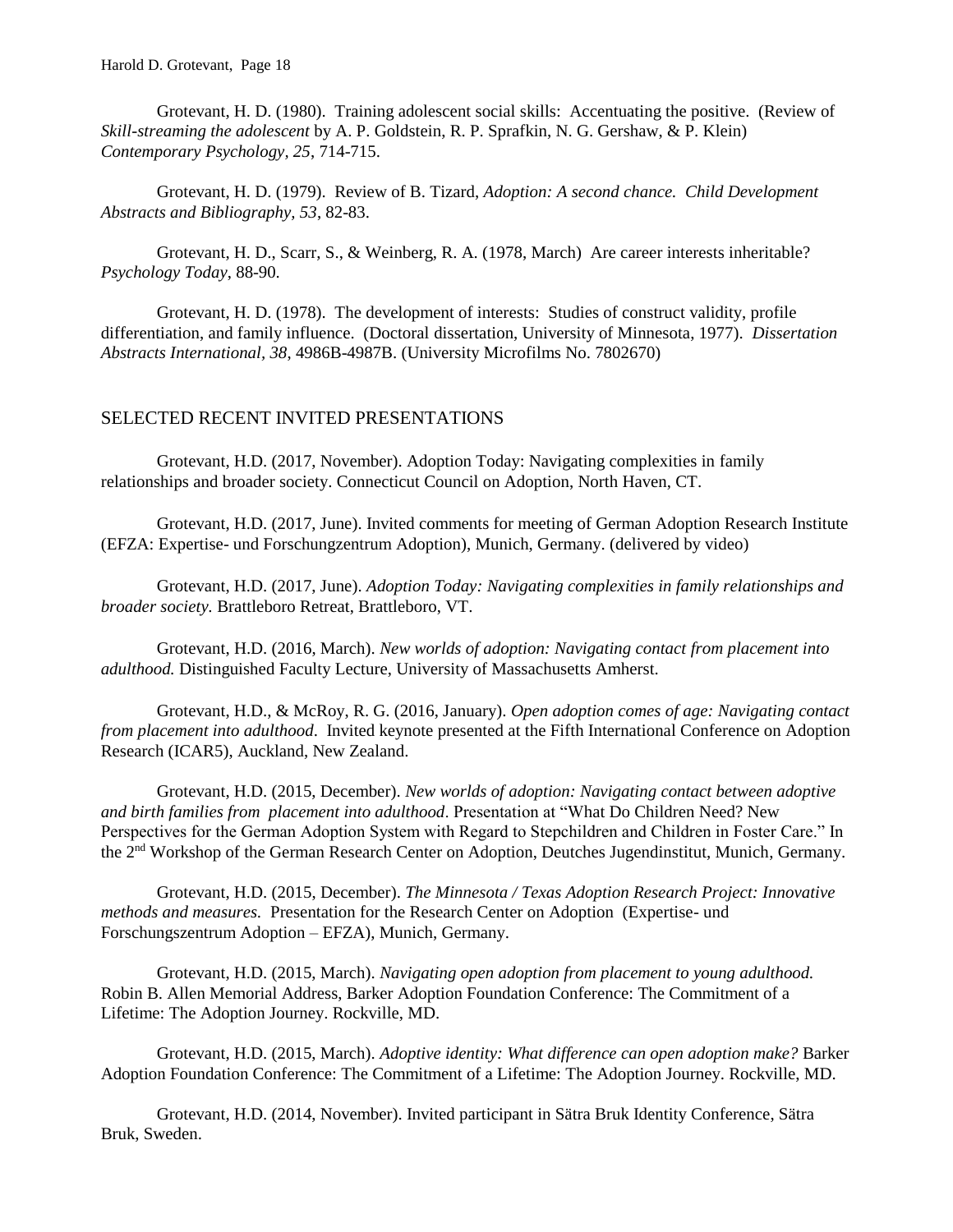Grotevant, H.D. (2014, October). *Contact between adoptive and birth families: What matters for identity development?* Invited colloquium presented to the Department of Psychology, University of Seville, Seville, Spain.

Grotevant, H.D. (2014, October). *Contact between adoptive and birth families: What matters for identity development?* Invited colloquium presented to the Centre for Family Research, Cambridge University, Cambridge, UK.

Grotevant, H.D. (2014, October). *Assessment of family interaction: Conceptual and measurement issues.* Invited colloquium presented to the Centre for Family Research, Cambridge University, Cambridge, UK.

Grotevant, H.D. (2014, October). *Contact between adoptive and birth families: What matters for identity development?* Invited colloquium presented to the Center for Child and Family Studies, Leiden University, Leiden, The Netherlands.

#### SELECTED PRESENTATIONS AT MEETINGS OF PROFESSIONAL ORGANIZATIONS

Cashen, K. K., & Grotevant, H.D. (2018, November). Relational competence and relationship satisfaction in emerging adult adoptees: An actor-partner interdependence model. Poster presented at the meeting of the National Council on Family Relations, San Diego, CA.

Grotevant, H. D., Altamari, D., & Mbengue, M. (2018, July). Adoptees as parents: Relationships, stress, and the experience of emerging adulthood. In E. Neil (Chair & Organizer), *From adoption to parenting: How adoptees in different contexts experience becoming a parent.* Symposium presented at the 6th International Conference on Adoption Research, Montreal.

Dolan, J., Grotevant, H.D., & Lo, A. Y.,(2018, July). Leadership development among college students who are adopted. In K. Freeark (Chair and Organizer), *Innovative approaches to creating adoption communities for young people.* Symposium presented at the 6th International Conference on Adoption Research, Montreal.

Cashen, K. K., Wyman Battalen, A., Sellers, C. M., McRoy, R. G., & Grotevant, H. D. (2018, July). *The role of tech-mediated and traditional modes of communication in adult adoptees' contact with birth mothers and birth fathers*. Paper presented at the 6th International Conference on Adoption Research, Montreal.

Cashen, K. K., Lo, A. Y. H., & Grotevant, H. D. (2018, July). *Examining Kirk's social role theory: Revisiting Shared Fate in a contemporary adoptive sample.* Paper presented at the 6th International Conference on Adoption Research, Montreal.

Grant-Marsney, H., & Grotevant, H.D. (2018, July). *Adolescent and emerging adult adoptees' feelings on adoption and the impact on relationships*. Paper presented at the 6th International Conference on Adoption Research, Montreal.

Lo, A. Y. H., Grotevant, H.D., & Wrobel, G. M. (2018, July). *Trajectories of birth family contact: Implications for psychological adjustment in adopted young adults*. Paper presented at the 6th International Conference on Adoption Research, Montreal.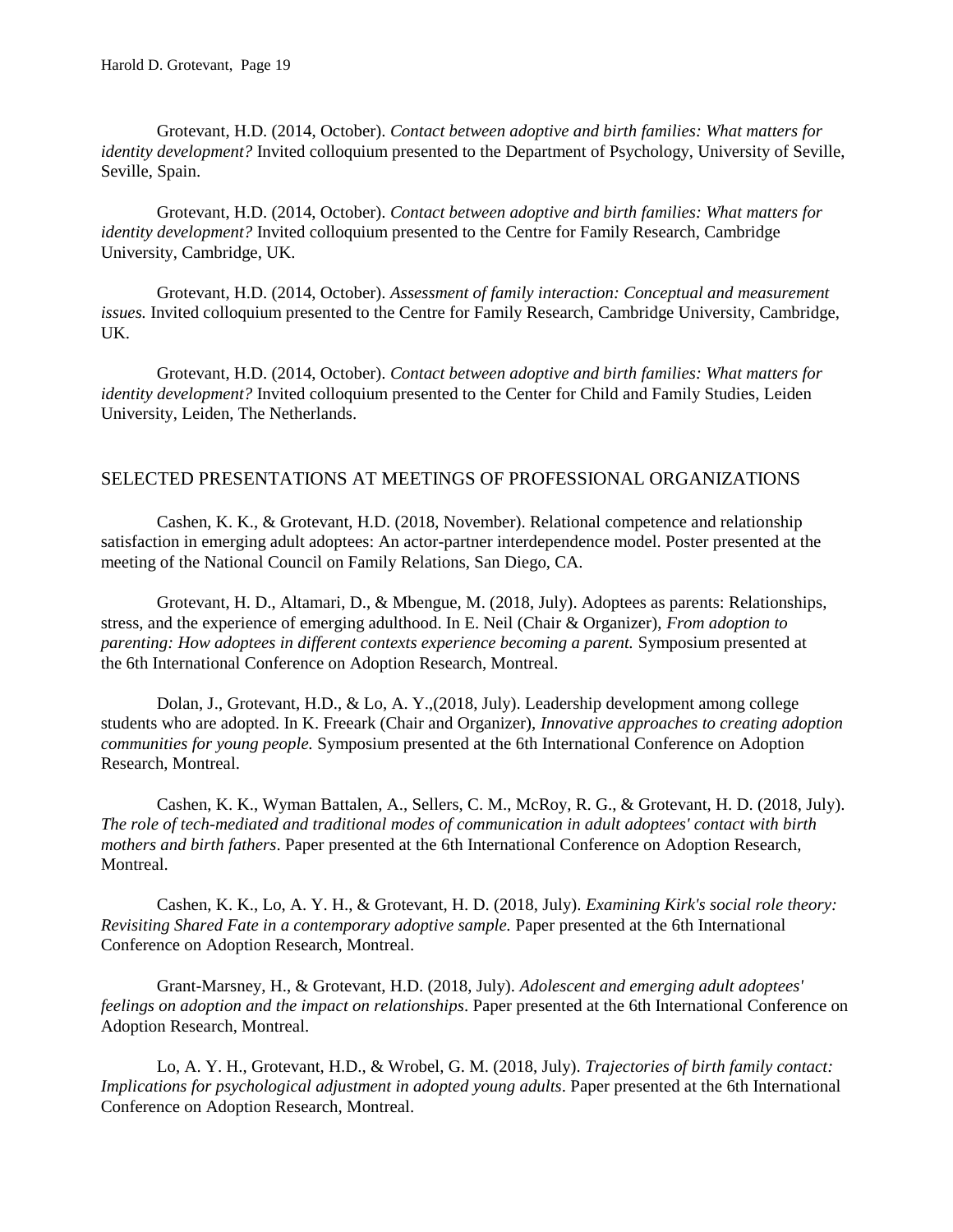Howard, C., Altamari, D., Yichye, T., Seeley, S., Matthews, J., Grotevant, H.D., & McRoy, R. G. (2018, July). *How is the birth father relationship (or lack thereof) related to adoptees' positive affect towards and negative experiences with adoption?* Poster presented at the 6th International Conference on Adoption Research, Montreal.

McGinnis, H.A., Grotevant, H.D., McRoy, R.G., Palacios, J., Kim, J., Sims, L., (2018, July). *Letter to a young scientist: Dialogue on nurturing the future of adoption research.* Round-table discussion presented at the 6th International Conference on Adoption Research, Montreal.

Cashen, K.K., & Grotevant, H.D. (2017, November). *Emerging adult adoptees' perspectives on adoption agency practices.* Poster presented at the meeting of the National Council on Family Relations, Orlando.

Cashen, K. K., & Grotevant, H.D. (2017, November). Understanding relational competence in emerging adult adoptees: A new way to conceptualize competence in close relationships. In L LeFebvre (chair), *Unique elements of dating during emerging adulthood.* Symposium presented at the meeting of the Society for the Study of Emerging Adulthood, Washington, DC.

Grotevant, H.D., Fiorenzo, L., Lo, A. Y. H., & Dunbar, N. (2017, April). *Adoptive identity and adjustment from adolescence to emerging adulthood: A person-centered approach.* Poster presented at the meeting of the Society for Research in Child Development, Austin.

Lo, A. Y. H., & Grotevant, H. D. (2017, April). *Adoptive parenting cognitions: Acknowledgment of differences as a predictor of parent-child attachment in adolescence.* Poster presented at the meeting of the Society for Research in Child Development, Austin.

Lo, A. Y. H., Fiorenzo, L., Wrobel, G. M., & Grotevant, H.D. (2017, April). *Trajectories of birth family contact in domestically adopted individuals over time.* Poster presented at the meeting of the Society for Research in Child Development, Austin.

Sellers, C.M., Wyman Battalen, A., McRoy, R. G., & Grotevant, H.D. (2017, January). *Family predictors of adoptive mothers' and fathers' mental health 10 to 20 years post-adoption.* Poster presented at the meeting of the Society for Social Work and Research, New Orleans.

Grotevant, H.D., McRoy, R.G., Farr, R.H., & Ravvina, Y. (2016, November*). Talking 'bout my generation: Adoption openness in two longitudinal studies*. In R.H. Farr (chair), Emerging trends in adoption openness and birth family contact. Symposium presented at the meeting of the National Council on Family Relations, Minneapolis.

Wrobel, G. M., Carlson, V., Phillips, Z., Ruff, M., & Grotevant, H.D. (2016, November). *Profiles of contact between adoptive and birth family members across time.* In R.H. Farr (chair), Emerging trends in adoption openness and birth family contact. Symposium presented at the meeting of the National Council on Family Relations, Minneapolis.

Battalen, A. W., Wigglesworth, C., McRoy, R. G., & Grotevant, H.D. (2016, May). *Birthmothers as grandmothers: Examining forms of post adoption contact and reslationship quality with placed children and grandchildren.* Poster presented at the New Worlds of Adoption and Foster Care conference: Thriving on the Frontline. Amherst, MA.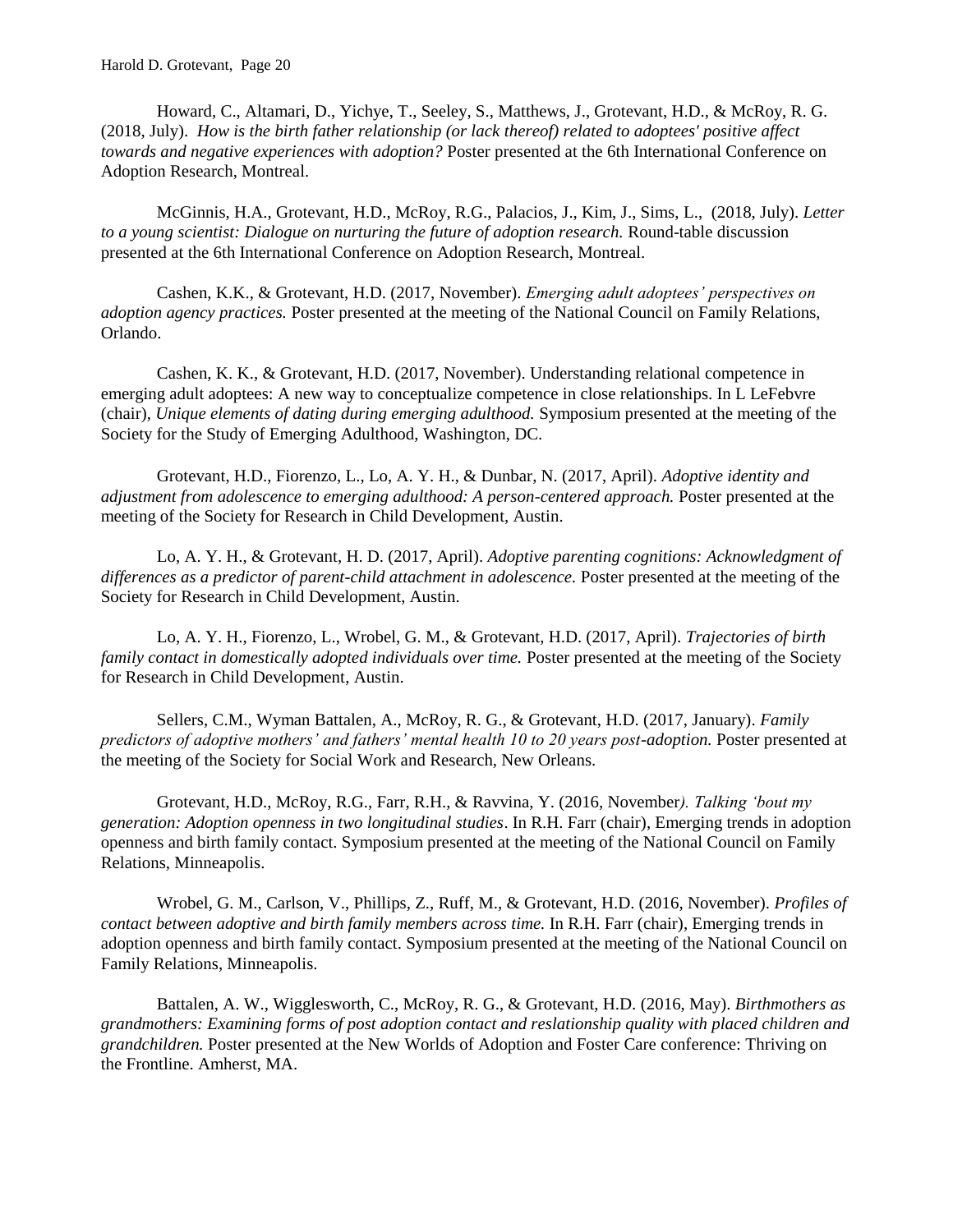Lo, A.H., Grotevant, H.D., & McRoy, R. G. (2016, May). *Privacy and confidentiality in adoption research: Perspectives from the Minnesota/Texas Adoption Research Project.* Poster presented at the New Worlds of Adoption and Foster Care conference: Thriving on the Frontline. Amherst, MA.

Wrobel, G.M., & Grotevant, H.D. (2016, May). *Adoption related curiosity at emerging adulthood*. Poster presented at the New Worlds of Adoption and Foster Care conference: Thriving on the Frontline. Amherst, MA.

Garber, K.J., & Grotevant, H.D. (2016, January). *A complexity of emotions: Young adult adoptees' experiences with microaggressions.* Paper presented at the Fifth International Conference on Adoption Research (ICAR5), Auckland, New Zealand.

Grotevant, H.D. (2016, January). Discussant for L. Miller (Chair), Educational outcomes in internationally adopted children. Symposium presented at the 5<sup>th</sup> International Conference on Adoption Research (ICAR5), Auckland, New Zealand.

Grotevant, H.D. (2016, January). Discussant for J. Miranda, J. Waterman, A. Langley, & D. Riley, *Preliminary results of a trial to evaluate the effectiveness of a manualized post-adoption intervention, ADAPT.* Symposium presented at the 5<sup>th</sup> International Conference on Adoption Research (ICAR5), Auckland, New Zealand.

Cashen, K. K., Grotevant, H.D., & Farr, R.H. (2015, October). *Differences in relational competence by relationship type and gender in emerging adulthood.* Poster presented at the meeting of the Society for the Study of Emerging Adulthood, Miami.

Grotevant, H.D. (2015, October). Discussant for E. Crocetti (Chair), *Identity formation and selfdevelopment in emerging adulthood: New insights from longitudinal studies.* Symposium presented at the meeting of the Society for the Study of Emerging Adulthood, Miami.

Yoon, Y., & Grotevant, H.D. (2015, October). *Emerging adulthood and adoption: Adoptive identity, career achievement, and psychological functioning.* Paper presented at the meeting of the Society for the Study of Emerging Adulthood, Miami.

Garber, K. J., Grotevant, H.D., & French, Q. Y. S. (2015, May). *The Adoption Mentoring Partnership: Program effects on mentors' ethnic and adoptive identity.* Paper presented at the conference of the Society for Research on Identity Formation. Bellingham, WA.

Yoon, Y., Scherer, D., & Grotevant, H.D. (2015, May). *The intersection of adoptive identity and career exploration in adopted adolescents.* Paper presented at the meeting of the Society for Research on Identity Formation, Bellingham, WA.

Cashen, K. K., & Grotevant, H.D. (2015, April). *Length of time during the adoption process for lesbian and gapy compared to heterosexual parents.* Poster presented at New Worlds of Adoption: Launching into Adulthood. Amherst, MA.

McDermott, J. M., Egwuatu, A., Flegenheimer, C., Farr, R. H., Dolan, J. H., Ramsey, P., & Grotevant, H.D. (2015, April). Beyond foster care: Exploring continued child needs and advocacy priorities. Poster presented at New Worlds of Adoption: Launching into Adulthood. Amherst, MA.

Garber, K.J., & Grotevant, H.D. (2014, May). *The influence of microaggressions on adolescent adopted persons' perceptions of adoption.* Poster presented at the St. John's University – Montclair State University Adoption Initiative Conference, New York, New York.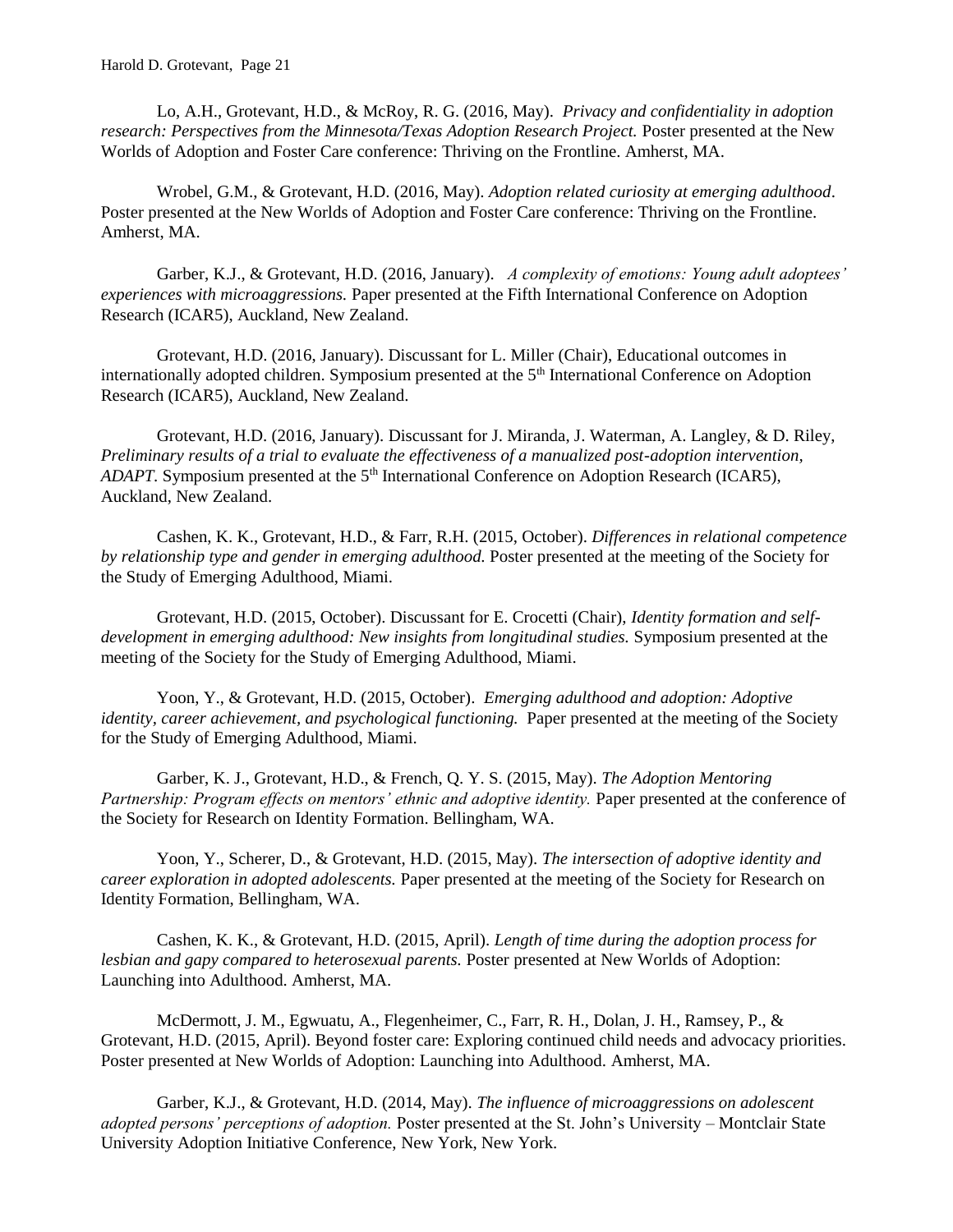Gale, T., & Grotevant, H.D. (2014, April). *"Adoption confirms that God is in my life": Links between religious / spiritual commitment and feelings about adoption in adolescence.* Poster presented at the New Worlds of Adoption Conference, Amherst, MA.

Kirschner, A. L., May, T., Zusevics, K., Strong, K.A., Grotevant, H.D., Wilson, S., Jeruzal, J., Derse, A., Knight, C., & Farrell, M.H. (2014, April). *Focus group attitudes and opinions about the potential use of genomic sequencing as a substitute for genetic medical information for adult adoptees.* Poster presented at the New Worlds of Adoption Conference, Amherst, MA.

Kirschner, A. L., May, T., Zusevics, K., Strong, K.A., Grotevant, H.D., Wilson, S., Jeruzal, J., Derse, A., Knight, C., & Farrell, M.H. (2014, March). *Focus group attitudes and opinions about the potential use of genomic sequencing as a substitute for biological family history for adult adoptees.* Poster presented at the meeting of the American College of Medical Genetics, Nashville, TN.

Farr, R.H., & Grotevant, H.D. (2013, November). *The role of siblings in adoptees' outcomes from adolescence to adulthood*. Poster presented at the meeting of the National Council on Family Relations, San Antonio.

Farr, R. H., Shaikh, S., Chess, C., & Grotevant, H.D. (2013, July). *Family representations among adult adoptees in romantic relationships.* Paper presented at the 4th International Conference on Adoption Research, Bilbao, Spain.

Ferreira, J., Barbosa-Ducharne, M., Palacios, J., & Grotevant, H.D. (2013, July). *Identity construction in adolescent adoptees: What really matters?* Poster presented at the 4<sup>th</sup> International Conference on Adoption Research, Bilbao, Spain.

Garber, K.J., & Grotevant, H.D. (2013, July). *An exploratory analysis of microaggressions experienced by adolescent adopted individuals*. Poster presented at the 4th International Conference on Adoption Research, Bilbao, Spain.

Grant-Marsney, H., Grotevant, H.D., & Roth, C. (2013, July). *The strengths in adopted adolescents: Links with emerging adulthood.* Paper presented at the 4<sup>th</sup> International Conference on Adoption Research, Bilbao, Spain.

Grotevant, H.D. (2013, July). *The Rudd Adoption Research Program*. Paper presented at the 4<sup>th</sup> International Conference on Adoption Research, Bilbao, Spain.

Grotevant, H.D. (2013, July). Discussant Comments. In R. Rosnati (symposium chair), *Ethnic identity, cultural socialization, and well-being of transracial adoptees.* Symposium presented at the 4<sup>th</sup> International Conference on Adoption Research, Bilbao, Spain.

Grotevant, H.D., McRoy, R.G., & Garber, K.J. (2013, July). Technology: How is it changing the meaning of physical and psychological presence of birth parents to adopted young adults? In R. Lee & H.D. Grotevant (symposium co-chairs), *The physical and psychological presence of birth families.* Symposium presented at the 4th International Conference on Adoption Research, Bilbao, Spain.

Grotevant, H.D. & Neil, E. (2013, July). *Open adoption: How can it help adopted children?* Invited address presented to the Conference of Adoption Professionals of Spain [Encuentro de profesionales de la adopción], Bilbao, Spain.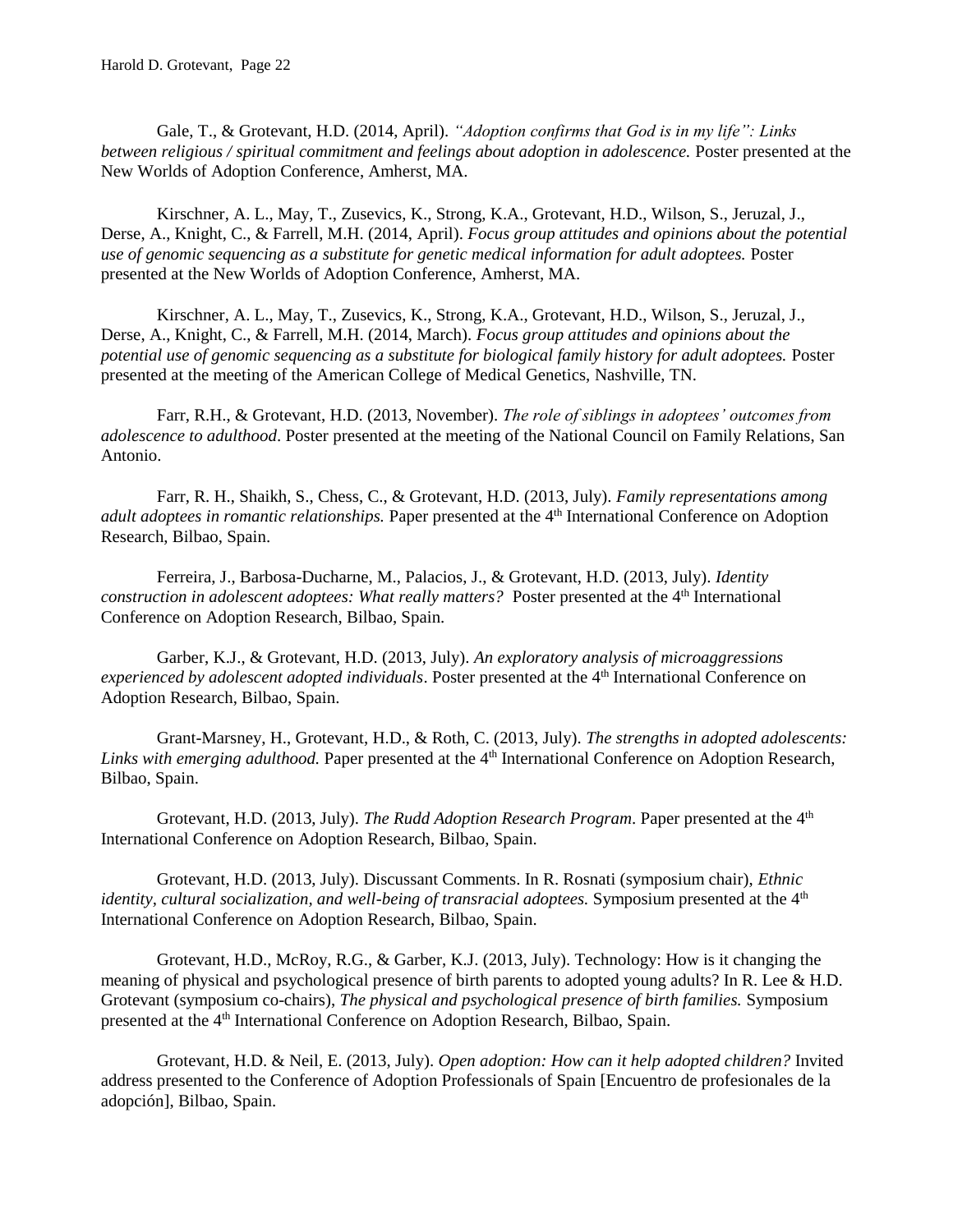#### Harold D. Grotevant, Page 23

Grotevant, H.D. (2013, May). What adoption reveals about identity, and what identity reveals about adoption. Keynote address presented at the meeting of the Society for Research on Identity Formation, St. Paul, MN.

Garber, K. J., & Grotevant, H.D. (2013, April). *An exploratory analysis of microaggressions experienced by adolescent adopted individuals*. Poster presented at 5th New Worlds of Adoption Conference: Contact between Adoptive and Birth Families: What Works? Amherst, MA.

Grotevant, H.D. (2013, April). *Constructing relationships: Contact in domestic infant adoptions.* In Grotevant, H.D., Neil, E., & Baden, A. Plenary session presentation: Contact between adoptive and birth families: Diverse experiences, multiple perspectives. 5<sup>th</sup> New Worlds of Adoption Conference: Contact between Adoptive and Birth Families: What Works? Amherst, MA.

Grotevant, H.D., McRoy, R.G., Ayers-Lopez, S., Wrobel, G., & Schwartz, A. (2013, April). *The Minnesota Texas Adoption Research Project: Navigating Contact from childhood into young adulthood*. 5th New Worlds of Adoption Conference: Contact between Adoptive and Birth Families: What Works? Amherst, MA.

Sherrill, A. & Grotevant, H.D. (2012, November). *Religiosity and civic engagement: Links to wellbeing in young adult adoptees*. Poster presented at the Annual Biomedical Research Conference for Minority Students, San Francisco, CA.

Grant-Marsney, H.A., Grotevant, H.D., & Sayer, A. (2012, October). Adolescents' attachment to adoptive parents: Predicting attachment styles in emerging adulthood. Poster presented at the meeting of the Society of Research in Child Development : Themed meeting on the transition from adolescence to adulthood. Tampa, FL.

Farr, R. H., Grant-Marsney, H.A., & Grotevant, H.D. (2012, August). Family adoption communication and contact with birth families among emerging adult adoptees. In R. H. Farr & R. M. Lee (organizers). *Adolescent experiences of adoption: Family communication, ethnic identity, and birth family contact*. Symposium presented at the meeting of the American Psychological Assocation, Orlando, FL.

Grotevant, H.D., French, Q., & Dolan, J. (2012, July). Adoption Mentoring Partnership. Workshop presented at the meeting of the North American Council on Adoptable Children, Washington, DC.

Farr, R. H., Grotevant, H. D., Musante, D., & Grant-Marsney, H. (2011, October). Open adoption experiences among adult adoptees: Change and stability during emerging adulthood. Paper presented at the 5<sup>th</sup> Conference on Emerging Adulthood, Providence, RI.

French, C., Henney, S., McRoy, R. G., & Grotevant, H. D. (2011, May). Adoption and intimacy: Birth mothers' post placement relationships with their romantic partners. Poster presented at the meeting of the Association for Psychological Science, Washington, DC.

Dolan, J. French, Q., Grotevant, H., Moss, R., & Robbins, J. (2011, April). Adoption Mentoring Partnership. Symposium presented at New Worlds of Adoption: Research-Based Interventions Promoting Attachment. University of Massachusetts Amherst. Amherst, MA.

Flaherty, M., Grotevant, H.D. & McRoy, R. G. (2011, April). Contextual factors associated withwomen's decisions to place their children for adoption. Poster presented at New Worlds of Adoption: Research-Based Interventions Promoting Attachment. University of Massachusetts Amherst. Amherst, MA.

Lyle, M. C., & Grotevant, H. D. (2011, April). Emotion and adjustment outcomes in domestic infant adoptions. Poster presented at New Worlds of Adoption: Research-Based Interventions Promoting Attachment. University of Massachusetts Amherst. Amherst, MA.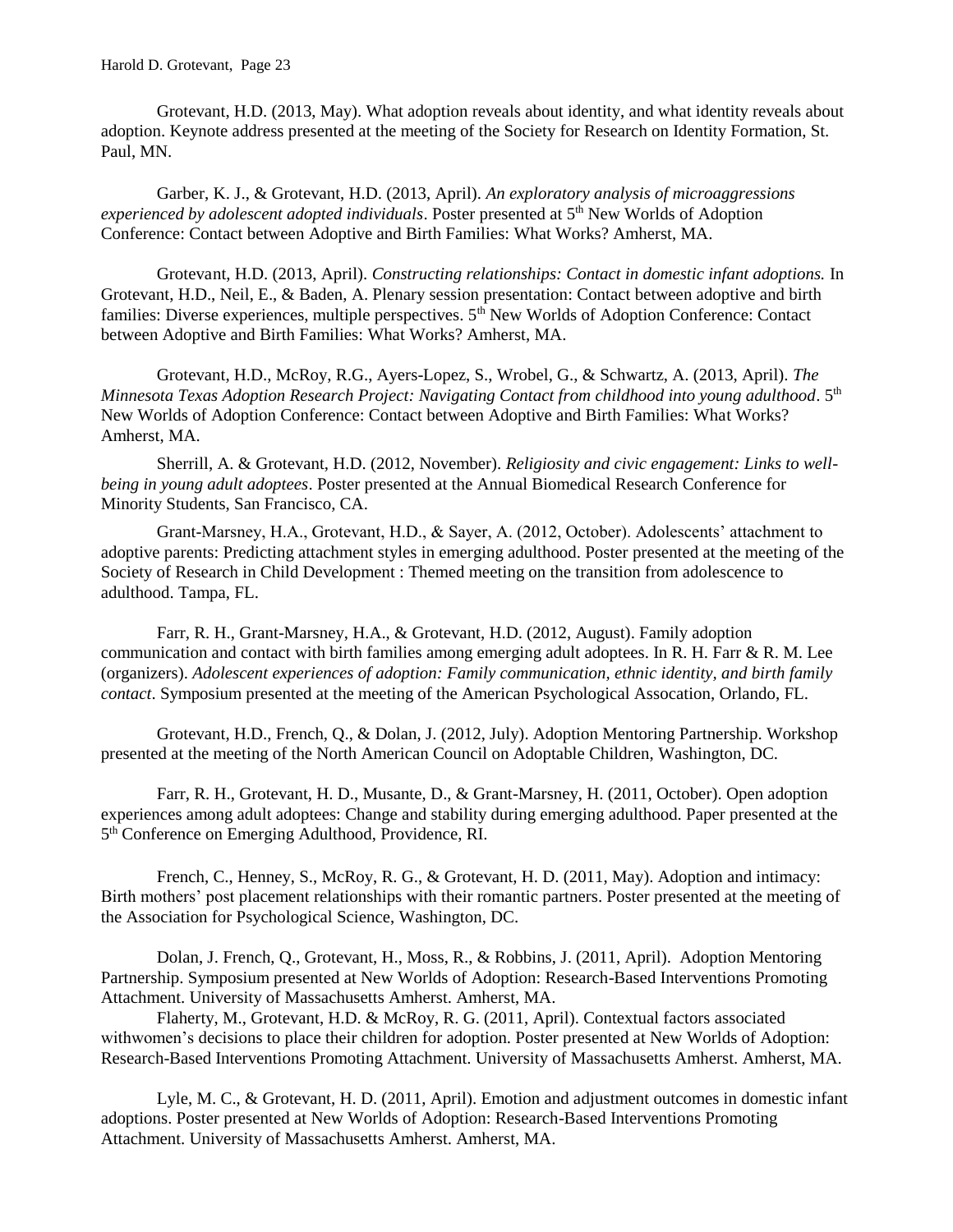Roth, C., Grant, H., & Grotevant, H. D. (2011, April). Strengths and competencies in adopted adolescents: Links with attachment to parents and problem behavior. Poster presented at New Worlds of Adoption: Research-Based Interventions Promoting Attachment. University of Massachusetts Amherst. Amherst, MA.

Grotevant, H. D. & Wrobel, G. M. (2011, March). Adoptive fathers and mothers: Comfort with adolescents' desires for birth family information. In K. Freeark & K. J. Rosenblum (chairs), Make room for daddy: Adoptive fathers and parenting. Symposium presented at the meeting of the Society for Research in Child Development, Montreal.

Grotevant, H. D., French, Q., Dolan, J. H., Moss, R., & Robbins, J. (2011, February). Adoption Mentoring Partnership: A supportive intervention in the lives of adopted individuals. Paper presented at the meeting of the Society for Research on Identity Formation, Daytona Beach, FL.

Flaherty, M., Grotevant, H.D., McRoy, R. G., & Ayers-Lopez, S. (2010, July). Adolescent and adult birth mothers' reasons for placing a child for adoption. Poster presented at the Third International Conference on Adoption Research (ICAR3), Leiden, the Netherlands.

Grant-Marsney, H., & Grotevant, H.D. (2010, July). The role of parental attachment in adopted emerging adults' relationships outside the family: HLM approach to dyadic parent influence. Poster presented at the Third International Conference on Adoption Research (ICAR3), Leiden, the Netherlands.

Grotevant, H.D. (2010, July). Dynamics and outcomes of postadoption contact: A view from U.S. experience. Keynote address presented at the Third International Conference on Adoption Research (ICAR3), Leiden, the Netherlands.

Henney, S., Ayers-Lopez, S., McRoy, R. G., & Grotevant, H.D. (2010, July). Birthmothers' close relationships and adoption: Integration of parented children and romantic partners into post-adoption contact. Paper presented at the Third International Conference on Adoption Research (ICAR3), Leiden, the Netherlands.

Musante, D. S., & Grotevant, H.D. (2010, July). Predictors of negative instability in adopted emerging adults. Poster presented at the Third International Conference on Adoption Research (ICAR3), Leiden, the Netherlands.

Roth, C. L., Grant-Marsney, H., & Grotevant, H.D. (2010, July). Positive attributes of adopted adolescents based on parent and self reports. Poster presented at the Third International Conference on Adoption Research (ICAR3), Leiden, the Netherlands.

Von Korff, L., & Grotevant, H.D. (2010, July). Pathway to adolescent and emerging adult narrative adoptive identity formation. In J. Logan (Chair), Negotiating the boundaries of kinship after adoption. Symposium presented at the Third International Conference on Adoption Research (ICAR3), Leiden, the Netherlands.

Wrobel, G. M., & Grotevant, H.D. (2010, July). Relational underpinnings of the Adoption Communication Pathway. Paper presented at the Third International Conference on Adoption Research (ICAR3), Leiden, the Netherlands.

Grotevant, H.D. (2010, March). *New worlds of adoption: Growing up in complex families.* Invited keynote address at the meeting of the Society for Research in Human Development, San Antonio.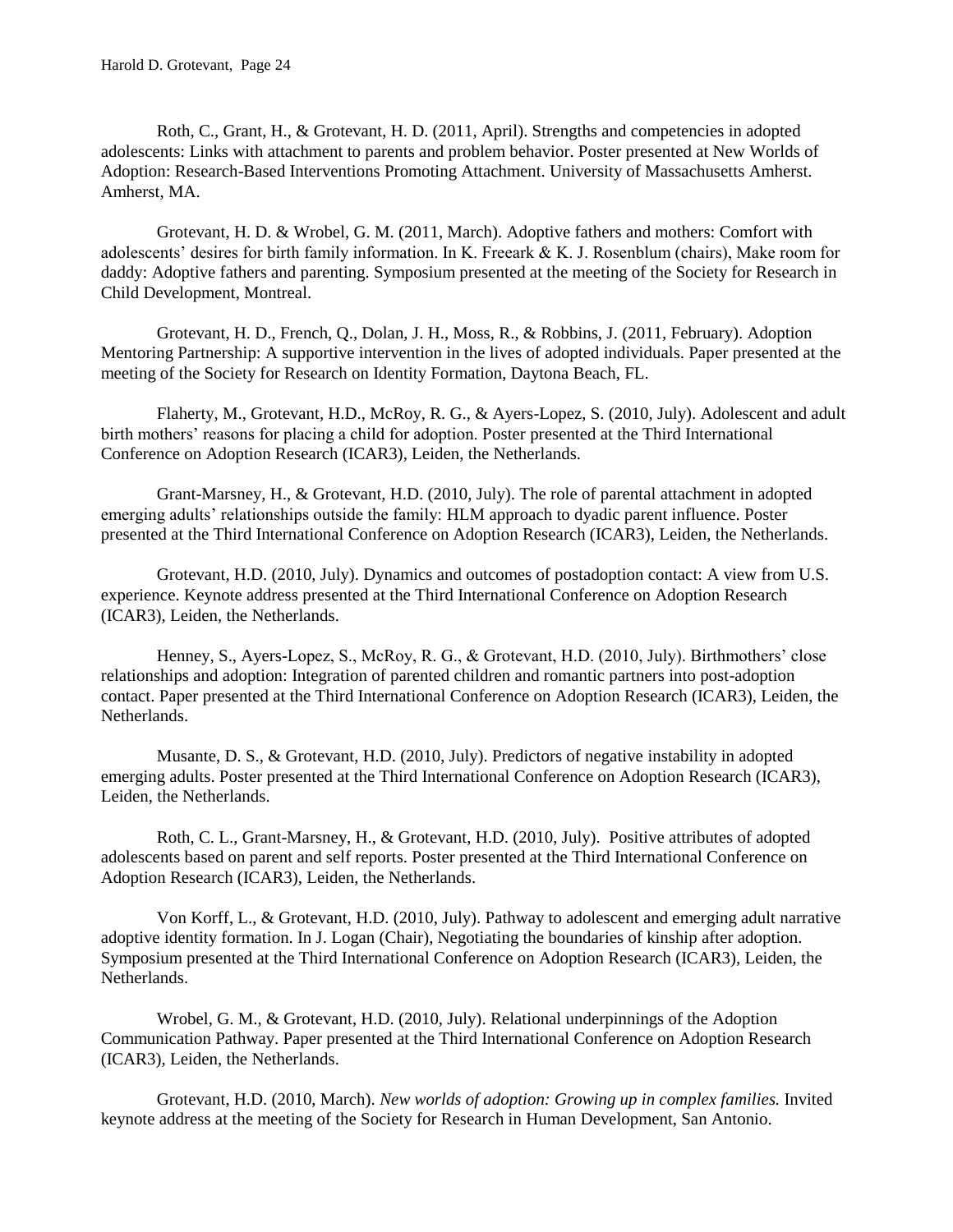Grotevant, H.D. , Ault, R., Moely, B., Roggman, L., Thompson, S., & Vandell, D. L. (2010, March). Thirty-fifth Anniversary Panel on the history of the Society for Research in Human Development, San Antonio.

Grotevant, H.D. (2009, November). *New worlds of adoption: Growing up in complex families.* Invited panel presentation and plenary at the meeting of the National Council on Family Relations, San Francisco.

Grant, H. & Grotevant, H. (2009, October) *Kinship network predictors of attachment in adopted emerging adults.* Paper presented at the 4<sup>th</sup> Conference on Emerging Adulthood, Atlanta, GA.

Musante, D. & Grotevant, H.D. (2009, October). *Family predictors of negative instability in adopted emerging adults.* Poster presented at the 4<sup>th</sup> Conference on Emerging Adulthood, Atlanta, GA.

Grotevant, H.D. (2009, July). *The torturous road from adoption research to policy*. Invited address to the 2nd National Research Conference on Child and Family Programs and Policy, Bridgewater, MA.

Grotevant, H.D. (2009, March). *Openness in adoption: How is it working?* Presentation to the 36<sup>th</sup> New England Adoption Conference, Adoption Community of New England, Bellingham, MA.

Grotevant, H.D. (2009, March). *New worlds of adoption: Developmental risks and challenges*. Grand Rounds presented at Bradley Hospital, Providence, RI.

Wrobel, G.M., Grotevant, H.D., & Von Korff, L. (2009, March). *Curiosity about Birthparents in Emerging Adulthood: Context, Motivation and Behavior.* In K. Freeark & K. Rosenblum (Co-organizers), Adoptive Families: Processes that Promote Well-being and Family Connections. Symposium presented at the biennial meeting of the Society for Research in Child Development, Denver.

Nelson, J.R., Dillon, K., Wrobel, G.M., & Grotevant, H.E. (2009, February). *Learning disability and attention deficit hyperactivity disorder rates in adopted adolescents: Links to adjustment.* Poster presentation at the meeting of the National Association of School Psychologists, Boston.

Grotevant, H.D. (2009, February). *Emotional distance regulation over the life course in adoptive kinship networks.* Keynote address at 4th International Conference on Post-Adoption Services (ACTION 2009), Cambridge, MA.

Grotevant, H.D. (2008, November). *Child development and adoption.* Invited plenary address at the First International Congress on Adoption, Lisbon, Portugal.

Grotevant, H.D. (2008, October). *Life in a construction zone: Building an adoptive identity that works*. Invited keynote address at the Fifth Biennial Adoption Conference, Identity and the Adopted Teen: Surviving the Crucible of Adolescence, St. John's University, New York City.

Grotevant, H.D., & Von Korff, L. (2008, July). Adoptive identity in adolescence: Compartmentalization or concurrent exploration across domains? In C.R. Cooper & R. Seginer (Chairs), *Mixed methods and cultural diversity: Integrating quantitative and qualitative methods in developmental research.* Symposium presented at the meetings of the International Society for the Study of Behavioral Development, Würzburg, Germany.

Wrobel, G.M., Grotevant, H.D., & Von Korff, L. (2008, July). The influence of family context on adopted adolescent information seeking intentions. In H.D. Grotevant, & J. Palacios (Chairs), *Adoptive*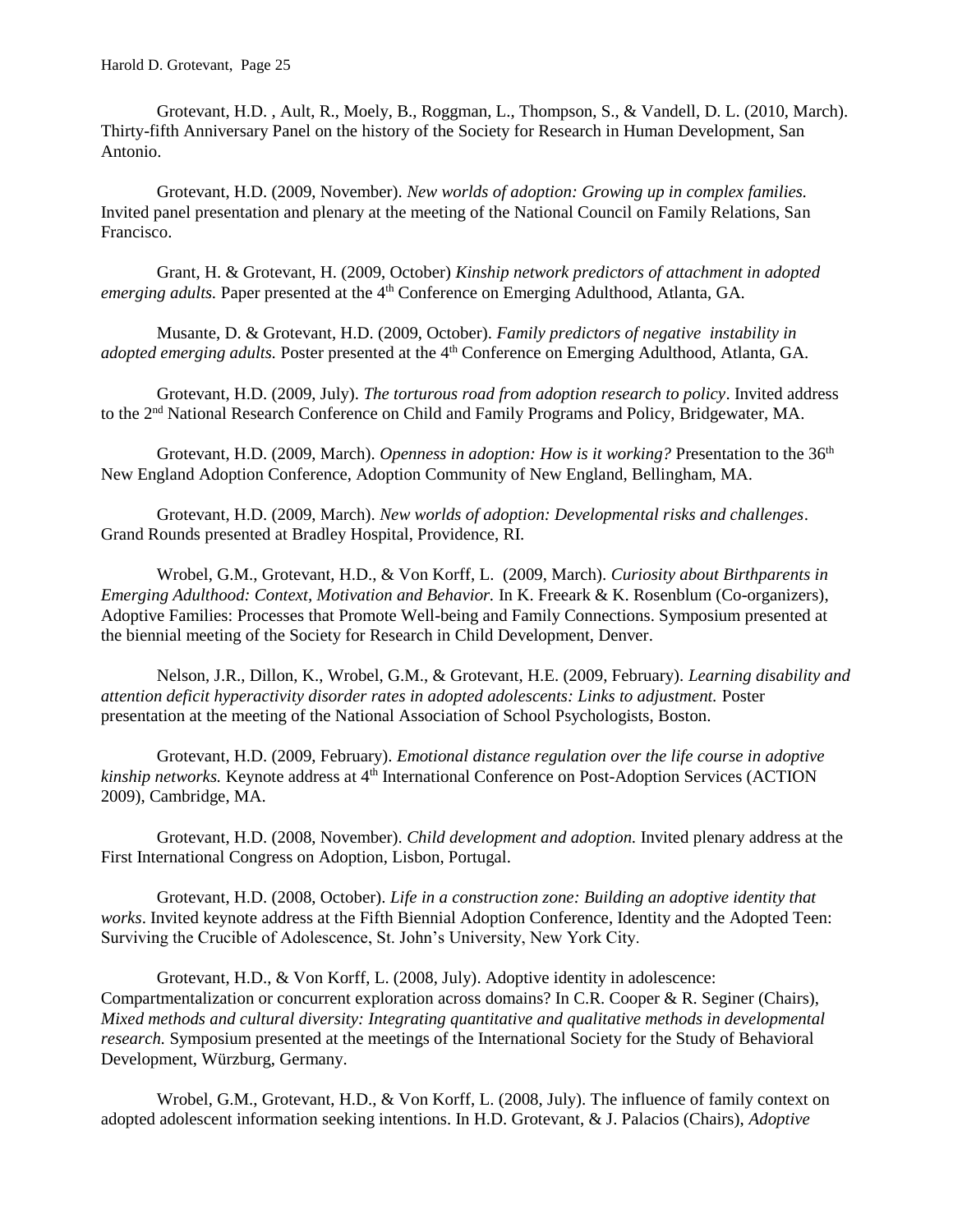*families: Processes and contexts of development.* Symposium presented at the meetings of the International Society for the Study of Behavioral Development, Würzburg, Germany.

Grotevant, H.D., Rueter, M., Von Korff, L., & Gonzalez, C.J. (2008, March). Family communication: Its role in adolescents' adoption adjustment and externalizing behavior. In M. Rueter (Chair), *Adolescent adjustment in adoptive families: The effect of family, parent-adolescent, and sibling communication.* Symposium presented at the meeting of the Society for Research on Adolescence, Chicago.

Grotevant, H.D. (2007, November). *Emotional distance regulation over the life course in adoptive kinship networks.* Paper presented at the Adoption in America 2007 Conference, Baltimore, MD.

Grotevant, H.D. (2007, October). *Openness in adoption.* Paper presented for the Section on Adoption, Foster Care, and Day Care of the American Academy of Pediatrics, San Francisco.

Watson, S., McGinnis, H., Grotevant, H.D., & Roszia, S. (2007, October). Accountability to children and adopted adults: Connections to families of origin. Panel presentation at the Adoption Ethics and Accountability Conference, Washington, DC.

Nelson, J., Bauer, J., & Grotevant, H.D. (2007, June). *Kinship care-giving: Family strengths and public vulnerabilities.* Poster session presented at the annual Groves Conference on Marriage and Family, Detroit.

Seol, K.O., Lee, R.M., Sung, M.Y., & International Adoption Project Team (2007, March). *A longitudinal study on Korean orphanage children's behavioral problems.* Poster presentation at the meeting of the Society for Research in Child Development, Boston.

Grotevant, H.D. (2006, November). Discussant for J.N. Melby & D.W. Russell, *Model of assessment consistency among perceptions of interpersonal processes in diverse populations*; and K. Ripoll-Núñez & R. Sabatelli, *Cognitive orientations in adult intimate relationships: Development and validation of a self-report measure*. Papers presented at the Theory Construction and Research Methodology Workshop, National Council on Family Relations, Minneapolis.

Perry, Y.V. & Grotevant, H.D. (2006, November). *Adoptive parents' beliefs about genetics.* Paper presented at the meeting of the National Council on Family Relations, Minneapolis.

Grotevant, H.D. (2006, July). *Emotional distance regulation over the life course in adoptive kinship networks.* Keynote address presented at the International Conference on Adoption Research (ICAR2), Norwich, UK.

Henney, S., McRoy, R.G., Grotevant, H.D., & Ayers-Lopez, S. (2006, July). *Birthmother adjustment after adoption: The grief experience over time.* Paper presented at the International Conference on Adoption Research (ICAR2), Norwich, UK.

Seol, K.O., Lee, R.M., Sung, M.Y., & the International Adoption Project Team (2006, July). *Is it better to be adopted? What puts Korean orphanage children at risk as to socio-emotional development compared to Korean adoptee age mates in the U.S.* Paper presented at the International Conference on Adoption Research (ICAR2), Norwich, UK.

Von Korff, L., Grotevant, H.D., & Rueter, M. (2006, July). *Adolescent adoptive identity and psychological adjustment*. Paper presented at the International Conference on Adoption Research (ICAR2), Norwich, UK.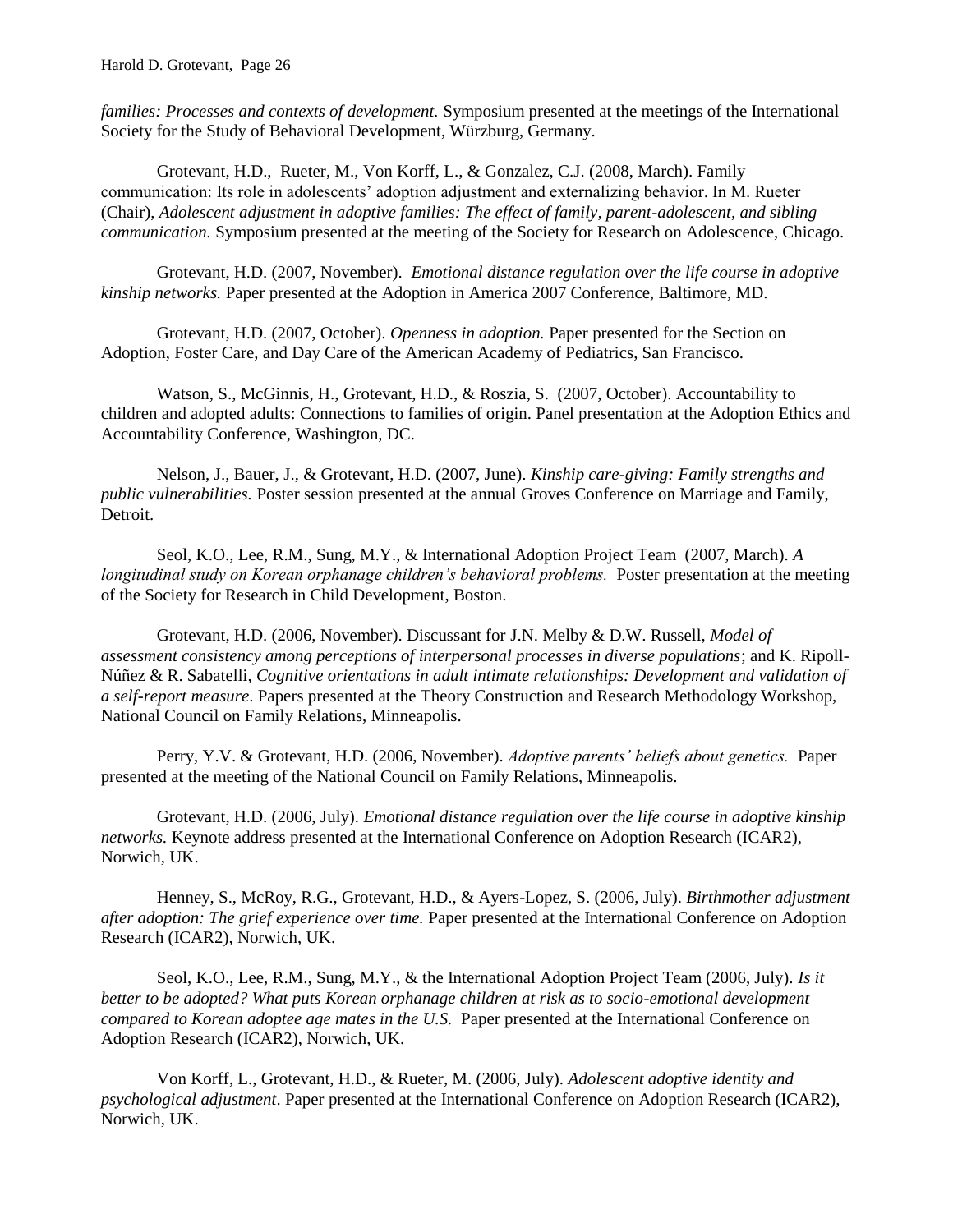Wrobel, G.M., & Grotevant, H.D. (2006, July). *The influence of adoptive mother attitudes on adopted adolescent search intentions.* Paper presented at the International Conference on Adoption Research (ICAR2), Norwich, UK.

Grotevant, H.D. (2006, March). Adjustment outcomes for adopted adolescents. In H.D. Grotevant (organizer), *Adoption and adolescence.* Invited symposium presented at the meeting of the Society for Research on Adolescence, San Francisco.

Grotevant, H.D. (2006, March). Discussant. In E. P. Schachter (chair), *Parents as active agents engaged in identity development: An under-researched topic.* Symposium presented at the meeting of the Society for Research on Adolescence, San Francisco.

Gibson, P., Nelson-Christinedaughter, J., & Grotevant, H.D. (2006, January). *Well-being of African American adolescent adoptees: Effects of kinship care and formal adoption.* Paper presented at the meeting of the Society for Social Work and Research, San Antonio.

Berge, J.M., Green, K., Grotevant, H.D., & McRoy, R.G. (2005, November). Sibling narratives regarding contact in adoption. In B. Fiese & M. Pratt (organizers), *Family meanings in stories that they tell: Across context and generations.* Symposium presented at the meeting of the National Council on Family Relations, Phoenix.

Gibson, P., Nelson-Christinedaughter, J., & Grotevant, H. (2005, November). *Formal and informal adoptees: A comparison of adolescent outcomes.* Paper presented at the meeting of the National Council on Family Relations, Phoenix.

Seol, K.O., Lee, R.M., Sung, M., and the Minnesota International Adoption Project Team. (2005, August). *A comparison study of orphanage children in Korea and Korean adoptees in the United States*. Paper presented at the meeting of the American Psychological Association, Washington, DC.

Grotevant, H.D. (2005, May). Openness in adoption: Re-thinking "family" in the United States. Keynote address presented at conference on *Reproductive Disruptions: Childlessness, Adoption, and Other Reproductive Complexities*, University of Michigan, Ann Arbor.

Grotevant, H.D. (2005, April). Discussant for K. Rosenblum & K. Freeark (organizers), *Creating and sustaining connections: Adoptive families as they grow.* Symposium presented at the meeting of the Society for Research in Child Development, Atlanta.

Wrobel, G.M., Von Korff, L., Grotevant, H.D., & McRoy, R.G. (2005, April). The influence of contact history on adolescents' thinking and expectations about adoption. In K. Rosenblum & K. Freeark (organizers), *Creating and sustaining connections: Adoptive families as they grow.* Symposium presented at the meeting of the Society for Research in Child Development, Atlanta.

Grotevant, H.D. (2004, November). Discussant for D.C. Bell & L.G. Bell, *Life course effects of family connection and family individuation: Do they inhibit or reinforce one another?* Paper presented at the Theory Construction and Research Methodology Workshop, National Council on Family Relations, Orlando.

Park, K.E., Miller, B.C., Fan, X., & Grotevant, H.D. (2004, November). *Changes in adoptees' knowledge of, and contact with, birth parents from adolescence to young adulthood.* Paper presented at the annual meeting of the National Council on Family Relations, Orlando.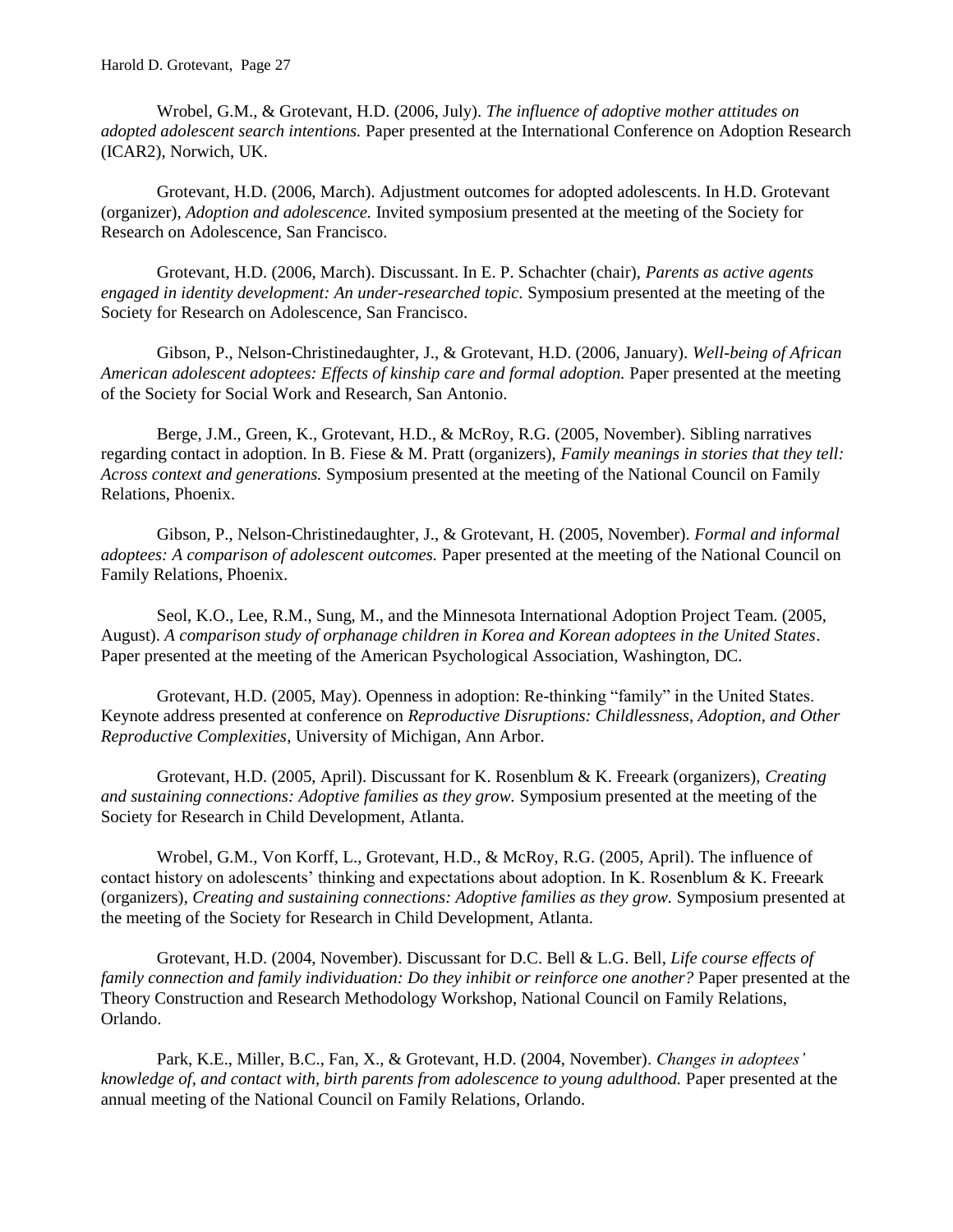Von Korff, L., Grotevant, H.D., & McRoy, R.G. (2004, November). *Openness arrangements and psychological adjustment in adolescent adoptees.* Paper presented at the meeting of the National Conference on Family Relations, Orlando.

Johnson, D.E. and the International Adoption Project Team. (2004, October). *Growth in vulnerable children: Is it a marker for developmental and emotional well-being?* Paper presented at Children without Attachment: Deprivation, Adoption, and Psychotherapy. On the occasion of awarding the Arnold-Lucius-Gesell-Preis 2004 to Professor Dr. Sir Michael Rutter.

Grotevant, H.D. (2004, July). Family relationships and the development of internationally adopted children. In D. Johnson (organizer), *Effects of early adversity on long-term growth and development of internationally adopted children*. Symposium presented at the meeting of the North American Council on Adoptable Children, Minneapolis.

Grotevant, H.D., McRoy, R.G., Ayers-Lopez, S., Wrobel, G.M., & Fravel, D.L. (2004, July). *Openness in adoption: What does the research say?* Institute presented at the meeting of the North American Council on Adoptable Children, Minneapolis.

Von Korff, L., Grotevant, H.D., Wrobel, G.M., McRoy, R.G., & Ayers-Lopez, S. (2004, July). Psychological adjustment of adolescent adoptees: Links to openness arrangements and identity development. In H.D. Grotevant & J. Palacios (Co-convenors), *Adoption and Psychosocial Development*. Symposium presented at the meeting of the International Society for the Study of Behavioral Development, Ghent, Belgium.

Winward, B.W., Miller, B.C., Christensen, M., Fan, X., & Grotevant, H.D. (2004, July). *Early adoption experiences and later relationship quality in young adulthood.* Paper presented at the Add Health Users Workshop, Bethesda, MD.

Wrobel, G.M., Grotevant, H.D., Von Korff, L., McRoy, R.G., & Ayers-Lopez, S. (2004, July). Developmental change in participation of adolescent adoptees in contact with their birthmothers. In E. Neil & G. M. Wrobel (Co-convenors), *Managing multiple family membership: Cross-contextual perspectives on children's contact with non-resident birth relatives*. Poster symposium presented at the meeting of the International Society for the Study of Behavioral Development, Ghent, Belgium.

McRoy, R.G., Grotevant, H.D., & Ayers-Lopez, S. (2004, March). *Openness in adoption: Longitudinal outcomes for birthmothers, adoptive parents and adopted children*. Poster presented at the meeting of the International Association of Social Work Research, Washington.

Park, K-E., Miller, B. C., Christensen, M., Winward, B., Fan, X., Grotevant, H. D., van Dulmen, M., Morgan, E., & Lee, S. (2003, November). *Adopted adolescents' knowledge of and contact with birth parents*. Poster presented at the meeting of the National Council on Family Relations, Vancouver.

Christensen, M., Miller, B. C., Park, K-E., Winward, B., Fan, X., & Grotevant, H. D. (2003, November). *Psychological distress and sexual intercourse among adopted adolescents.* Poster presented at the meeting of the National Council on Family Relations, Vancouver.

Grotevant, H. D. (2003, October). *Minnesota/Texas Adoption Research Project: Outcomes for relinquishing birth mothers*. Paper presented at the Nuffield Foundation Conference: Contact for children in permanent family placement: The research evidence debated. Nuffield Foundation, London.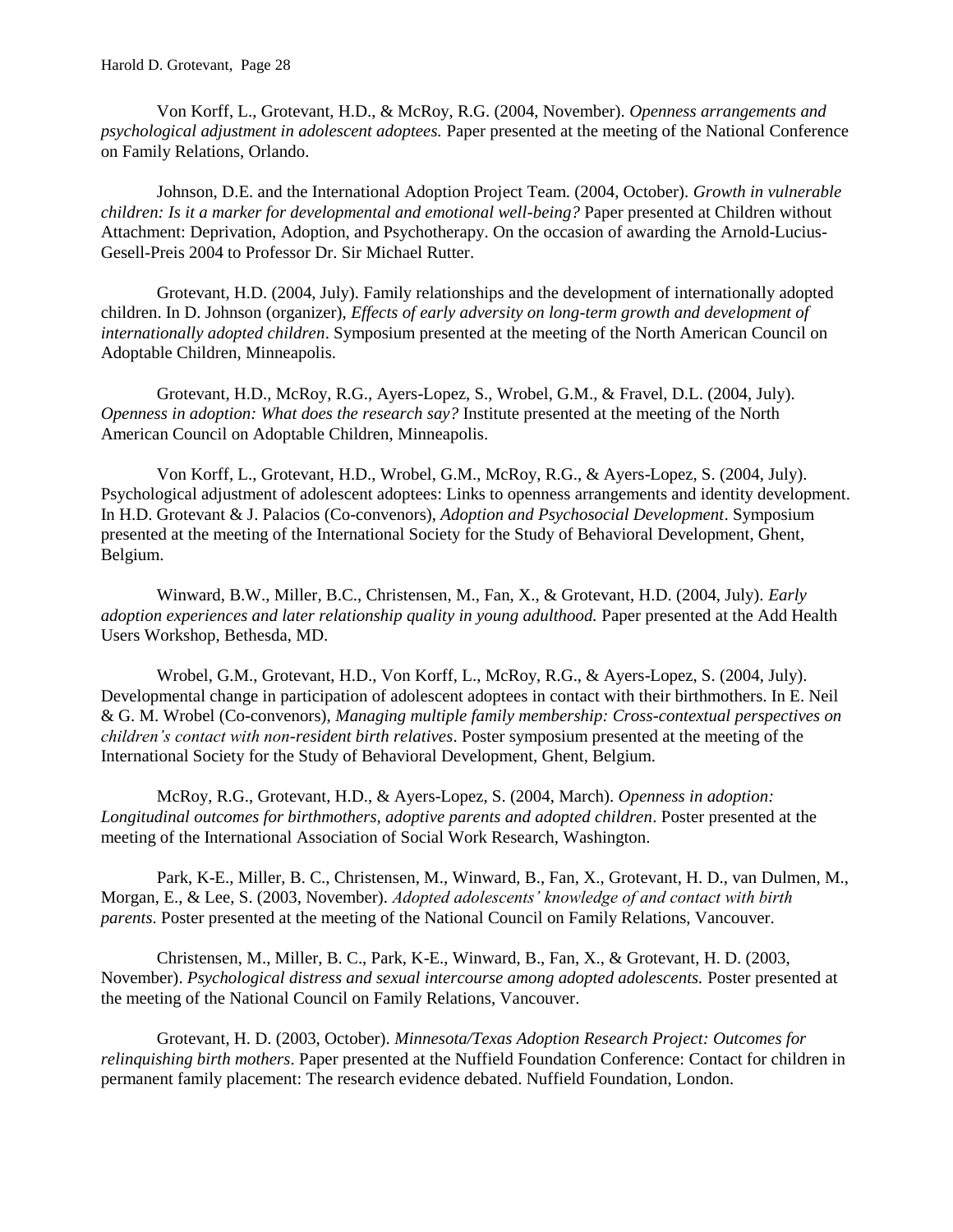Grotevant, H. D. (2003, October). *Minnesota/Texas Adoption Research Project: Relinquished children in the USA.* Paper presented at the Nuffield Foundation Conference: Contact for children in permanent family placement: The research evidence debated. Nuffield Foundation, London.

Morgan, E., van Dulmen, M., Grotevant, H. D., Kwon, H-K., Gibson, P., Miller, B. C., & Fan, X. (2003, July). *Depression, antisocial behavior, and co-occurrence in adopted and nonadopted adolescents: A multigroup comparison and risk analysis.* Paper presented at the Add Health User's Workshop, National Institutes of Health, Washington, D.C.

Kwon, H-K., Gibson, P., Grotevant, H. D., & Morgan, E. (2003, July). *Factors associated with African American adolescents' antisocial behavior.* Paper presented at the Add Health User's Workshop, National Institutes of Health, Washington, D.C.

Gibson, P., Kwon, H-K., & Grotevant, H. D. (2003, July). *African American adolescents' well-being by adoption type*. Paper presented at the Add Health User's Workshop, National Institutes of Health, Washington, D.C.

Lee, R., Grotevant, H. D., and International Adoption Project team (2003, April). *The cultural experiences of children adopted from Korea*. Paper presented at the meeting of the Society for Research in Child Development, Tampa.

Grotevant, H. D., Dunbar, N., & McRoy, R. G. (2003, April). Intergenerational patterns of coherence in parents' and adolescents' narratives about adoption. In B. H. Fiese (Organizer), *Telling tales of mothers, fathers, children, and adolescents: Chapter 2 of the Family Narrative Consortium*. Symposium presented at the meeting of the Society for Research in Child Development, Tampa.

Wrobel, G. M., Grotevant, H. D., & McRoy, R. G. (2002, August). Adopted adolescent search for birthparents. In G. M. Wrobel & R. Levy-Shiff (Organizers), *The influence of adoption practice on adopted child and adolescent outcomes: A cross-national perspective*. Symposium presented at the meeting of the International Society for the Study of Behavioral Development, Ottawa, Canada.

Kouneski, E., Grotevant, H. D., Dunbar, N., van Dulmen, M. H., Miller, B. C., Christensen, M., Bayley, B., Park, K-E., & Fan, X. (2002, July). *Antisocial behavior in adopted and nonadopted adolescents: A structural equation modeling approach.* Paper presented at the Add Health User's Workshop, National Institutes of Health, Washington, D.C.

Fan, X., Miller, B.C., Grotevant, H. D., Christensen, M., Bayley, B., Park, K-E., van Dulmen, M. H., Dunbar, N., & Kouneski, E. (2002, July). *Questionnaire and interview inconsistencies between adopted and nonadopted adolescents in a national sample.* Paper presented at the Add Health User's Workshop, National Institutes of Health, Washington, D.C.

van Dulmen, M. H., Grotevant, H. D., Dunbar, N., Miller, B., Christensen, M., Bayley, B., Park, K-E., & Fan, X. (2002, April). *Predictors of comorbidity between antisocial behavior and depressed mood among adopted and nonadopted adolescents*. Paper presented at the meeting of the Society for Research on Adolescence, New Orleans.

Dunbar, N., Grotevant, H. D., & McRoy, R. G. (2002, April). Adoption narratives: Constructing adoptive identity during adolescence. In M. Pratt & B. H. Fiese (Organizers), *The times of our lives: Identity and life narratives in adolescence*. Symposium presented at the meeting of the Society for Research on Adolescence, New Orleans.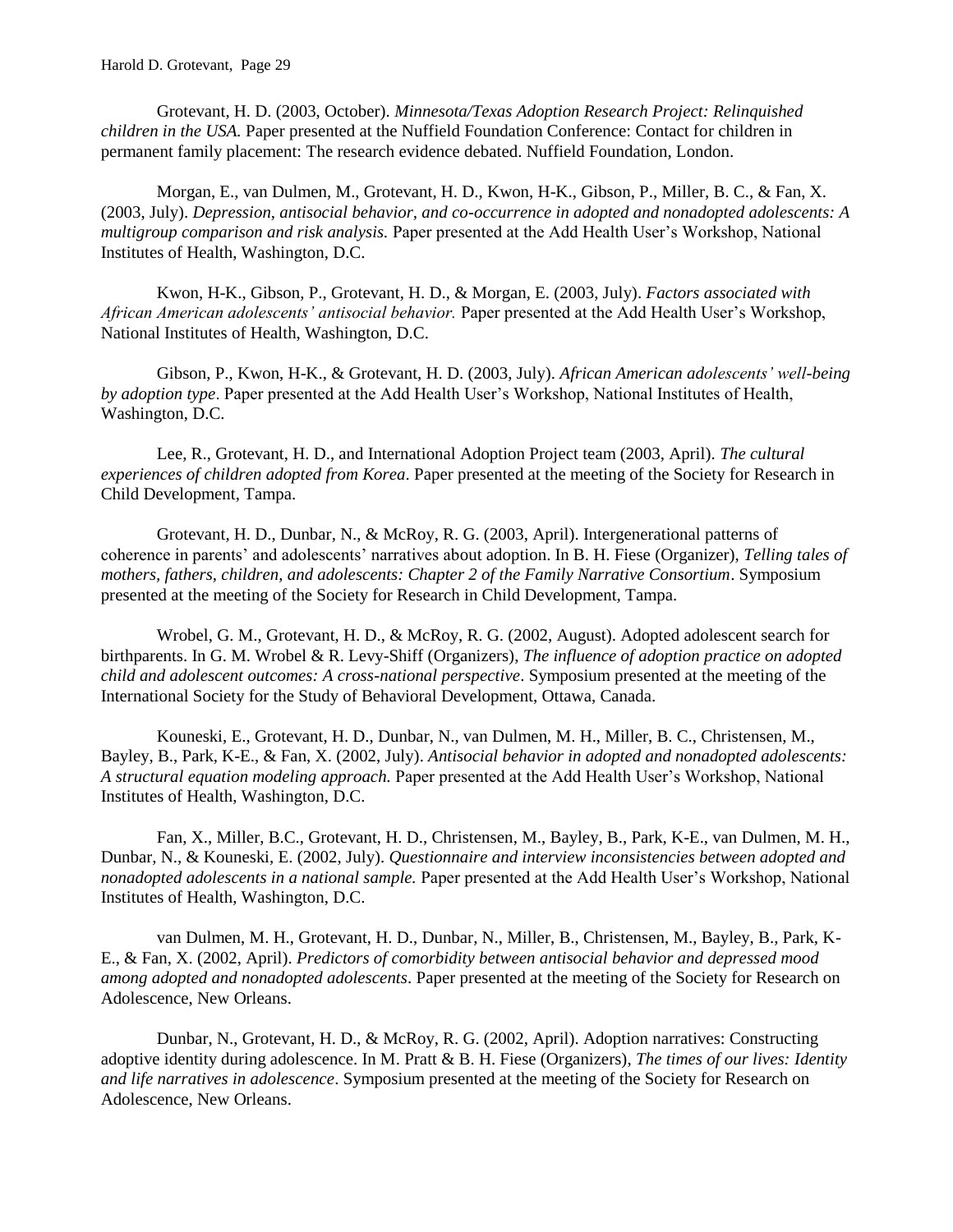Dunbar, N., Grotevant, H. D., van Dulmen, M. H. M., Miller, B. C., Fan, X., Bayley, B., & Christensen, M. (2001, August). *Predicting depression in adopted and nonadopted adolescents*. Paper presented at the meeting of the American Psychological Association, San Francisco.

Grotevant, H. D., van Dulmen, M. H. M., Dunbar, N., Miller, B. C., Fan, X., Bayley, B., & Christensen, M. (2001, August). *Predicting antisocial behavior in adopted and nonadopted adolescents*. Paper presented at the meeting of the American Psychological Association, San Francisco.

Grotevant, H. D. (2001, August). The torturous road from adoption research to policy. In R. Nelson (chair and organizer), *Adoption today: New challenges in policy and practice*. Symposium presented at the meeting of the American Psychological Association, San Francisco.

Grotevant, H. D. (2001, August). *The two worlds of adoption: Families for children or children for families?* New Fellows Address presented at the meeting of the American Psychological Association, San Francisco.

Dunbar, N., Grotevant, H. D., & McRoy, R. G. (2001, May). *Understanding the dimensions of adoptive identity: A cluster analysis approach*. Paper presented at the meeting of the Society for Research on Identity Formation, London, Ontario.

Mendenhall, T. J., Berge, J. M., Wrobel, G. M., Grotevant, H. D., & McRoy, R. G. (2001, April). *Adolescents' satisfaction with openness arrangement and intensity of contact in adoption*. Paper presented at the meeting of the Society for Research in Child Development, Minneapolis.

Kohler, J. K., Wrobel, G. M., Grotevant, H. D., & McRoy, R. G. (2000, November). *Examining pathways of adoption - related communication*. Paper presented at the meeting of the National Council on Family Relations, Minneapolis.

Fravel, D. L., McGurrin, B. K., McRoy, R. G., & Grotevant, H. D. (2000, November). *Birthmother perspectives on psychological presence of adopted children: Boundary ambiguity and openness in adoption across time*. Paper presented at the meeting of the National Council on Family Relations, Minneapolis.

Dunbar, N., van Dulmen, M. H. M., Ayers-Lopez, S., Berge, J. M., Christian, C., Fitzgerald, N., Gossman, G., Henney, S., Mendenhall, T., Grotevant, H. D., & McRoy, R. G. (2000, November). *Openness changes in adoptive kinship network connections.* Paper presented at the meeting of the National Council on Family Relations, Minneapolis.

van Dulmen, M. H., Grotevant, H. D., & Dunbar, N. (2000, August). *Connecting national survey data with DSM-IV criteria*. Paper presented at meeting of the American Psychological Association, Washington.

van Dulmen, M. H., Dunbar, N., & Grotevant, H. D. (2000, April). *Family connectedness and individuality as predictors of self-worth, depressed affect, and behavior problems with alcohol during adolescence*. Paper presented at the meeting of the Society for Research on Adolescence, Chicago.

Dunbar, N., Kohler, J. K., van Dulmen, M. H., Grotevant, H. D., & McRoy, R. G. (2000, April). *Why adoption does and doesn't matter: Factors predicting adoptive identity salience*. Paper presented at the meeting of the Society for Research on Adolescence, Chicago.

Miller, B. C., Fan, X., Christensen, M., Grotevant, H. D., & van Dulmen, M. H. (1999, November). *Why adopted adolescents are over-represented in mental health counseling: Adoptees' problems or parents' referral threshold?* Paper presented at the meeting of the National Council on Family Relations, Irvine, CA.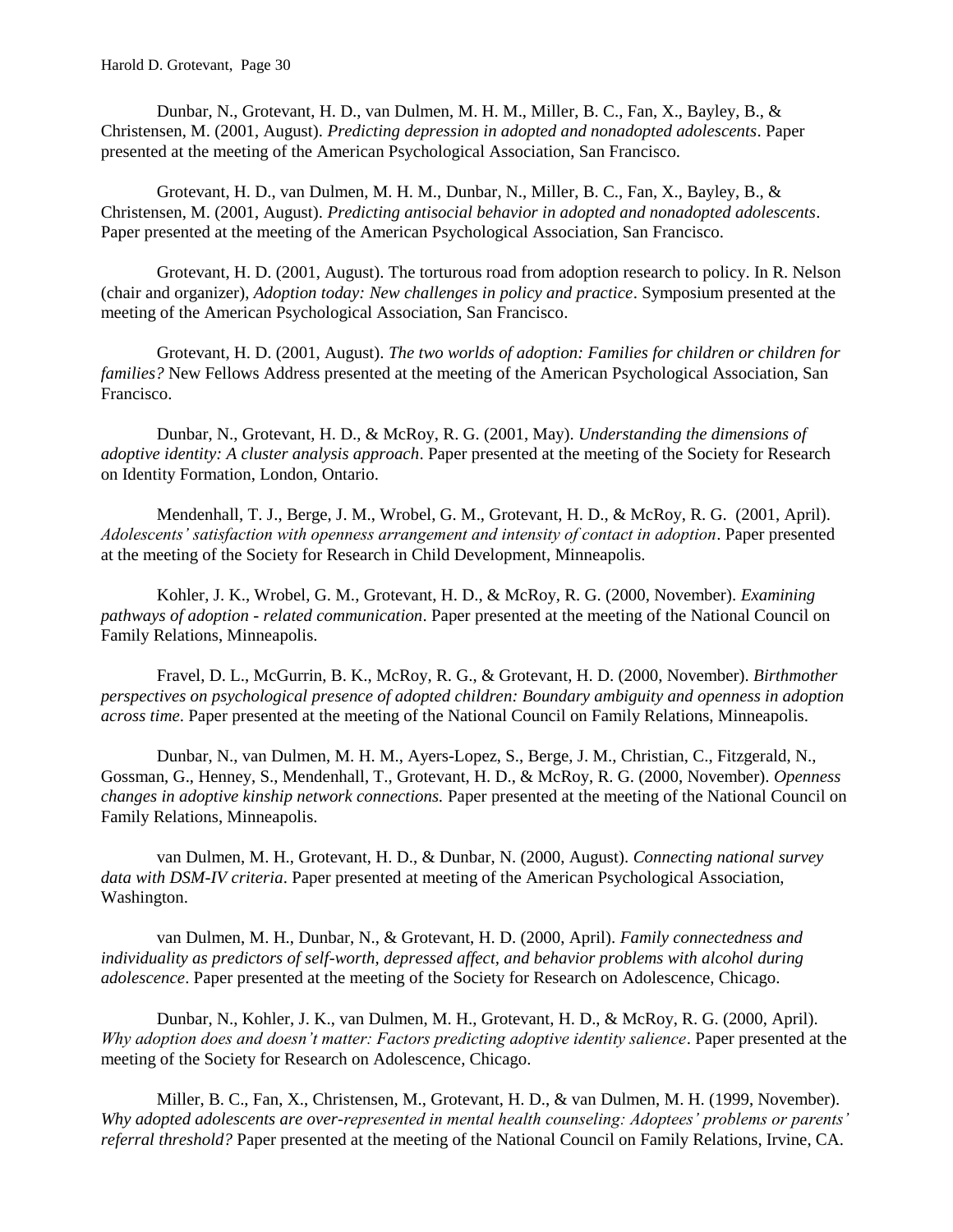Grotevant, H. D., Wrobel, G. M., van Dulmen, M. H., & McRoy, R. G. (1999, October). *The emergence of psychosocial engagement in adopted adolescents: The family as context over time.* Paper presented at the Fourth Sundance Conference on Youth and Family, Sundance, Utah.

Grotevant, H. D. (1999, August). *Openness in adoption: Research with the adoptive kinship network*. Paper presented at the International Conference on Adoption Research, Minneapolis.

Miller, B. C., Fan, X., Christensen, M., Grotevant, H. D., & van Dulmen, M. (1999, July). *Comparisons of adopted and non-adopted adolescents in a large nationally representative sample.* Paper presented at NICHD Add Health Workshop, Bethesda, MD*.*

Grotevant, H. D. (1999, May). *Adoptive identity development: New kinship patterns, new issues.* Paper presented at the conference, "Mine – Yours – Ours – and Theirs: Adoption and Changing Kinship and Family Patterns," Lysebu, Oslo, Norway.

Grotevant, H. D., & van Dulmen, M. (1999, April). *Links between family connectedness and adolescents' future orientation, self-worth, and relations with school and peers.* Paper presented at the meeting of the Society for Research in Child Development, Albuquerque.

Miller, B. C., Fan, X., Christensen, M., Grotevant, H. D., & van Dulmen, M. (1999, March). *Comparisons of adopted and non-adopted adolescents in a large nationally representative sample.* Paper presented at the meeting of the Population Association of America, New York City.

McRoy, R. G., Grotevant, H. D., Ayers-Lopez, S., Bohman, T., Christian, C., Dunbar, N., Fravel, D. L., Henney, S., Holland, P., Kohler, J. K., van Dulmen, M., & Wrobel, G. M. (1999, January*). Issues in longitudinal research: A practical workshop for current and prospective researchers*. Workshop presented at the meeting of the Society for Social Work Research, Austin, Texas.

Wrobel, G. M., Kohler, J. K., Ayers-Lopez, S., Grotevant, H. D., & McRoy, R. G. (1998, July). *Adoption – related communication patterns between adoptive parents and adopted children: A developmental theoretical perspective*. Paper presented at the meeting of the International Society for the Study of Behavioral Development, Berne, Switzerland.

Grotevant, H. D., McRoy, R. G., & Wrobel, G. M. (1998, July). *Domestic adoptions of infants in North America: Evolving policies and their implications for development and relationships*. In R. Levy-Schiff (Chair), Issues in adoption: A cross-national perspective. Symposium presented at the meeting of the International Society for the Study of Behavioral Development, Berne, Switzerland.

Kohler, J. K., Grotevant, H. D., van Dulmen, M., & McRoy, R. G. (1998, February). *The "cognitive ecology" of the family during adolescents: Coordination of divergent realities?* Paper presented at the meeting of the Society for Research on Adolescence, San Diego.

McRoy, R. G., & Grotevant, H. D. (1998, January). *Openness in adoption: Perspectives of adoptive families, birthmothers, and adoption agencies.* Symposium presented at the meeting of the Society for Social Work Research, Miami Beach.

Grotevant, H. D., Ross, N. M., Marchel, M. A., & McRoy, R. G. (1997, October). *Adaptive behavior in adopted children: Predictors from early risk, balance of relationships in the adoptive kinship network, and openness arrangements*. Paper presented at the Third Sundance Conference on Youth and Family, Sundance, Utah.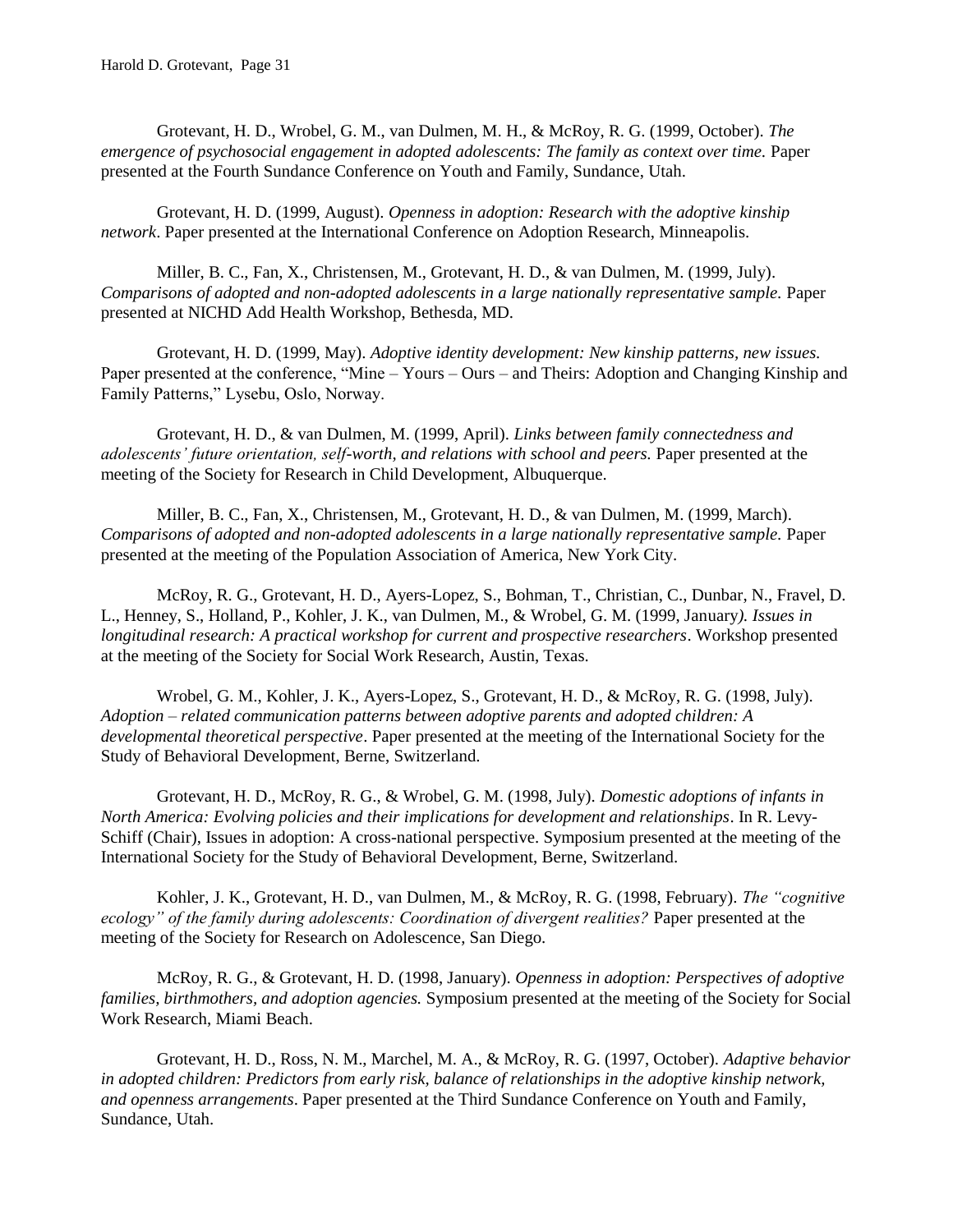Bohman, T. M., McRoy, R. G., & Grotevant, H. D. (1997, April) Parents' adaptation to adoption: An examination of Kirk's shared fate theory over time. In H.D. Grotevant (Chair and Organizer), *Openness in Adoption: Diverging Perspectives of Adopted Children, Adoptive Parents, and Birthmothers.* Symposium presented at the meeting of the Society for Research in Child Development, Washington, D.C.

Christian, C. L., McRoy, R. G., & Grotevant, H. D. (1997, April). Birthmother grief resolution and adoption adjustment in adoptions with varying degrees of openness. In H.D. Grotevant (Chair and Organizer), *Openness in Adoption: Diverging Perspectives of Adopted Children, Adoptive Parents, and Birthmothers.* Symposium presented at the meeting of the Society for Research in Child Development, Washington, D.C.

Wrobel, G. M., Kohler, J. K., Grotevant, H. D., & McRoy, R. G. (1997, April). Factors related to patterns of information exchange between adoptive parents and children in mediated adoptions. In H.D. Grotevant (Chair and Organizer), *Openness in Adoption: Diverging Perspectives of Adopted Children, Adoptive Parents, and Birthmothers.* Symposium presented at the meeting of the Society for Research in Child Development, Washington, D.C.

Grotevant, H. D., van Dulmen, M., & McRoy, R. G. (1997, April). Feelings and perceptions about face-to-face contact: Differing trajectories of adoptive parents and birthmothers? In H.D. Grotevant (Chair and Organizer), *Openness in Adoption: Diverging Perspectives of Adopted Children, Adoptive Parents, and Birthmothers.* Symposium presented at the meeting of the Society for Research in Child Development, Washington, D.C.

Grotevant, H. D. (1996, November). Discussant for J. Kerpelman (Chair), *Interpersonal relationships and identity development: Theoretical and methodological issues.* Symposium presented at the meeting of the National Council on Family Relations, Kansas City.

Bengtson, P. & Grotevant, H. D. (1996, November). *The Individuality and Connectedness Q-sort: A measure for assessing individuality and connectedness in dyadic relationships.* Paper presented at the meeting of the National Council on Family Relations, Kansas City.

Grotevant, H. D. (1996, June). *Adoptive families: Longitudinal outcomes for adolescents.* Paper presented at the meeting of the NIMH Family Research Consortium, San Diego.

Grotevant, H. D. (1996, March). Participant in "Meet the Scientist" Conversation Hour. Society for Research on Adolescence, Boston.

Wrobel, G. M., Grotevant, H. D., & McRoy, R. G. (1995, November). *The impact of the adoption story from the perspective of the adopted child.* Paper presented at the meeting of the National Council on Family Relations, Portland, Oregon.

Ross, N. M., Marchel, M. A., Grotevant, H. D., & McRoy, R. G. (1995, November). *Risk and protective factors in adopted children and their families*. Paper presented at the meeting of the National Council on Family Relations, Portland, Oregon.

Grotevant, H. D., & McRoy, R. G. (1995, July). *Research on openness in adoption.* Paper presented at the meeting of Adoptive Families of America, Dallas.

Grotevant, H. D. (1995, July). *Family processes, identity development, and behavioral outcomes at adolescence: What can we learn from adoptive families?* Paper presented at the Sundance Conference on Youth and Family, Sundance, Utah.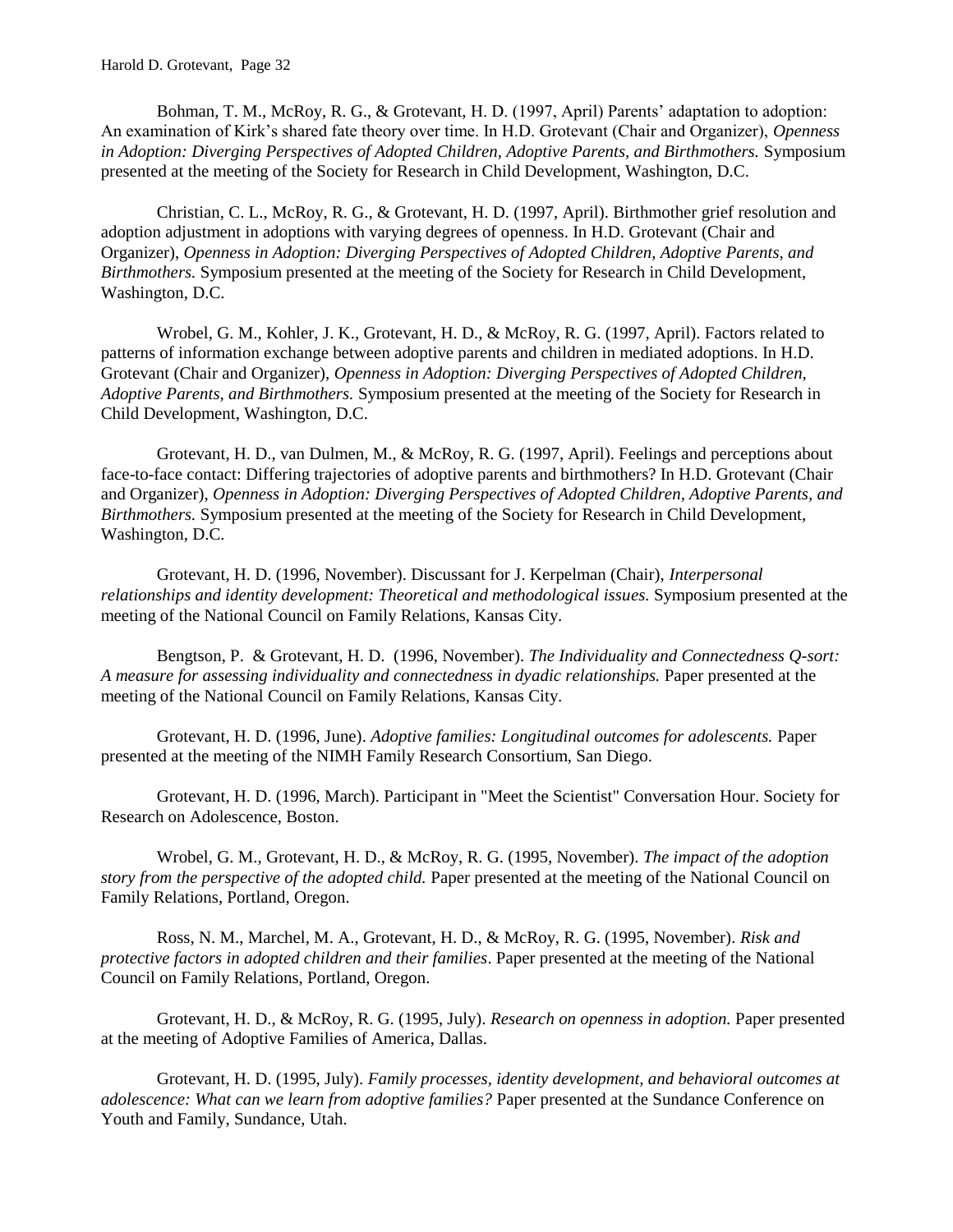Grotevant, H. D. (1995, April). Discussant for E. Pinderhughes (Chair), *Cognitions and adjustment among children and families united through special needs adoption.* Symposium presented at the meeting of the Society for Research in Child Development, Indianapolis.

Grotevant, H. D., Fravel, D. L., Gorall, D., & Piper, J. (1995, March). Narrative coherence in interviews of adoptive parents: Couple and individual perspectives. In B. H. Fiese (Chair), *A multidimensional view of family narratives: Coherence, interaction style, and beliefs.* Symposium paper presented at the meeting of the Society for Research in Child Development, Indianapolis.

Grotevant, H. D. (1994, July). Discussant for J. Nurmi and M. Berzonsky (Organizers), *Negotiating self-relevant developmental demands: The role of information processing styles and cognitive strategies.*  Symposium presented at the meeting of the International Society for the Study of Behavioral Development, Amsterdam.

Grotevant, H. D. (1994, July). A narrative approach to identity development: Examining the stories of adopted children and adolescents. In J. Kroger and H.A. Bosma (Organizers), *Adolescence: New directions in identity research*. Symposium presented at the meeting of the International Society for the Study of Behavioral Development, Amsterdam.

Grotevant, H. D. & McRoy, R. G. (1994, June). *Open adoption research.* Paper presented at the meeting of Adoptive Families of America, St. Paul, Minnesota.

Christian, C. L., McRoy, R. G., & Grotevant, H. D. (1994, February). *Birthmother role adjustment in open, mediated and confidential adoption.* Paper presented at the meeting of the Southwestern Society for Research in Human Development, Austin.

Schmid, K., Grotevant, H. D., & McRoy, R. G. (1993, November). *Adoptive grandparents.* Paper presented at the meeting of the National Council on Family Relations, Baltimore.

Fravel, D. L., Grotevant, H. D., Boss, P., & McRoy, R. G. (1993, November). *Boundary ambiguity across levels of openness in adoption*. Paper presented at the Theory Construction and Research Methodology Workshop, National Council on Family Relations, Baltimore.

McRoy, R. G., Grotevant, H. D., Ayers-Lopez, S., & Gusukuma, I. (1993, November). *Openness in adoption: Implications for social work practice.* Paper presented at the meeting of the National Association of Social Workers, Orlando, Florida.

Grotevant, H. D. (1993, October). *Family measurement issues in the study of parent-adolescent relationships*. Presentation at Sundance Family Research Conference, Sundance, Utah.

Betsworth, D. G., Bouchard, T. J. Jr., Cooper, C. R., Grotevant, H. D., Hansen, J. C., Scarr, S. & Weinberg, R. A. (1993, August). *Genetic and environmental influences on vocational interests*. Paper presented at the meeting of the American Psychological Association, Toronto.

McRoy, R. G., & Grotevant, H. D. (1993, June). *Research on openness in adoption.* Paper presented at the meeting of Adoptive Families of America, Winston-Salem, North Carolina.

O'Donnell, K., Larson, R., & Grotevant, H. D. (1993, April). *"Quality time" during adolescence: The relationship between family time experience and positive family adjustment.* Paper presented at the Research Symposium on Child and Family Issues, Winnipeg, Manitoba.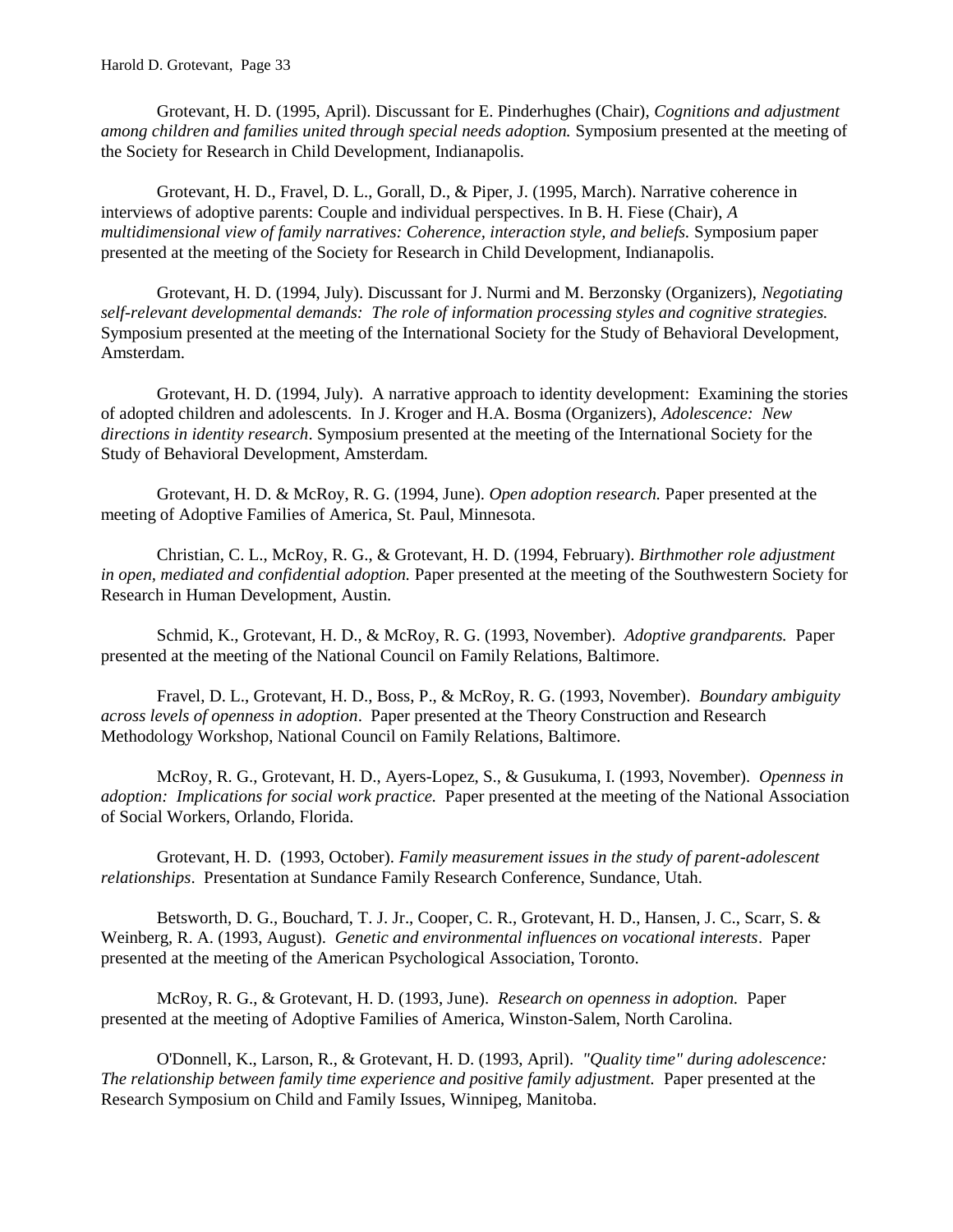O'Donnell, K., Larson, R., & Grotevant, H. D. (1993, March). *"Quality time" during adolescence: The relationship between family time experience and positive family adjustment.* Paper presented at the meeting of the Society for Research in Child Development, New Orleans.

Bohman, T. M., McRoy, R. G., & Grotevant, H. D. (1993, March). *Acknowledging differences: A confirmatory test of the Shared Fate Theory of parents' adaptation to adoption.* Paper presented at the meeting of the Society for Research in Child Development, New Orleans.

Grotevant, H. D. (1992, November). Discussant at Pre-Conference Theory Construction and Methodology Workshop on "The unit of analysis in a family model of children's acting-out behavior" by R. F. Falk & N. B. Miller, and "Improving the construct validity of measures in family research," by K. S. Wampler. National Council on Family Relations, Orlando.

Grotevant, H. D. (1992, November). The openness in adoption research project: Its background, purpose, and methodology. In H. D. Grotevant, (Chair), *Openness in Adoption: Outcomes for Adoptive Family Systems*. Symposium presented at the meeting of the National Council on Family Relations, Orlando.

Grotevant, H. D., & McRoy, R. G. , Elde, C., & Fravel, D. L. (1992, July). *Relationships between adoptive parents and birthmothers: Variations by level of openness in the adoption.* Paper presented at the meeting of the International Society for the Study of Personal Relationships, Orono, Maine.

Grotevant, H. D., & McRoy, R. G. (1992, June). *The research on openness in adoption.* Paper presented at the meeting of the Adoptive Families of America, Los Angeles.

Grotevant, H. D. (1992, February). *The integrative nature of identity: Bringing the soloists to sing in the choir.* Paper presented at the Wellington Identity Conference, Wellington, New Zealand.

Grotevant, H. D. (1992, February). *Emotional disturbances among some adolescent adoptees.* Presentation at conference on Adolescent Identity and Mental Health, Wellington, New Zealand.

Grotevant, H. D. (1992, February). *Adolescent individuation in the family*. Keynote address presented at the Adolescent Identity Development Forum, Mental Health Foundation of New Zealand and University of Auckland, Auckland, New Zealand.

Grotevant, H. D. (1991, November). Discussant for symposium on "Adolescent well-being in economically deprived, mother-only, and step-families," National Council on Family Relations, Denver.

Grotevant, H. D. (1991, November). *Tips on writing fundable grant applications.* Panelist in Didactic Session, National Council on Family Relations, Denver.

Grotevant, H. D. (1991, November). Discussant at Pre-Conference Theory Construction and Research Methodology Workshop on "The relevance of exchange and resource theories in family science" by Ivan Beutler and "The definition of variables in the construction of theories: Self-care children as an example," by Hyman Rodman, National Council on Family Relations, Denver.

Grotevant, H. D. (1991, July). Invited discussant for Poster Workshop on Youth and Social Change: European and North American Perspectives. Meeting of the International Society of the Study of Behavioral Development, Minneapolis.

Grotevant, H. D. *Getting public and private grants.* (1991, June). Participant in workshop presented at the meeting of the American Home Economics Association, Minneapolis.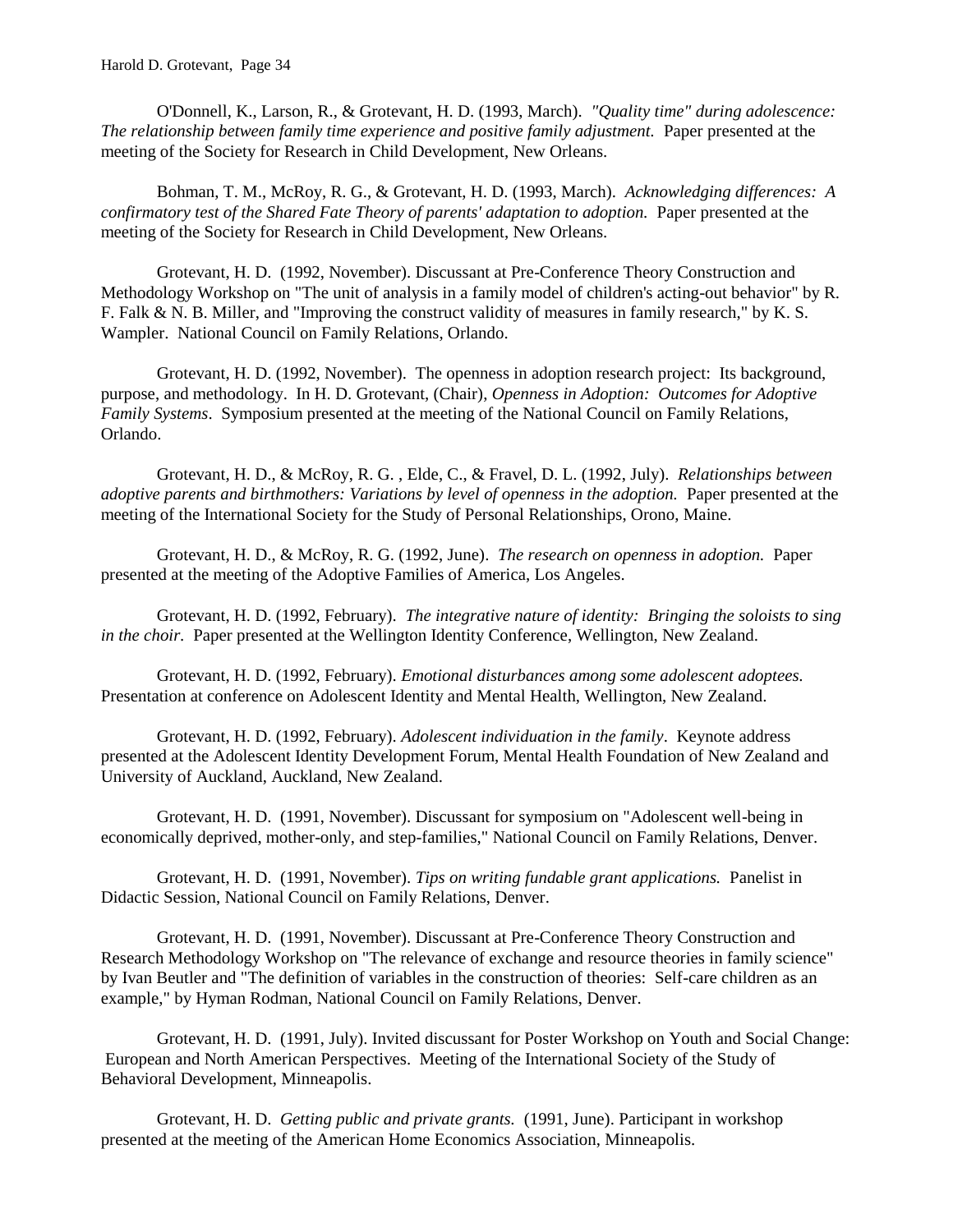Grotevant, H. D., & McRoy, R. G. (1991, June). *Research on the continuum of open adoption.* Paper presented at the meeting of Adoptive Families of America, Chicago.

Grotevant, H. D. (1990, November). Discussant at Pre-Conference Theory Construction and Research Methodology Workshop on "A social-psychological theory of family and adolescent problem behaviors" by Brian K. Barber, National Council on Family Relations, Seattle.

Friedrick, M., Grotevant, H. D., & McRoy, R. G. (1990, October). *Adoptive family relationships and children's understanding of adoption.* Paper presented at the meeting of the National Council on Family Relations, Seattle.

Grotevant, H. D. (1990, September). Invited participant and discussion moderator. Interdisciplinary Conference on Identity and Development, Amsterdam, The Netherlands.

Grotevant, H. D., McRoy, R. G., Loera, L., Gusukuma, I., Milton, K., & Davis, D. (1990, July). *Intimacy in the close relationships of women who placed children for adoption five to ten years earlier.*  Paper presented at the meeting of the International Society for the Study of Personal Relationships, Oxford, England.

Grotevant, H. D. (1990, March). Participant in Conversation Hour on "Future-orientation: Adolescent life-goals and concerns in different cultural contexts." Society for Research on Adolescence, Atlanta.

Grotevant, H. D. & McRoy, R. G. (1989, November). Openness in adoption: Issues in the adoption triad. Paper presented at the meeting of the National Council on Family Relations, New Orleans.

Grotevant, H. D. (1989, July). Process model of identity formation. In H. Bosma & J. Marcia (Chairs), *Current Issues in Identity Research*. Symposium presented at the meeting of the International Society for the Study of Behavioral Development, Jyvaskyla, Finland.

Cooper, C. R. & Grotevant, H. D. (1989, April). Individuality and connectedness in the family and adolescents' self and relational competence. In C. Leaper (Chair), *Self and Other in Theories of Adolescent Psychosocial Development*. Symposium presented at the meeting of the Society for Research in Child Development, Kansas City.

Grotevant, H. D., McRoy, R. G., Jenkins, V. Y., & Potter, L. (1989, April). The development of emotional disturbance in adopted adolescents: A cluster analysis approach. Paper presented at the meeting of the Society for Research in Child Development, Kansas City.

Grotevant, H. D. (1989, February). Identity formation in adolescence. Paper presented to the meeting of the Texas Home Economics Association, Austin.

Grotevant, H. D. (1988, June). The family's role in identity development: Current issues. Invited address presented at the meeting of the American Home Economics Association, Baltimore, Maryland.

Grotevant, H. D. (1988, March). Participant in "Meet the Scientist" Conversation Hour. Society for Research on Adolescence, Alexandria, Virginia.

Grotevant, H. D. (1988, March). Participant in Conversation Hour for Students: "In Pursuing an Academic Appointment: Tips from Those Who Have Been There." Presented at the meeting of the Southwestern Society for Research in Human Development, New Orleans.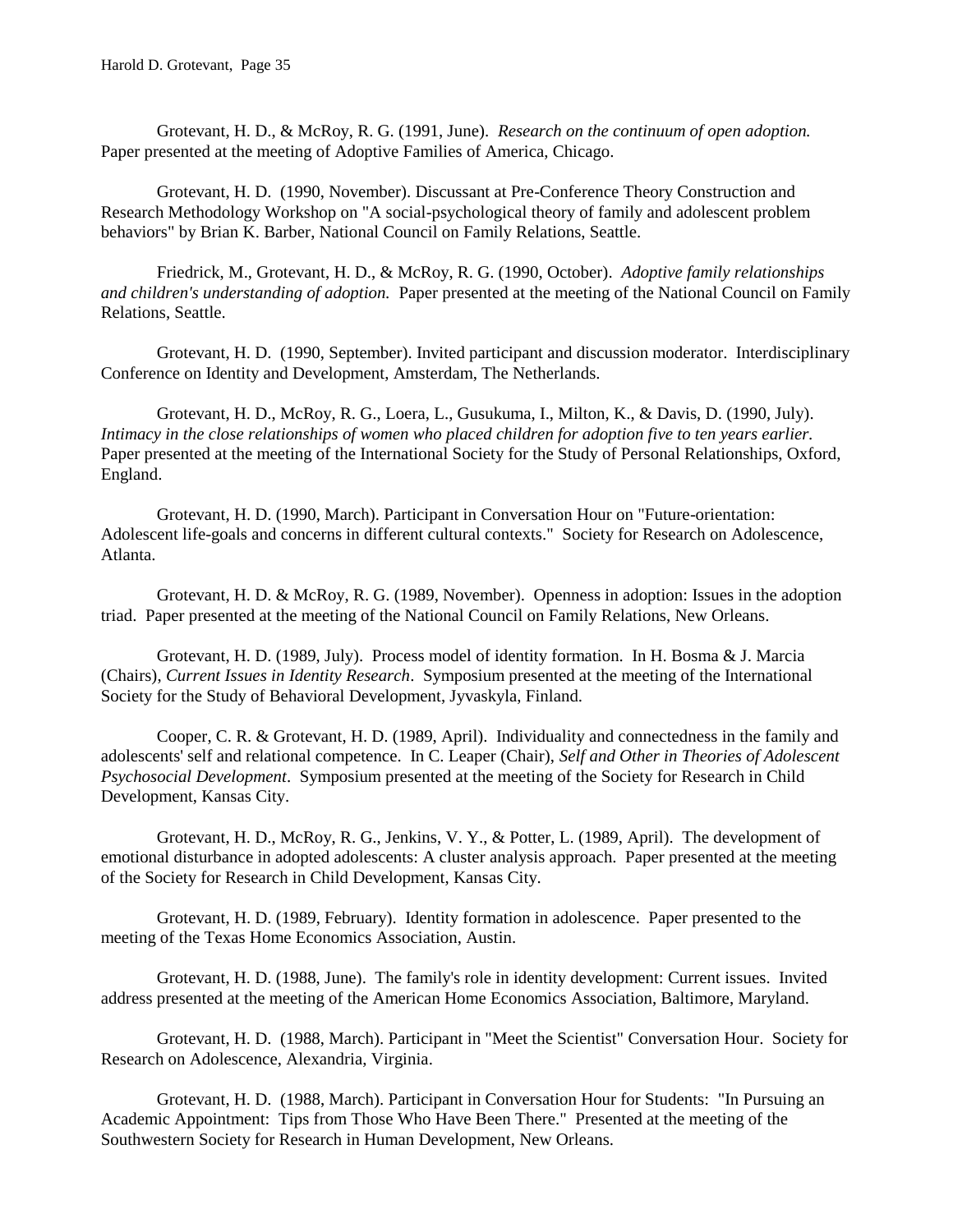Grotevant, H. D. (1988, March). Participant in Conversation Hour for Students: "In Pursuing an Academic Appointment: Tips from Those Who Have Been There." Presented at the meeting of the Southwestern Society for Research in Human Development, New Orleans.

Grotevant, H. D. (1988, March). Participant in Conversation Hour for Students: "In Pursuing an Academic Appointment: Tips from Those Who Have Been There." Presented at the meeting of the Southwestern Society for Research in Human Development, New Orleans.

McRoy, R. G. & Grotevant, H. D. (1987, September). The development of emotional disturbance in adopted adolescents: Implications for social work practice. Paper presented at the meeting of the National Association of Social Workers, New Orleans.

McRoy, R. G. & Grotevant, H. D. (1987, August). Development of emotional disturbance in adopted adolescents. Workshop presented at the meeting of the North American Council on Adoptable Children, Orlando, Florida.

Grotevant, H. D. & McRoy, R. G. (1987, August). Emotionally disturbed adopted adolescents: The role of parent-child compatibility. Paper presented at the meeting of the American Psychological Association, New York.

Cooper, C. R. & Grotevant, H. D. (1987, June). Gender-related patterns of carryover in adolescents' families and peer relationships. Paper presented at the meeting of the International Society for the Study of Behavioral Development, Tokyo, Japan.

Grotevant, H. D. & McRoy, R. G. (1987, June). The development of emotional disturbance in adopted adolescents. Paper presented at the NIMH Family Research Consortium Summer Institute on Understanding Family Life Transitions, Santa Fe.

Cooper, C. R., Carlson, C. I., Grotevant, H. D., Guillot, S. & Ayers-Lopez, S. (1987, June). Developmental patterns in individuation: Family interaction in early and late adolescence. Paper presented at the NIMH Family Research Consortium Summer Institute on Understanding Family Life Transitions, Santa Fe.

Cooper, C. R., Grotevant, H. D. & Ayers-Lopez, S. (1987, April). Discourse perspectives on individuation: Gender related patterns of carryover in adolescents' family and peer interactions. In M. Zahaykevich (Chair). *Adolescent Gender Formation and Individuation in Family Discourse.* Symposium presented at the meeting of the Society for Research in Child Development, Baltimore, Maryland.

Grotevant, H. D. & McRoy, R. G. (1987, April). Familial and contextual factors contributing to emotional disturbance in adopted adolescents. Paper presented at the meeting of the Society for Research in Child Development, Baltimore, Maryland.

Grotevant, H. D. (1987, April). Participant in Pre-Conference Workshop on "Adolescent Development in the Family" at the meeting of the Society for Research in Child Development, Baltimore, Maryland.

Werrbach, G., Cooper, C. R. & Grotevant, H. D. (1987, February). Sex role development in adolescence and family communication patterns. Paper presented at conference on The Family Life Cycle: Contemporary Research Issues. School of Social Work, University of Texas at Austin.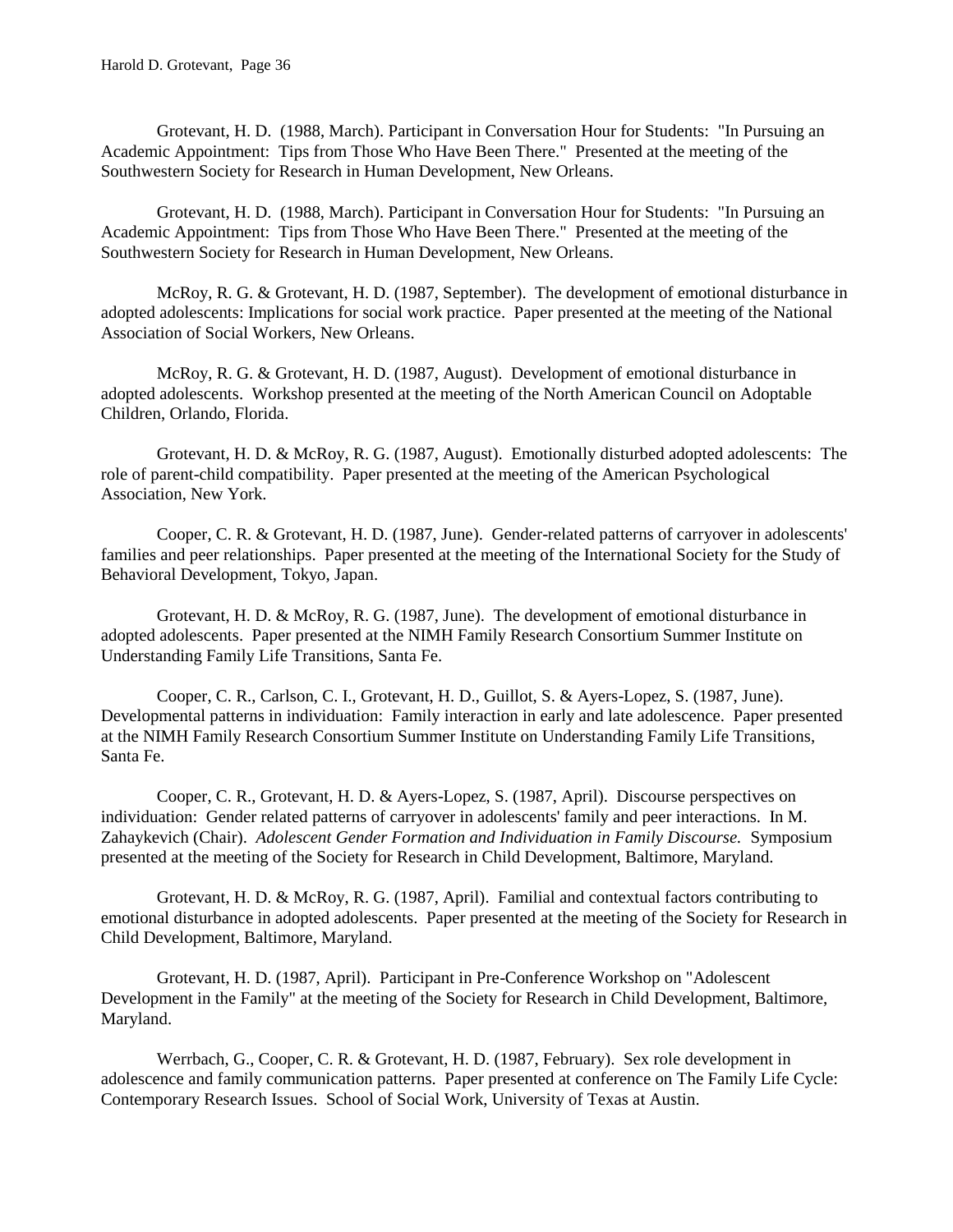McRoy, R. G., Grotevant, H. D. & White, K. L. (1986, April). Emotionally disturbed adopted adolescents and their families. Paper presented at the meeting of the Texas Networks for Children, Austin, Texas.

Grotevant, H. D. (1986, April). Invited participant in National Invitational Conference on "Health Futures of Adolescents", Daytona Beach, Florida.

Grotevant, H. D. (1986, March). Participant in Pre-Conference Workshop on "Familial Contexts of Adolescent Development" at the meeting of the Society for Research on Adolescence, Madison, Wisconsin.

Grotevant, H. D. (1986, March). Family paper sculpture: A technique for exploring the family as a context of adolescent development. Paper presented at the meeting of the Society for Research on Adolescence, Madison, Wisconsin.

Cooper, C. R., Grotevant, H. D. & Ayers-Lopez, S. (1986, March). The interface between adolescents' interaction with family and peers: Three models. Paper presented at the meeting of the Society for Research on Adolescence, Madison, Wisconsin.

Grotevant, H. D., McRoy, R., Zurcher, L. A., White, K. & Marrero, B. (1986, March). Factors associated with the placement of adopted adolescents in residential treatment. Paper presented at the meeting of the Southwestern Society for Research in Human Development, San Antonio, Texas.

Grotevant, H. D., Cooper, C. R. & Kramer, K. (1986, March). Exploration as a predictor of congruence between adolescents and their career choices. Paper presented at the Meeting of the Southwestern Society for Research in Human Development, San Antonio, Texas.

McRoy, R. G., Zurcher, L. A. & Grotevant, H. D. (1985, November). Emotionally disturbed adopted adolescents and their families. Paper presented at the meeting of the National Association of Social Workers Professional Symposium, Chicago.

McRoy, R. G., Grotevant, H. D., Zurcher, L. A. & White, K. (1985, October). Adopted adolescents in residential treatment. Paper presented at the National Conference on Post-Legal Adoption Services, Minneapolis.

McRoy, R. G., Zurcher, L. A., Grotevant, H. D. & White, K. (1985, August). Emotionally disturbed adopted adolescents and their families. Workshop presented at the meeting of the North American Council on Adoptable Children, Albuquerque.

Cooper, C. R., Grotevant, H. D., Werrbach, G. & Ayers-Lopez, S. (1985, July). Individuation in negotiation among adolescents and their families. Paper presented at a meeting of the International Society for the Study of Behavioral Development, Tours, France.

Grotevant, H. D. (1985, April). Assessment of identity development: Where are we and where do we need to go? In G. R. Adams (Chair), *Identity development from adolescence to adulthood*. Symposium presented at a meeting of the Society for Research in Child Development, Toronto.

Cooper, C. R. & Grotevant, H. D. (1985, April). Individuation in family relationships: Consequences for adolescent development. In S. Hauser & S. Powers (Chairs), *Family contexts of adolescent development*. Symposium presented at a meeting of the Society for Research in Child Development, Toronto.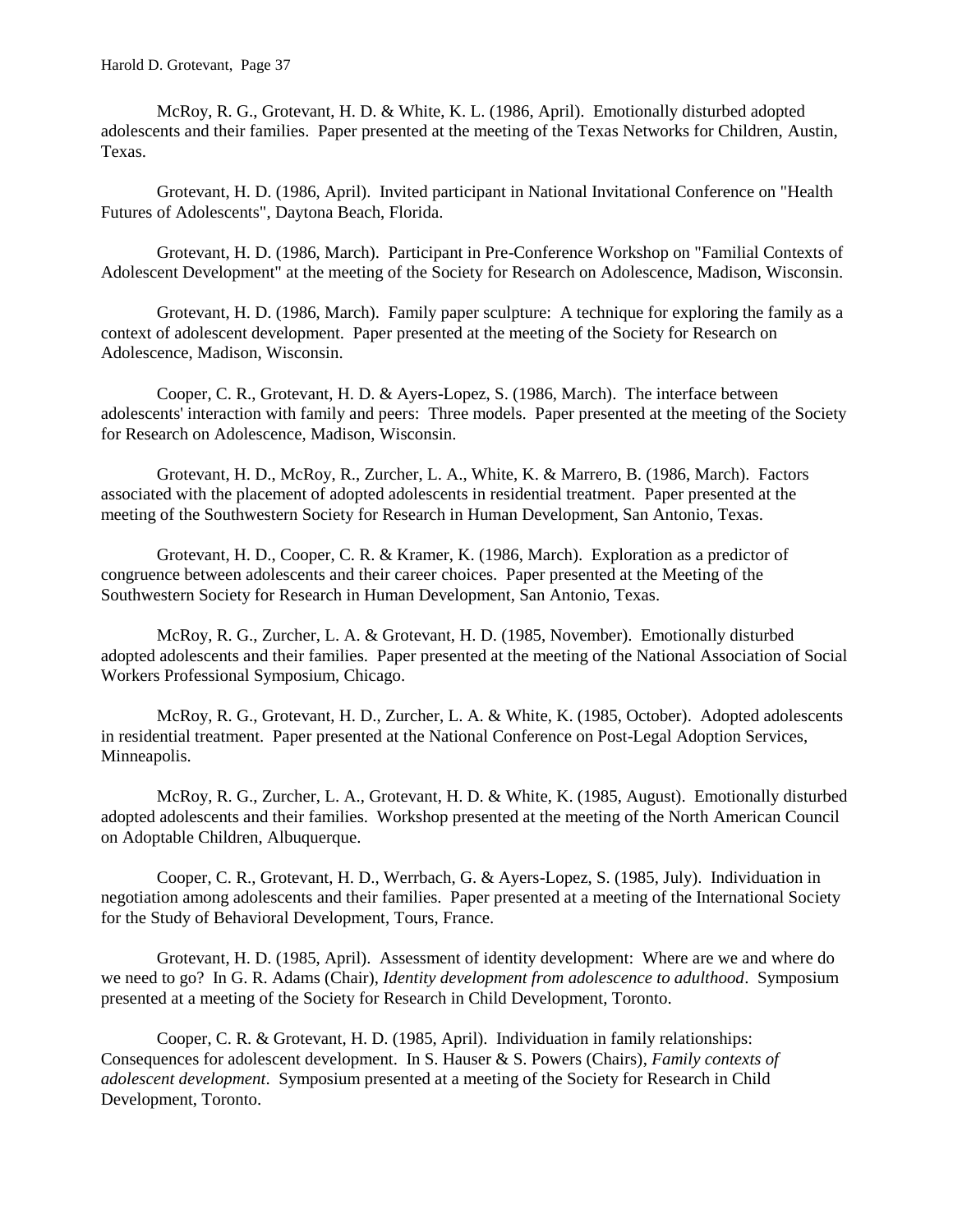Ayers-Lopez, S., Werrbach, G., Cooper, C. R. & Grotevant, H. D. (1985, April). Patterns of negotiation and decision-making among adolescents and their friends. Paper presented at a meeting of the Texas Council on Family Relations, Austin.

Grotevant, H. D. (1985, March). The family as a context for career exploration in adolescence. Paper presented at a meeting of the Third Biennial Conference on Adolescent Development, Tucson.

De Salvo, F. J., Jr., Zurcher, L. A. & Grotevant, H. D. (1984, August). Toward understanding the discipline process: The parent-child interaction model. Paper presented at the meeting of the Society for the Study of Symbolic Interaction, San Antonio.

Grotevant, H. D. (1984, August). Exploration and negotiation of differences within families during adolescence. Invited address presented at the meeting of the American Psychological Association, Toronto.

Grotevant, H. D. & Cooper, C. R. (1984, March). Assessing the usefulness of Olson's circumplex model of family systems. Paper presented at the meeting of the Southwestern Society for Research in Human Development, Denver.

Grotevant, H. D. (1984, February). Exploration of differences within families during adolescence. Invited address presented at the Second Biennial Conference on Adolescent Development, Tucson.

Grotevant, H. D. & Cooper, C. R. (1983, August). Contributions of spousal and parent-child interaction to adolescent psychosocial development. In J.P. Hill (Chair), *Child and Family Development: Conjoint and Interacting Developmental Processes.* Symposium presented at the meeting of the International Society for the Study of Behavioral Development, Munich, West Germany.

Grotevant, H. D. & Cooper, C. R. (1983, April). The role of family communication patterns in adolescent identity and role taking. Paper presented at the meeting of the Society for Research in Child Development, Detroit.

Grotevant, H. D. (1983, April). Validation of an objective measure to assess identity status in adolescence. Paper presented at the meeting of the Society for Research in Child Development, Detroit.

Grotevant, H. D. (1982, September). The family and adolescent decision-making. Paper presented at the Texas Home Economics Association District Meeting, Corpus Christi, Texas.

Cooper, C. R., Grotevant, H. D., Moore, M. S & Condon, S. M. (1982, April). Family conflict and agreement: Both foster adolescent identity and role taking. In H. Grotevant (Chair), *Support and conflict within families and adolescent development: Mutual effects.* Symposium presented at the meeting of the American Psychological Association, Washington.

Grotevant, H. D., Cooper, C. R., Moore, M. S. & Condon, S. M. (1982, April). Identity formation and role taking ability in adolescent only children: A family systems perspective. Paper presented at the meeting of the Southwestern Society for Research in Human Development, Galveston, Texas.

Grotevant, H. D. (1981, April). Sex differences in styles of occupational and interpersonal identity formation. In G. Adams (Chair), *Current issues in the study of identity formation.* Symposium presented at the meeting of the Rocky Mountain Psychological Association, Denver.

Grotevant, H. D. (1981, April). Invited discussant. In T. Falbo (Chair), *The impact of siblings on social, affective, and intellectual development.* Symposium presented at the meeting of the Society for Research in Child Development, Boston.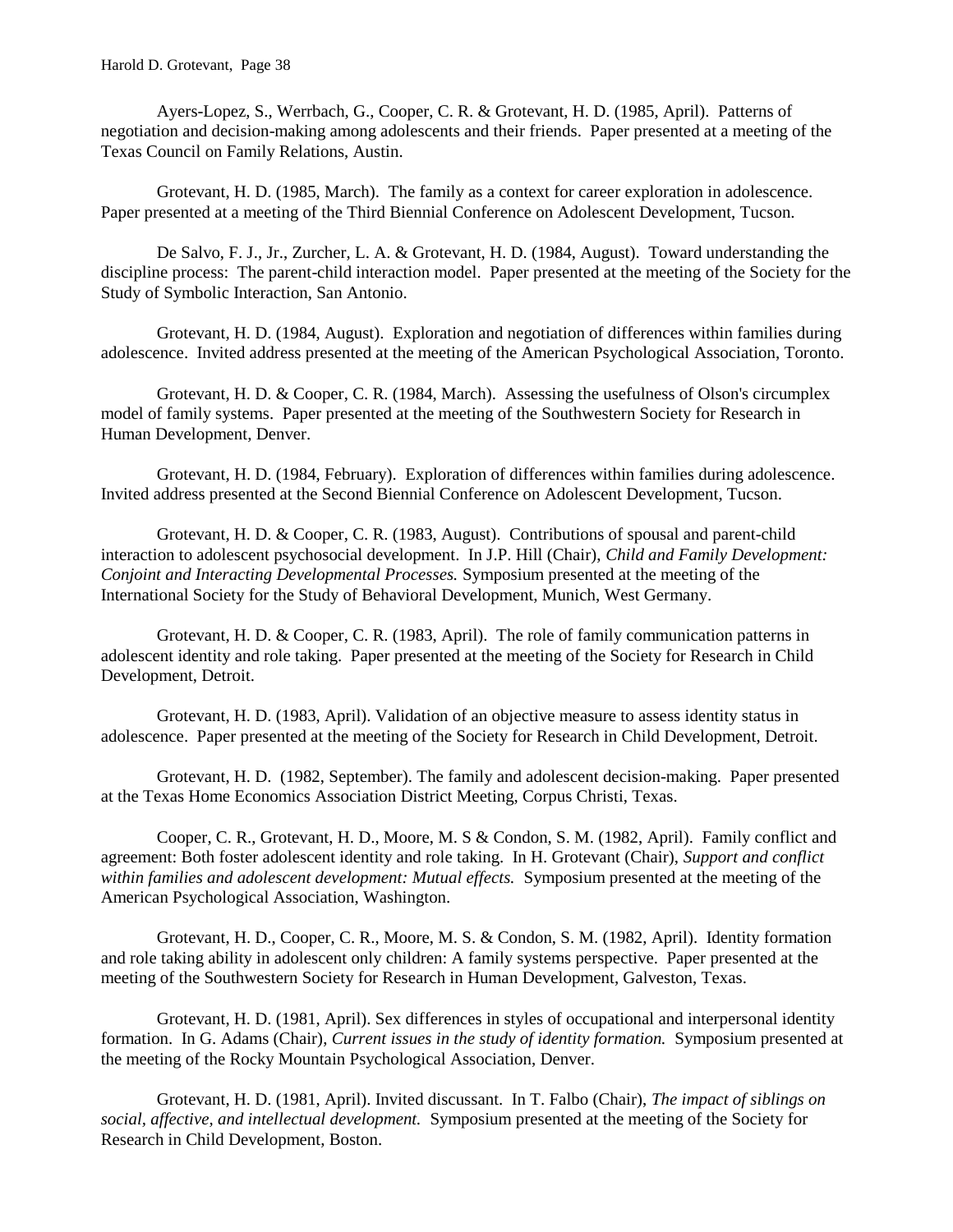Cooper, C. R. & Grotevant, H. D. (1980, October). Individuation and adolescent development: Using a family systems approach to the study of family interaction. Paper presented at the meeting of the National Council on Family Relations, Portland, Oregon.

Grotevant, H. D. & Cooper, C. R. (1980, June). Family structure and family interaction in adolescent development. Paper presented at the meeting of the American Home Economics Association, Dallas.

Grotevant, H. D. & Thorbecke, W. (1980, March). Sex differences in vocational identity: Getting to the same place by different paths. Paper presented at the meeting of the Southwestern Society for Research in Human Development, Lawrence, Kansas.

Grotevant, H. D. (1979, September). The confluence model: Caveats and limitations. In G. Kamenske (Chair), *The Confluence Model: Triumphs, Problems, and Prospects.* Symposium presented at the 87th meeting of the American Psychological Association, New York.

Grotevant, H. D. Invited discussant on research paper symposium. (1979, August). International Seminar on the Child and the Family, Gustavus Adolphus College, St. Peter, Minnesota.

Cooper, C. R. & Grotevant, H. D. (1979, August) A family systems approach to the study of identity formation in adolescence. Paper presented at the International Seminar on the Child and the Family, Gustavus Adolphus College, St. Peter, Minnesota.

Grotevant, H. D. & Cooper, C. R. (1979, April). The contribution of family interaction to the development of competence in adolescents. Paper presented at the meeting of the Texas Council on Family Relations, Austin.

Grotevant, H. D. & Durrett, M. E. (1979, March). Occupational knowledge and career development in adolescence. Paper presented at the meeting of the Society for Research in Child Development, San Francisco.

Grotevant, H. D. (1978, June). Interest development in the context of the family: Assessing environmental influences with behavior genetic methodology. Paper presented at the meeting of the Behavior Genetics Association, Davis, California.

Grotevant, H. D. (1978, March). Sibling constellations and sex typing of interests in adolescence. Paper presented at the meeting of the Southwestern Society for Research in Human Development, Dallas.

#### Conference Sessions Organized for Meetings of Professional Organizations

Lee, R., & Grotevant, H.D. (Symposium Co-chairs) (2013, July). *The physical and psychological presence of birth families.* Symposium presented at the 4<sup>th</sup> International Conference on Adoption Research, Bilbao, Spain.

Grotevant, H.D., & Palacios, J. (Co-Convenors). (2008, July). Adoptive families: Processes and contexts of development. Symposium presented at the meetings of the International Society for the Study of Behavioral Development, Würzburg, Germany.

Grotevant, H.D. (Chair and Organizer) (2006, March). *Adoption and adolescence.* Invited symposium organized for meeting of the Society for Research on Adolescence, San Francisco.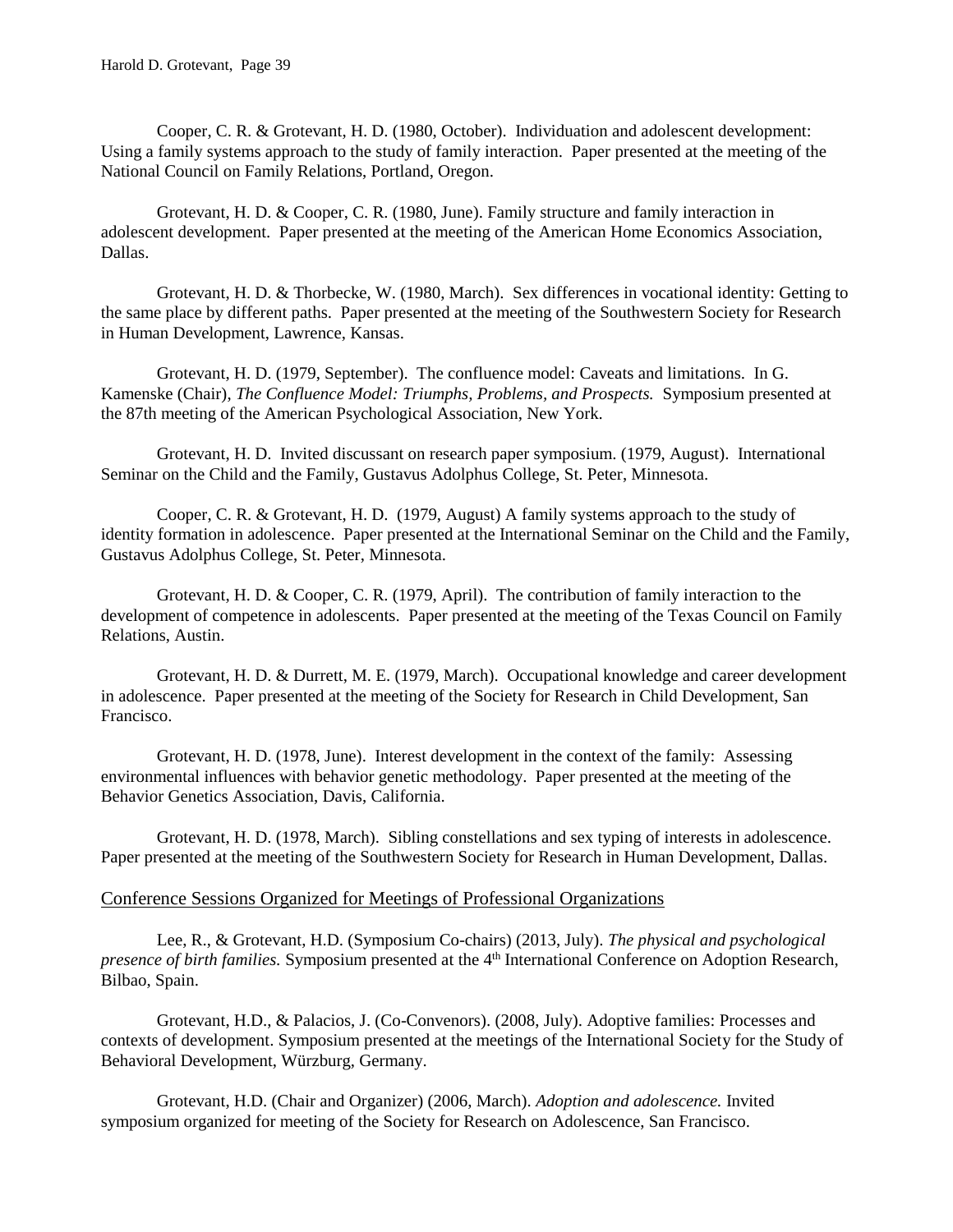Grotevant, H.D., & Palacios, J. (Co-Convenors). (2004, July). *Adoption and psychosocial development.* Symposium presented at the meeting of the International Society for the Study of Behavioral Development, Ghent, Belgium.

Grotevant, H. D. (Chair and Organizer) (1997, April). *Openness in Adoption: Diverging Perspectives of Adopted Children, Adoptive Parents, and Birthmothers.* Symposium presented at the meeting of the Society for Research in Child Development, Washington, D.C.

Grotevant, H. D. (Chair and Organizer) (1992, November). *Openness in adoption: Outcomes for adoptive family systems*. Symposium presented at the meeting of the National Council on Family Relations, Orlando.

Bosma, H. A., & Grotevant, H. D. (Co-Conveners). (1991, July). *Process and context in identity formation*. Symposium presented at the meeting of the International Society for the Study of Behavioral Development, Minneapolis, MN.

Grotevant, H. D. (Chair and Organizer) (1988, March). *Current issues in the assessment of marital and family systems.* Invited symposium presented at the meeting of the Southwestern Society for Research in Human Development, New Orleans.

Cooper, C. R. & Grotevant, H. D. (Co-Organizers) (1987, April). *Adolescent development in the family.* Pre-Conference Workshop at the meeting of the Society for Research in Child Development, Baltimore.

Grotevant, H. D. (Chair and Organizer) (1982, August). *Support and conflict within families and adolescent development: Mutual effects.* Symposium presented at the meeting of the American Psychological Association, Washington.

Grotevant, H. D. (Chair and Organizer) (1981, April). *Adolescent identity formation: Conceptual and methodological issues.* Discussion session presented at the meeting of the Society for Research in Child Development, Boston.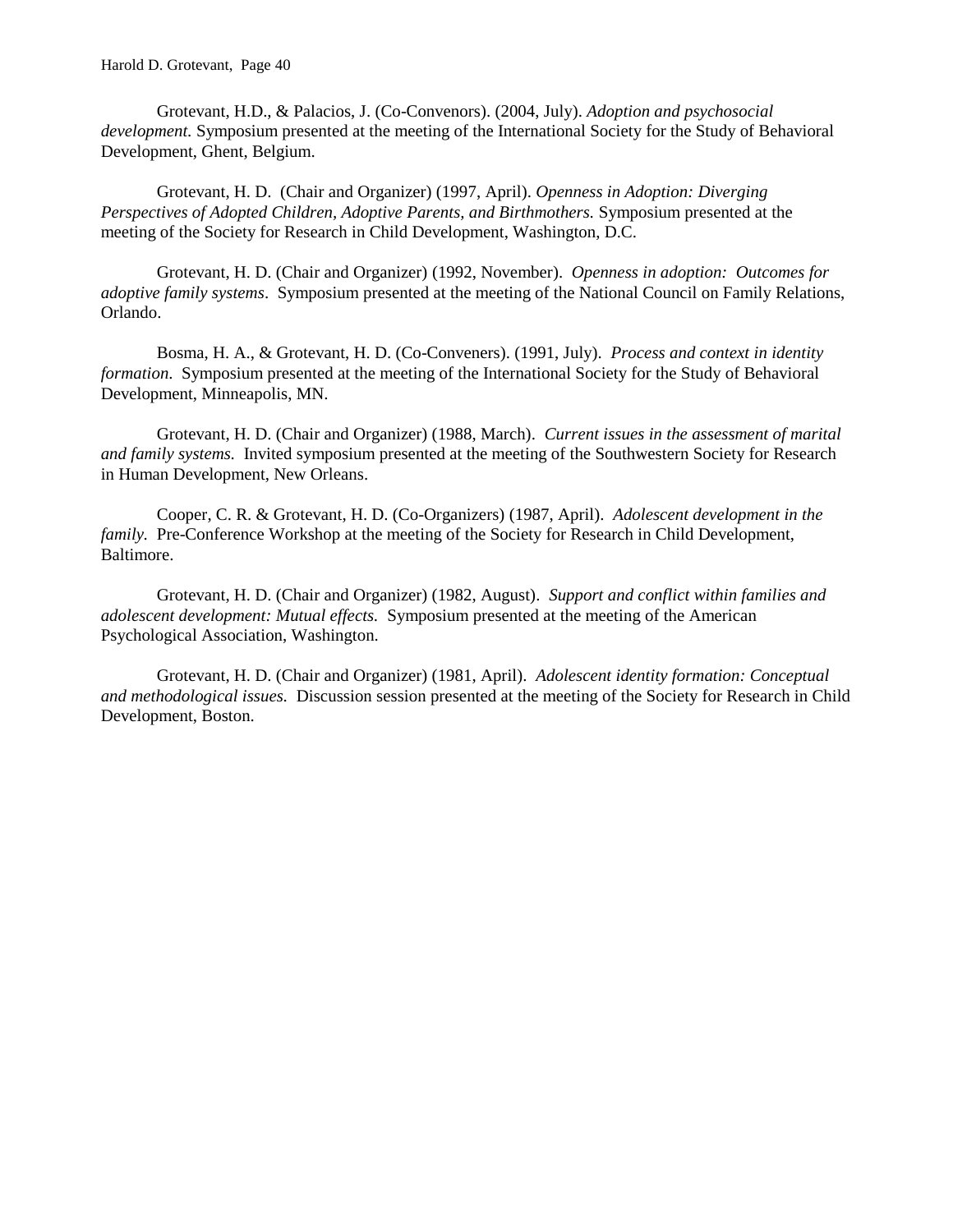### **GRANT SUPPORT: Selected Major Research Grants**

\$4.986,683 in total research support as Principal Investigator, Co-PI, or Co-Investigator

| $2018 - 2020$ | European Social Research Council to P.I. Elsbeth Neil, University of East<br>Anglia<br>"From care, to adoption, to parenting: a two generation study of identity,<br>risk and resilience in adoptive families" (Consultant) |           |
|---------------|-----------------------------------------------------------------------------------------------------------------------------------------------------------------------------------------------------------------------------|-----------|
| $2005 - 2009$ | National Institute of Child Health and Human Development<br>"Adoptive Families: Outcomes for Young Adults" (Principal Investigator)                                                                                         | \$691,796 |
| $2005 - 2009$ | National Science Foundation<br>"Adoptive Families: Outcomes for Young Adults" (PI)                                                                                                                                          | 395,834   |
| $2005 - 2009$ | William T. Grant Foundation<br>"Outcomes for Adopted Youth" (PI)                                                                                                                                                            | 100,000   |
| $2003 - 2004$ | Consortium on Law and Values in Health, Environment & the Life<br>Sciences; Univ of Minnesota. "Connecting Biology, Personal Identity, and<br>Law: An International View of Adoption as Case Study" (PI)                    | 10,000    |
| 2002-2004     | National Institute of Child Health and Human Development<br>"African American Adopted Adolescents' Well-Being"<br>Mentored Minority Supplement for Dr. Priscilla Gibson (PI)                                                | 200,000   |
| 2001-2004     | National Institute of Child Health and Human Development<br>"Adoption and Late Adolescents' Well Being"<br>(Co-PI / subcontractor with Brent Miller, Utah State University)                                                 | 376,388   |
| 1999-2003     | National Institute of Mental Health<br>"Adjustment of Internationally Adopted Children"<br>(Co-PI with Megan Gunnar)                                                                                                        | 1,476,001 |
| 1998-2001     | National Institute of Child Health and Human Development<br>"Adoption and Adolescent Well-Being"<br>(Co-PI / subcontractor with Brent Miller, Utah State University)                                                        | 188,051   |
| 1996-2001     | William T. Grant Foundation<br>"Adoptive Families: Longitudinal Outcomes for Adolescents" (PI)                                                                                                                              | 474,244   |
| 1997-98       | Grant-in-Aid, Vice President for Research, U of Minnesota<br>"Mental Health of Adopted Adolescents in a<br>Nationally Representative Sample" (PI)                                                                           | 19,074    |
| 1992-93       | John D. and Catherine T. MacArthur Foundation<br>"Family Story Collaborative Project" (one of four sites)                                                                                                                   | 17,640    |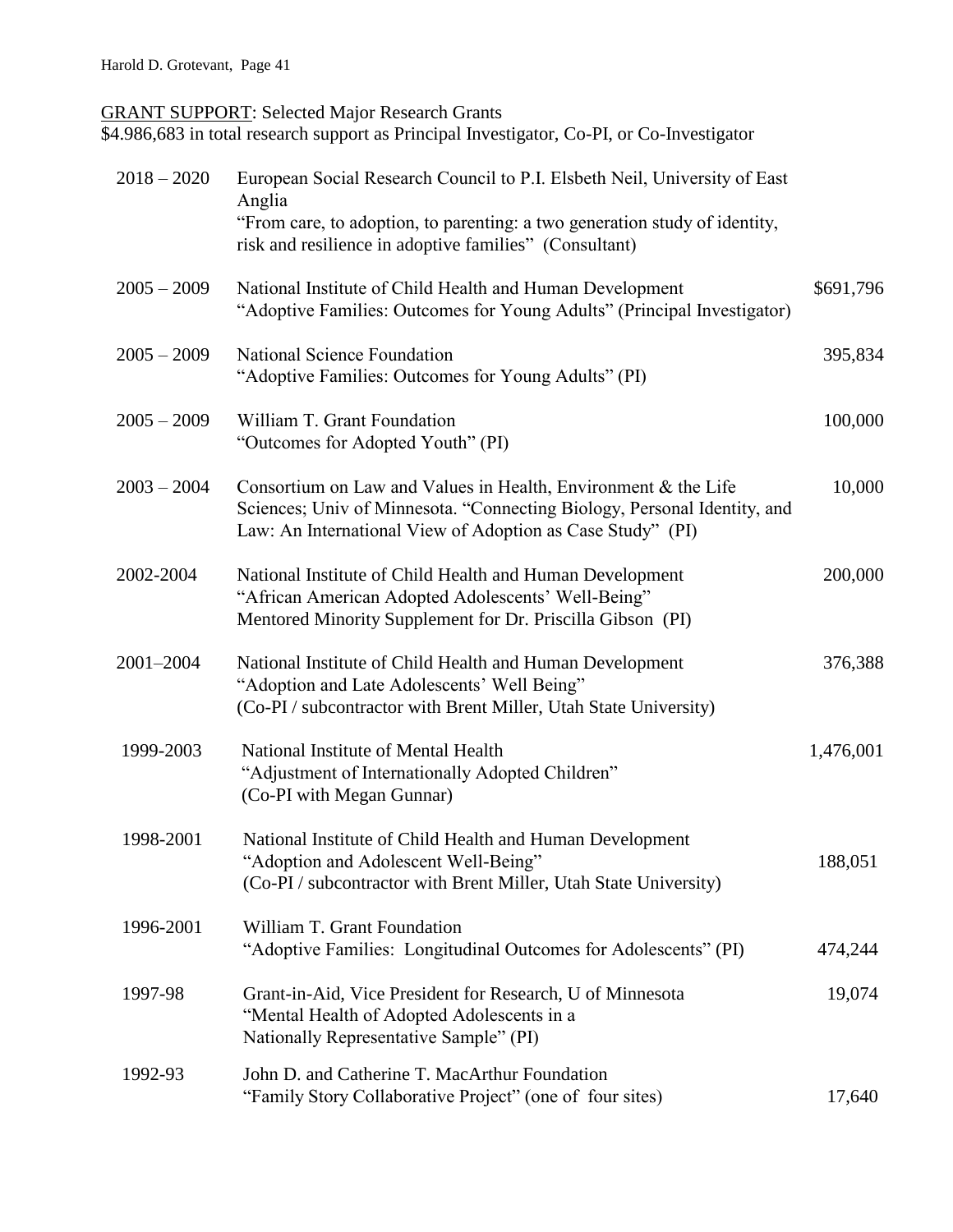| 1991-93 | National Institute of Child Health and Human Development<br>"Openness in Adoptive Family Relationships" (PI)                                                                                                                                                          | 239,189 |
|---------|-----------------------------------------------------------------------------------------------------------------------------------------------------------------------------------------------------------------------------------------------------------------------|---------|
| 1987-90 | U.S. Department of Health and Human Services, Office of Adolescent<br>Pregnancy Programs "Openness in Adoption: Outcomes for the<br>Adoption Triad" (with R. G. McRoy)                                                                                                | 297,062 |
| 1989-90 | Hogg Foundation for Mental Health<br>"Openness in Adoption Triad" (with R. G. McRoy)                                                                                                                                                                                  | 17,474  |
| 1985-86 | Hogg Foundation for Mental Health<br>"Psychological and Contextual Factors Associated with the Placement<br>of Adopted Children in Residential Treatment" (with R.G. McRoy and<br>L. Zurcher)                                                                         | 19,997  |
| 1983-85 | National Institute of Child Health and Human Development<br>"Adolescent Personality Development: Family Antecedents" (with C.R.<br>Cooper)                                                                                                                            | 135,000 |
| 1984-85 | University Research Institute, University of Texas at Austin<br>"Psychological and Contextual Factors Associated with the Placement<br>of Adopted Children in Residential Treatment: Control Sample" (with<br>R.G. McRoy and L. Zurcher)                              | 4,000   |
| 1983-84 | Hogg Foundation for Mental Health<br>"Psychological and Contextual Factors Associated with the Placement<br>of Adopted Children in Residential Treatment" (with R. McRoy & L.<br>Zurcher)                                                                             | 22,115  |
| 1981-82 | National Institute of Child Health and Human Development<br>"Reciprocal Interaction Skills and Ego Identity Formation in<br>Adolescents from One- and Two-Child Families" (with C.R. Cooper)                                                                          | 9,201   |
| 1980-81 | University Research Institute, University of Texas at Austin<br>"Family Process and the Development of Adolescent Competence"<br>(with C.R. Cooper)                                                                                                                   | 5,400   |
| 1980-81 | University of Texas Institute for Human Development and Family<br><b>Studies</b><br>"Family Process and Adolescent Development" (with C.R. Cooper)                                                                                                                    | 1,803   |
| 1979-81 | National Institute of Child Health and Human Development<br>"Reciprocal Interaction Skills and Ego Identity Formation and<br>Adolescents from One- and Two-Child Families: An Investigation of<br>Family Structure and Family Process Antecedents" (with C.R. Cooper) | 151,502 |
| 1979-80 | Hogg Foundation for Mental Health<br>"The Contribution of the Individuated Family System to the<br>Development of Psychosocial Competence in Adolescence" (with C.R.                                                                                                  | 9,820   |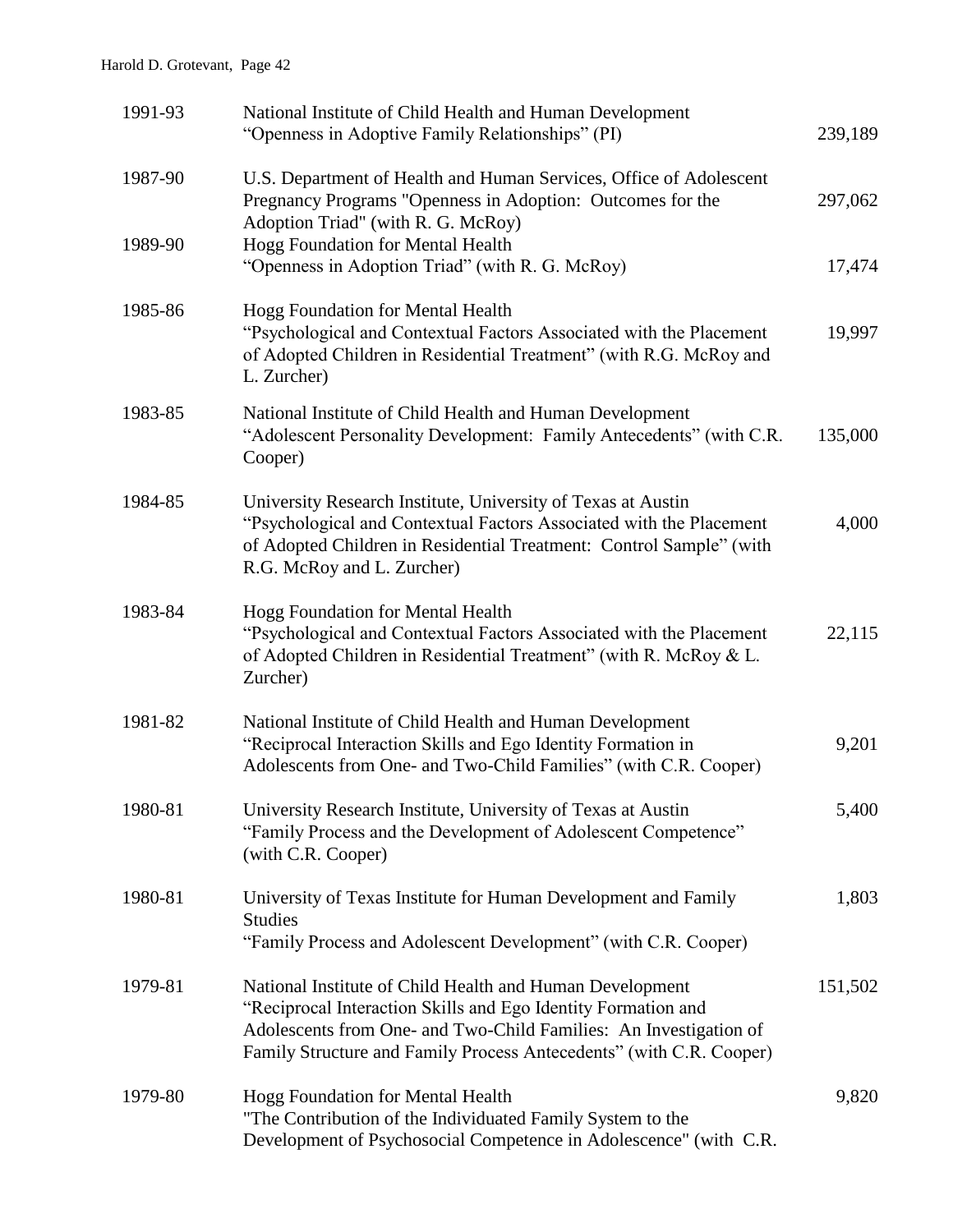Cooper)

1979 Univ of Texas Institute for Human Development and Family Studies "Family Process and Adolescent Development" (with C. R. Cooper) 3,000

## **Teaching**

#### Undergraduate Courses

Children without Permanent Homes: The Future of Adoption The Psychology of Adoption Human Development in Family Contexts: Lifespan Exploring Family Dynamics: *Six Feet Under* Child Development Family Relationships from Adolescence into Young Adulthood Family Psychology Adolescent Psychology Family Relationships Introduction to Family Research Methods Theories of Child and Family Development Field Experience: Child Development Undergraduate Research Undergraduate Readings Course Honors Capstone Course, Honors Reading Course Honors Seminar: Career Development, Identity Formation, and the Life Course Plan II Essay Course, Plan II Honors Course

#### Graduate Courses

Nature and Methods of Inquiry / Psychometrics Family Processes across the Life Span: Theory, Measurement, & Diversity Theories of Human Development Research Methods in Child Development Quantitative Family Research Methods I Microcomputer Laboratory Social and Personality Development Adolescent Development in Families Family and Couple Assessment Adoptive Family Relationships Statistics and Methodology in Relationship Research Research Methods in Interpersonal Relationships Proseminar in Interpersonal Relationship Research Teaching Internship Supervision Mentorship: Preparing Future Faculty Process Seminar I, II Research Practicum, Research Problems, Thesis, Dissertation

#### Curriculum Development Grants

Grotevant, H.D. "Internationalizing the Curriculum" grant: Internationalizing the UMass Focus on Child Adoption. University of Massachusetts Amherst International Programs Office. \$2,500 (2014)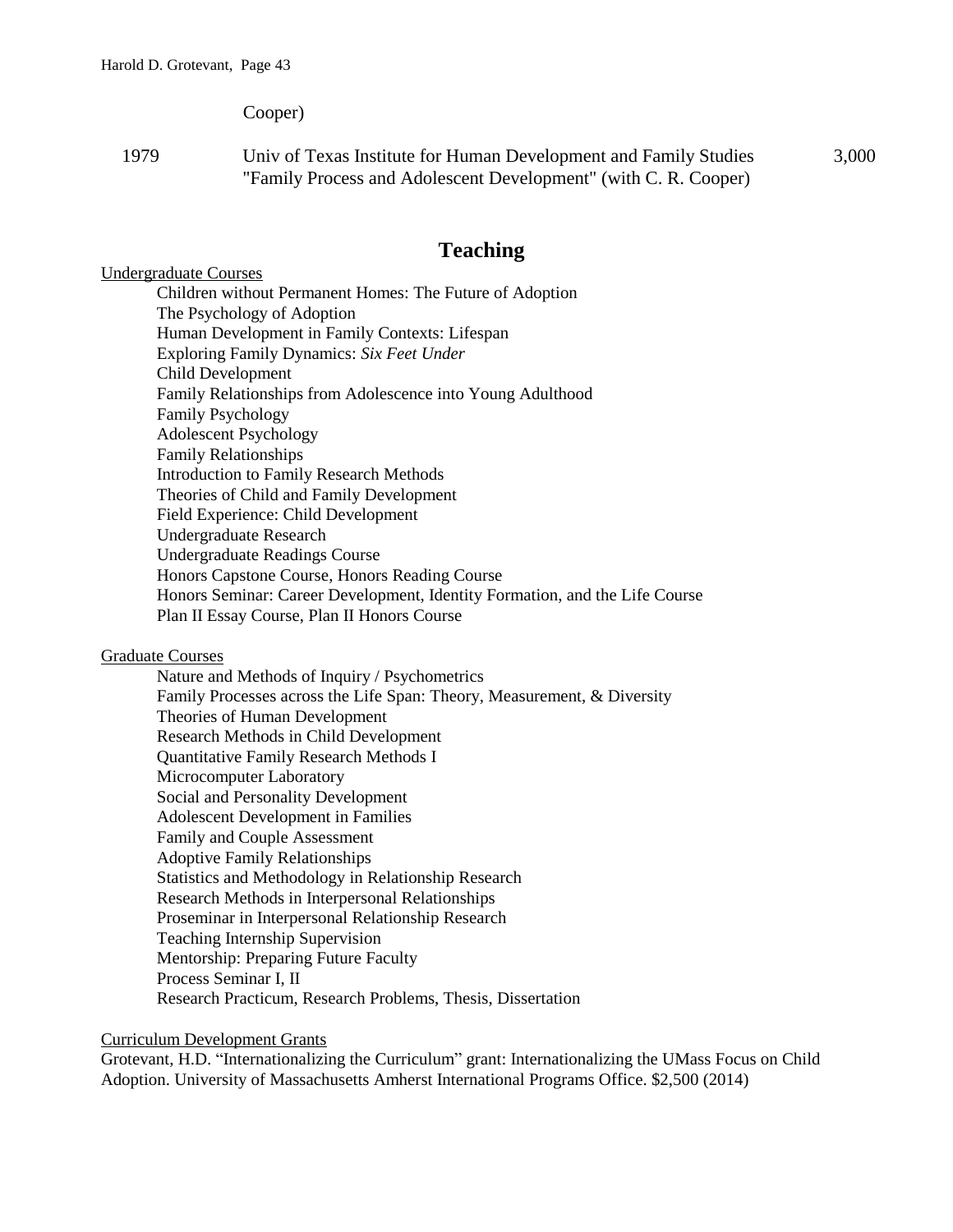Tubbs, C. Y., Rosenblatt, P. C., & Grotevant, H. D. Funded project to develop a program specialization in family diversity for the Department of Family Social Science. Bush Faculty Development Program on Excellence and Diversity in Teaching, University of Minnesota, \$5,000. (1998–99)

#### Funded Mentoring

- Internal Consultant, NIH Patient-Oriented Research Career Development Award (K23) for Professor Adam Grabell, University of Massachusetts Amherst (2017 - present).
- Mentor, NSF-funded Summer Program in Undergraduate Research (SPUR) and Post-Baccalaureate Research Education Program (PREP) for Ashley Sherrill from Bennett College (2012 – 2013)
- Mentor, Mentored Scientist Research Development Award (K01) for Dr. Richard Lee, National Institute of Mental Health (2004 - 2009)
- Senior Mentor, Mentored Scientist Research Development Award (K01) for Dr. Elizabeth Wieling, National Institute of Mental Health (2003–2008)

Mentor and Principal Investigator, Mentored Minority Supplement to Add Health grant for Dr. Priscilla Gibson, National Institute of Child Health and Human Development (2002–2004)

# **Outreach and Engagement Major Ongoing Community Engagement / Research Projects**

**Rudd Adoption Research Program** – Inaugural holder of the Rudd Family Foundation Chair in Psychology and founding director of this umbrella organization for accomplishment of the goals of the Chair: advancing knowledge about the psychology of adoption; providing evidence-based knowledge to inform adoption policy and practice; and building capacity for excellence in adoption research. Organized and hosted ten major adoption conferences at UMass annually, 2009 – present.

**Adoption Mentoring Partnership** – in collaboration with Big Brothers Big Sisters of Hampshire County and the Amherst Schools, the program matches UMass students who themselves were adopted as mentors with children from the Amherst schools who were also adopted. The UMass site directs the mentor component of the project and conducts the research on program effects on the children and mentors (2009 – present).

**Re-Envisioning Foster Care in America** – in collaboration with the Treehouse Foundation, Friends of Children, and the Mass. Department of Children and Families, we are developing innovative practices and programs on behalf of children who are experiencing foster care. Efforts are focused in improving educational continuity, buffering the negative effects of "aging out" of the system at age 18, and helping every child connect with a permanent family. We have conducted research in the innovative Treehouse Community in Easthampton, co-organized six major annual REFCA conferences (2010 – 2015), and collaboratively organized the Rudd – REFCA conference in 2016.

### **Additional Outreach / Engagement Projects**

Treehouse Foundation (2014 – present) --member, National Advisory Board

Governor's Task Force on Adoption (2013 – 2015)

--appointed by Governor Deval Patrick to this task force concerning issues of delays and costs in adoption in Massachusetts; creating, administering, and analyzing a state-wide survey of adoptive and foster parents regarding these issues

St. John's University Adoption Initiative (2013 – present) --member, Advisory Board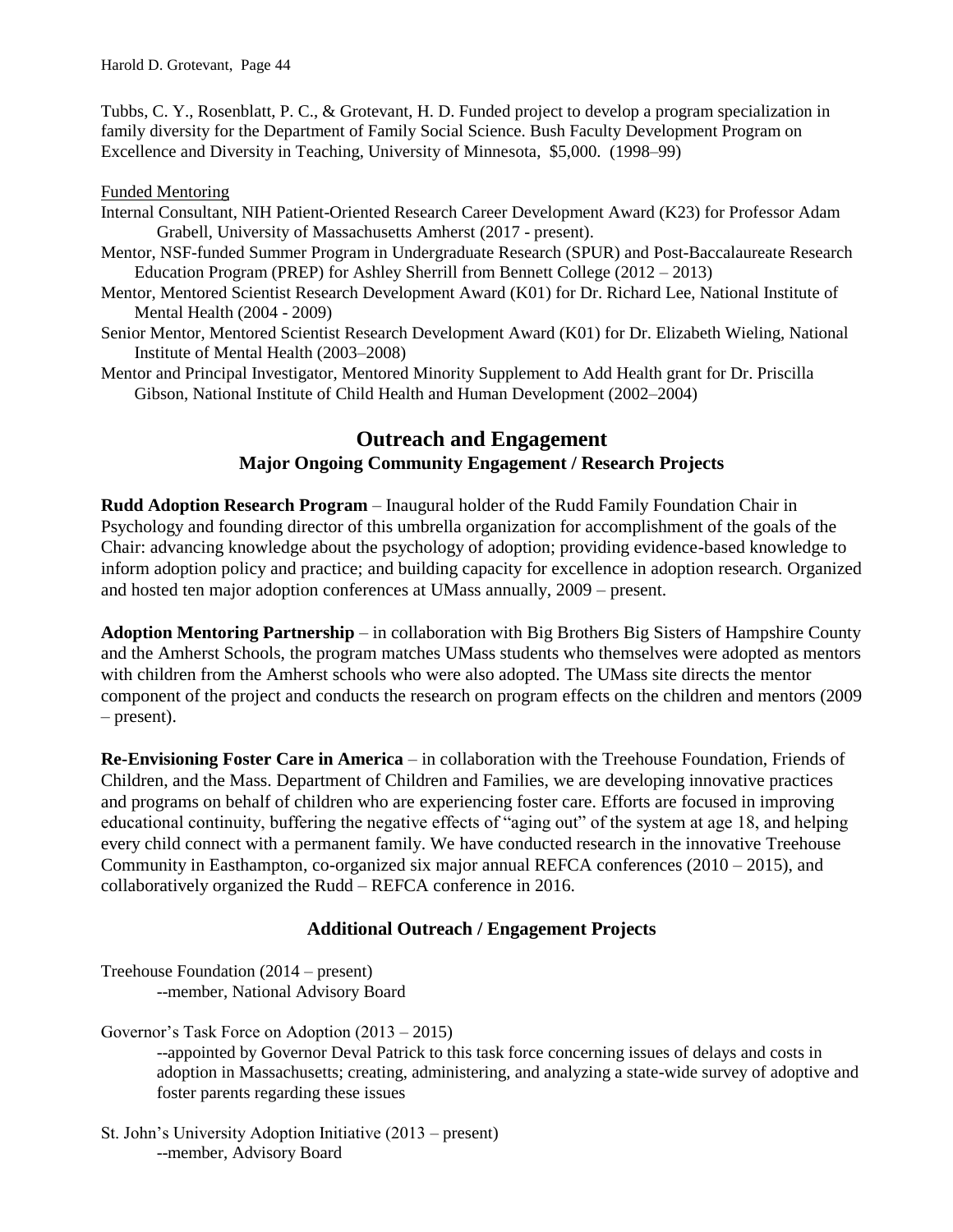- North American Council on Adoptable Children (2011 –2015) --member, Board of Directors
- Treehouse Foundation (2010 2011) --member, Strategic Planning Committee
- Center for Adoption Support and Education, Baltimore (2009 present) --member, Advisory Board for development of Adoption Competent Mental Health Professional credential
- Child Welfare Information Gateway, Dept of Health and Human Services, Washington (2008, 2012) --consulted on selection of instruments for inclusion in the Postadoption Logic Model Builder --consulted on bulletins and factsheets about openness in adoption
- Center for Health Trajectory Research, School of Nursing, University of Minnesota --member, Scientific Advisory Committee for P20 Center funded by NIH (2005-2008)

Adoption Exchange Association, Denver, CO (federally funded grant from Department of Health and Human Services) -- consultant on research design and methods (2002-2007)

- Casey Family Services
	- -- member of working group on post-adoption services research (2001–2002)

Hennepin County, Minnesota – Children and Family Services -- evaluation of Caregiver and Child Matching Tools (1998–2000) (with Carolyn Y. Tubbs and Julie K. Kohler)

- Evan B. Donaldson Adoption Institute, New York City
	- -- member of Research and Practice Advisory Board (1998)
	- -- Senior Research Fellow (2003–present)
- African American Adoption and Permanency Planning Agency, Minneapolis-St. Paul,

Minnesota (1997-1998)

--assisted with development of successful grant application to State Department of Human Services for evaluation of the program; assisted with evaluation

- CSR Incorporated, under contract to the U.S. Administration for Children and Families (1995-1996) --consulted on development of Conceptual Framework for Understanding Youth Development
- Minnesota Department of Human Services (1995) --served on Blue Ribbon Adoption Commission

AdoptINFO, Internet Adoption Resources on the Children, Youth, and Family Electronic Clearinghouse (1994-2002) --chaired working group to gather and coordinate resources --served on Advisory Board for Consortium Electronic Clearinghouse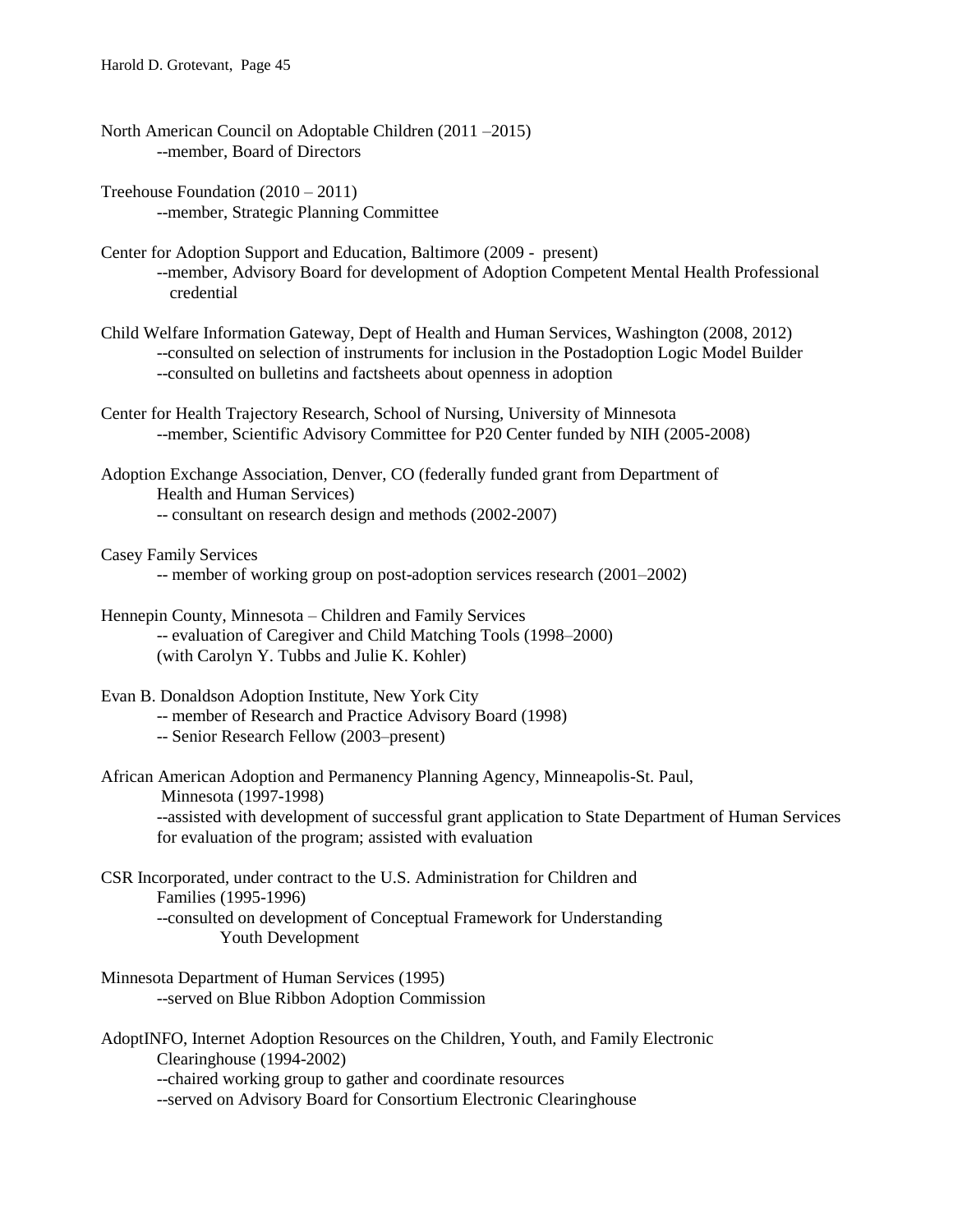Harold D. Grotevant, Page 46

Purdue University Center for Families (1994-2002) --served as Advisory Board Charter Member

Adoptive Families of America (1991-1999) --served on Board of Directors, 1991-1995 Co-President, 1993-94 President, 1994-95 Volunteer Task Force, 1996-1997 Education and Policy Council, 1997-1999

Girl Scouts of America (1993) --served on planning committee for Girl Scout Symposium, Minneapolis-St. Paul.

National Institute of Mental Health (1992) --Working group on methodological issues in the study of family

Child Care Action Campaign (1989-1994) --National Advisory Panel

Children's Trust Fund of Texas (1989) --provided consultation on program evaluation

Hogg Foundation for Mental Health (1987-1990) --member, Commission on the Mental Health of Children and Their Families

Recovering Parents: Parent Education Program, Austin (1987-1989) --conducted evaluation of parent education program for recovering alcoholics

Mayor's Task Force on Child Care, Austin, Texas (1985) --member, Panel concerning Voluntary Accreditation of Child Care Centers and Family Day Homes

Lutheran Social Services of Texas (1984-1988) --conducted workshops on adoption and evaluation of open adoption policies

St. Andrew's Episcopal School, Austin, Texas (1982-87) --served on Board of Trustees Secretary, 1984-85; Chair, 1985-86

Girlstown Residential Treatment Center, Austin (1982) --conducted staff training workshop on adolescent development and guidance

Family Practice Education Program, Family Health Center, Austin (1982) --co-presenter of a series of conferences on individual and family development and their relevance to health care practices

Deaf-Blind Annex, Texas State School for the Blind (1980-1981) --conducted workshops for teachers on cognitive development and social development --prepared *Handbook for the Development of a Pre-Mathematics Curriculum for Deaf-Blind Children: A Piagetian Approach*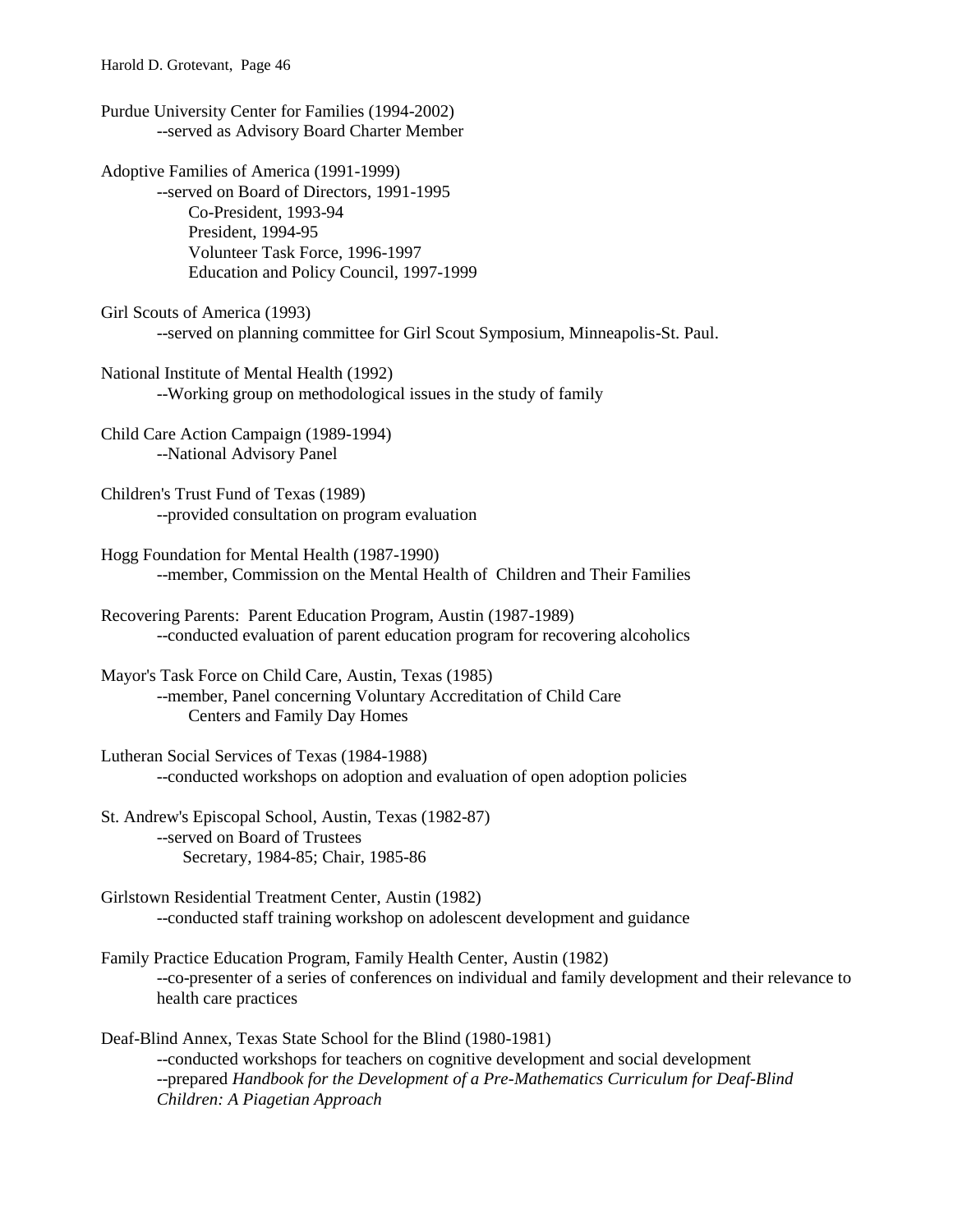- Revista Television Series (1979)
	- --consultant, focusing the television series toward building self-esteem in Mexican-American adolescents
- Community Center Project for Cleveland, Texas (1978) --consultant, incorporating career development into community center project
- University of Texas Police Department, Children's Crime Prevention Unit (1977) --consultant, scripts for television spots aimed at children

Selected Outreach Presentations: Community Hillel House, University of Massachusetts Amherst (2016) Infant Adoption Training Institute, Las Vegas (2010) Adoption Professionals Association of Massachusetts, Waltham, MA (2010) Wide Horizons Adoption Agency, Waltham, MA (2009) Applewood Community, Amherst, MA (2009) Adoption Community of New England, Bellingham, MA (2009) Grand Rounds, Bradley Hospital, Providence, RI (2009) Spence-Chapin Adoption Agency, New York City (2008) Boys and Girls Aid Society, Portland, Oregon (2006) Children's Home Society of Minnesota, St. Paul (2005, 2007) Adoption Option Committee, Minneapolis (2002) Minnesota State Bar Association Continuing Legal Education (2001) Thai Family Reunion (International Adoption Group), Minneapolis (2001) Children's Home Society, St. Paul (2000) Minnesota Association of Marriage and Family Therapy (1999) Catholic Charities, St. Paul, Minnesota (1998) Ethics in Adoption Conference, Minneapolis (1994) Conference on Adolescent Identity and Mental Health, Wellington, New Zealand (1992) Minneapolis Children's Medical Center (1991) The Adoption Symposium, Minneapolis (1990) University in the Community Program, Bemidji, Minnesota (1990) Institute of Alcohol and Drug Studies, Austin (1989) Critical Issues Forum, Children's Trust Fund of Texas, Austin (1989) Balcones Co-Op Faculty In-Service Training, Austin (1987) Lutheran Social Service of Texas (1987) Texas Networks for Children, Austin (1987) Delta Kappa Gamma, Austin, Texas (1987) Adolescent Symposia 1987, Dallas, Texas (1987) Grand Rounds, Oaks Treatment Center, Austin, Texas (1986) Parent Group, Child and Family Laboratory, University of Texas at Austin (1986) Austin Edna Gladney Maternity Home Auxiliary (1985) St. Andrew's Episcopal School, Austin (1985) Mother's Day Out Support Group, Austin (1985) Teenage Parent Council of Austin (1982) Austin Parent Education Association (1980)

Selected Outreach: Newspapers and Magazines

*Adoptive Families* Magazine, *APA Monitor*, *Chicago Tribune*, Delta *In-Flight* Magazine, *Hamilton (Ontario) Observer , Health* Magazine, *La Presse* (Quebec), *Los Angeles Times, Minneapolis-St. Paul Magazine, Minnesota Parent, Minnesota Science, Newsweek*, *New York Times Magazine*, *Portland Oregonian*, *St. Paul*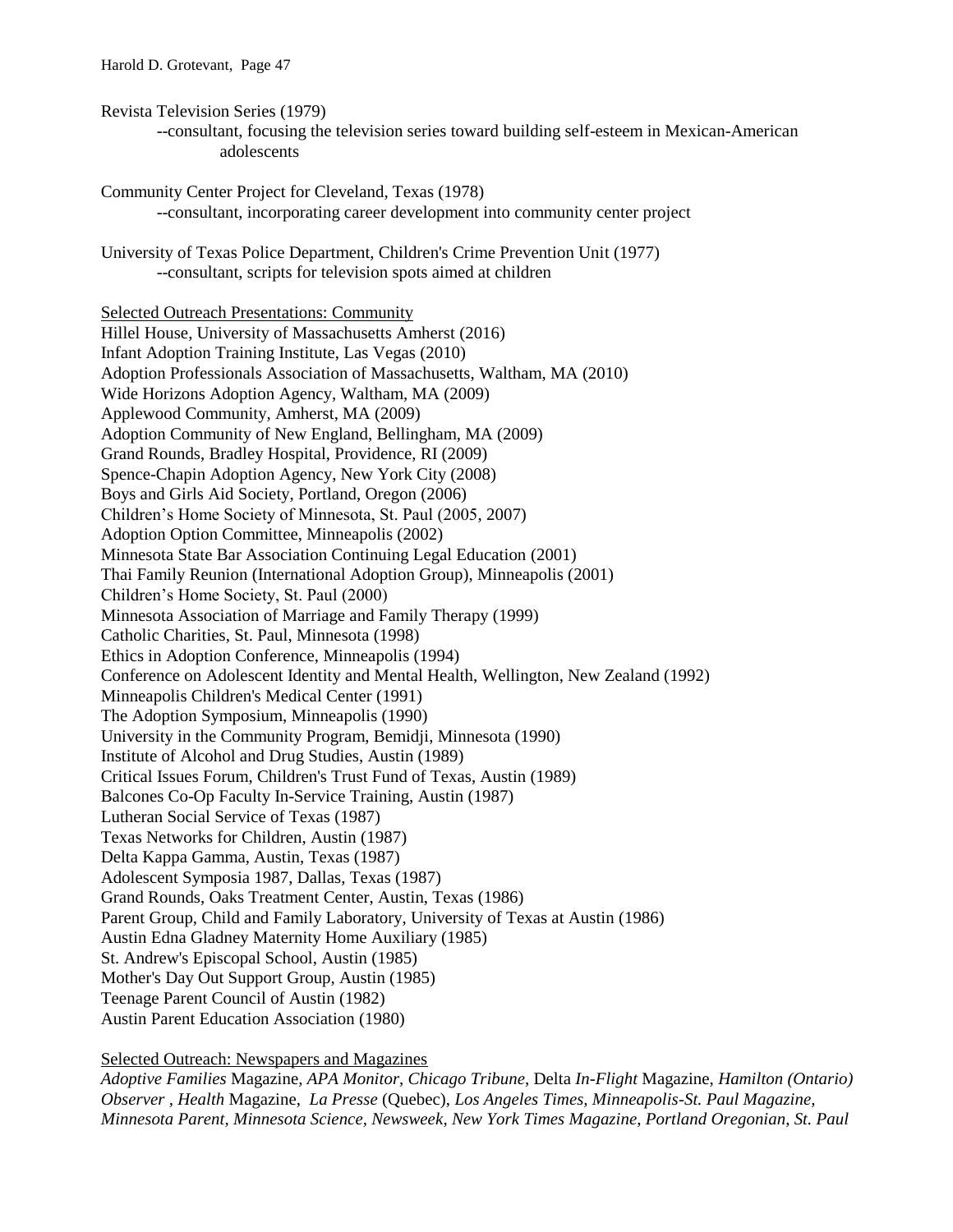*Pioneer Press*, *Wall Street Journal, Washington Post, Washington Post Magazine, Working Mother's Magazine, UMass Magazine, Minneapolis Star Tribune*

Selected Outreach: Radio, Television, & Electronic Media

ABC News, KUT-FM (Austin), Minnesota Public Radio, National Public Radio "Morning Edition", NBC Nightly News, NHK Japanese Public Television, Public Affairs Office LDS Church, WCCO-TV (Minneapolis); WWLP-TV (Ch. 22), Springfield, MA "Mass Appeal" WGBY-TV (PBS), Springfield, MA "Connecting Point," "Open Adoption" webcast for CreatingAFamily.org, Child and Family Blog

Selected Outreach Presentations: Governmental Bodies Governor's Task Force on Adoption (2014) Hennepin County Children and Family Services (1996) Minnesota Department of Human Services, Blue Ribbon Commission on Adoption (1995) NIMH Workshop on Methodological Issues in Behavioral Sciences (1995) Briefing for the U.S. Congress as part of "Social Work Research: Advancing Knowledge for Human Services." Washington, D.C. (1995) Minnesota Department of Human Services (1994) NIMH Working Group on Methodological Issues in the Study of Family (1992) Texas Agricultural Extension Service Institute of Management (1989) National Institute of Child Health and Human Development (1979) Selected Presentations: Higher Education University of Massachusetts Amherst, Clinical Psychology Data Blizzard (2017) University of Massachusetts Amherst, "Making Engagement Work" symposium (2013) University of Massachusetts Amherst, Social Psychology Colloquium Series (2013) Mt. Holyoke College (2011) University of Massachusetts Amherst, Center for Research on Families (2010) Kent State University, Department of Psychology (2009) Boston College, Graduate School of Social Work (2009) University of Massachusetts Amherst, Department of Psychology (2006, 2008, 2009, 2012) University of Texas at Austin, Center for Social Work Research (2005) University of Groningen, Netherlands, Department of Psychology (2004) University of Seville, Spain, Department of Psychology (2004) University of East Anglia, UK, School of Social Work and Psychosocial Studies (2003) Macalester College, St. Paul, Department of Psychology (2002, 2003) University of Minnesota, Department of Pediatrics Grand Rounds (2001) University of Minnesota, Interpersonal Relationships Program (1995, 1998, 2001, 2002, 2004) Kellogg National Fellowship Program. Minneapolis (1994) University of Tromsø, Norway (1994, 1999) University of Minnesota, College of Human Ecology (1994, 1999) Baylor University (1994) Vanderbilt University, Department of Psychology and Human Development (1994) University of Minnesota, University Scholars program (1994) University of Minnesota, Orientation for New Chairs and Academic Administrators (1993) Simon Fraser University, Vancouver, British Columbia (1993) Pan American Health Organization, Minneapolis (1993) University of Minnesota Office of Equal Opportunity and Affirmative Action (1993) University of Minnesota, Commission on Women (1991) Minnesota Extension Service (1991) University of Minnesota, Institute of Child Development (1991) University of Minnesota, Adolescent Health Program (1991, 1995) Minnesota Extension Service Annual Conference (1990)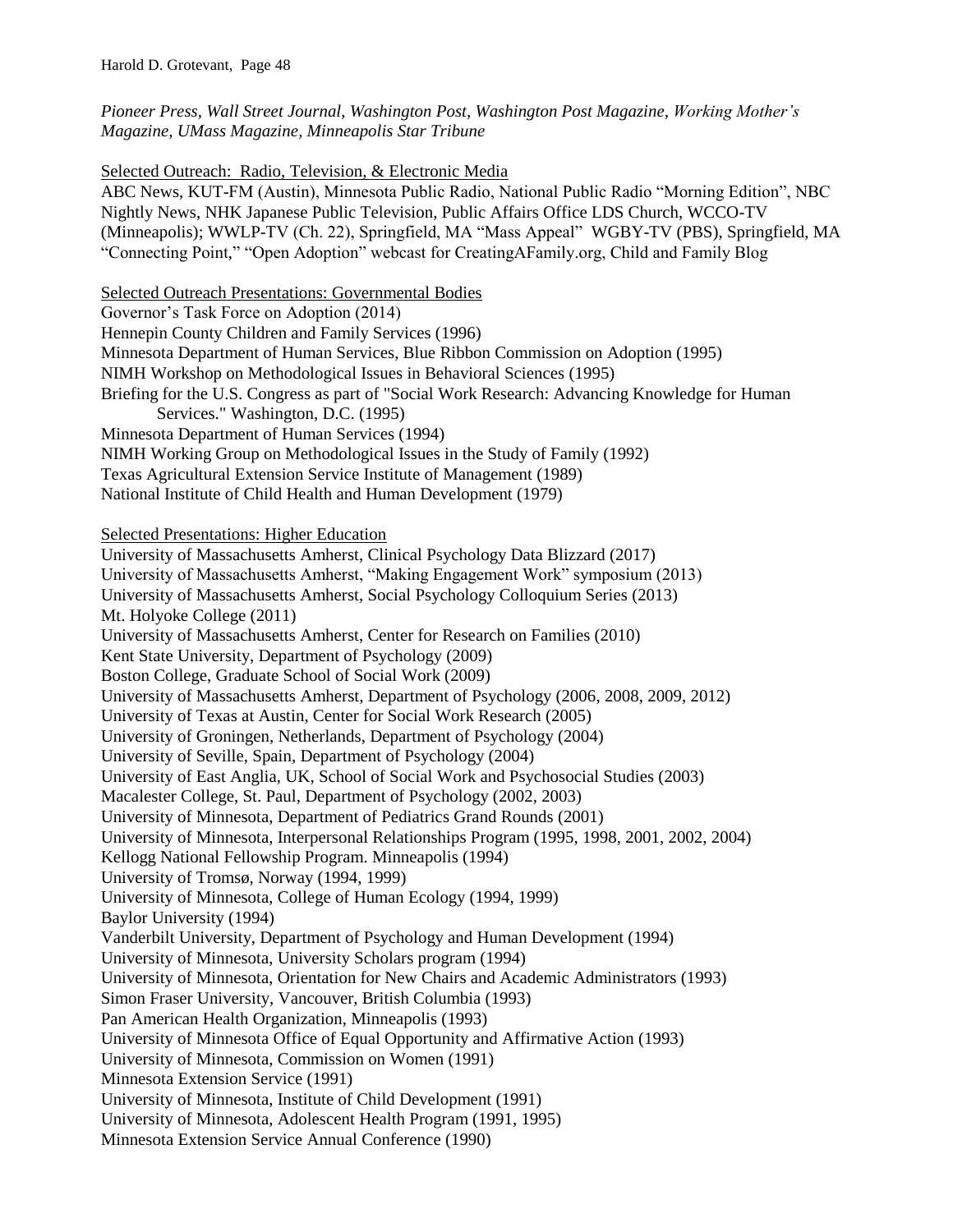Conference sponsored by the John D. and Catherine T. MacArthur Foundation, Denver (1990) University of Texas at Austin, School of Social Work Continuing Education (1989) University of Minnesota, Department of Family Social Science (1989-2007, at least annually) University of Texas at Austin, Population Research Center (1989) Utah State University, Laboratory for Research on Adolescence (1988) University of Texas at Austin, Department of Psychology (1986, 1987) University of Texas at Permian Basin (1982) Harvard Medical School (1981) Boston University (1981) Boys Town Center for the Study of Youth Development, Omaha (1979)

# **Service to the Profession**

#### EDITORIAL AND GRANT REVIEW ACTIVITIES

Editorial Boards

Editorial Board Member, *Identity: An International Journal of Theory and Research* (2010 – present) Consulting Editor, *Journal of Family Psychology* (2009 – present) Editorial Board Member, *Adoption and Fostering* (2003-present) Board of Advisory Editors, *Family Process,* (1998-present) Editorial Board Member, *Adoption Quarterly* (1997- present) Editorial Board Member, *Journal of Early Adolescence* (1982 - present) Editorial Board Member, *Emerging Adulthood* (2012 – 2016) Editorial Board Member, *Journal of Research on Adolescence* (2007 – 201x) Editorial Board Member, *The Narrative Study of Lives* (1993-2006) Editorial Board Member, *Journal of Adolescent Research* (1986-2004) Editorial Board Member, *Applied Developmental Science* (1995-2004) Editorial Board Member, *Personal Relationships* (1993-1998) Editorial Board Member, *Home Economics Research Journal* (1990-1994) Advisory Editor, *Contemporary Psychology* (1990-1991) Consulting Editor, *Monographs of the Society for Research in Child Development* (1990) Consulting Editor, *Developmental Psychology* (1980-1986) Editor, Research Issue of *Texas Home Economist* (1980-1982)

Grant Review Activities

Member, Social Sciences and Population Studies Study Section, Center for Scientific Research, National Institutes of Health, October, 2005

Member, Special Emphasis Review Panel, National Institute of Child Health and Human Development; November, 2003

- Grant Proposal Reviewer: National Science Foundation, William T. Grant Foundation, National Institute of Child Health and Human Development, National Institute of Mental Health, Children's Trust Fund of Texas, Hogg Foundation for Mental Health, Social Sciences and Humanities Research Council of Canada; Auburn University Agricultural Experiment Station; Social Science Research Council, the Netherlands; Nuffield Foundation, United Kingdom; Israel Science Foundation; Florida State University Cornerstone Program; Netherlands Organisation for Scientific Research
- Member, Grant Review Study Section, U.S. Department of Health and Human Services, Office of Adolescent Pregnancy Programs, August, 1985; June, 1987; September, 2003
- Member, Social and Developmental Psychology Grant Review Panel, National Science Foundation, 1989- 1992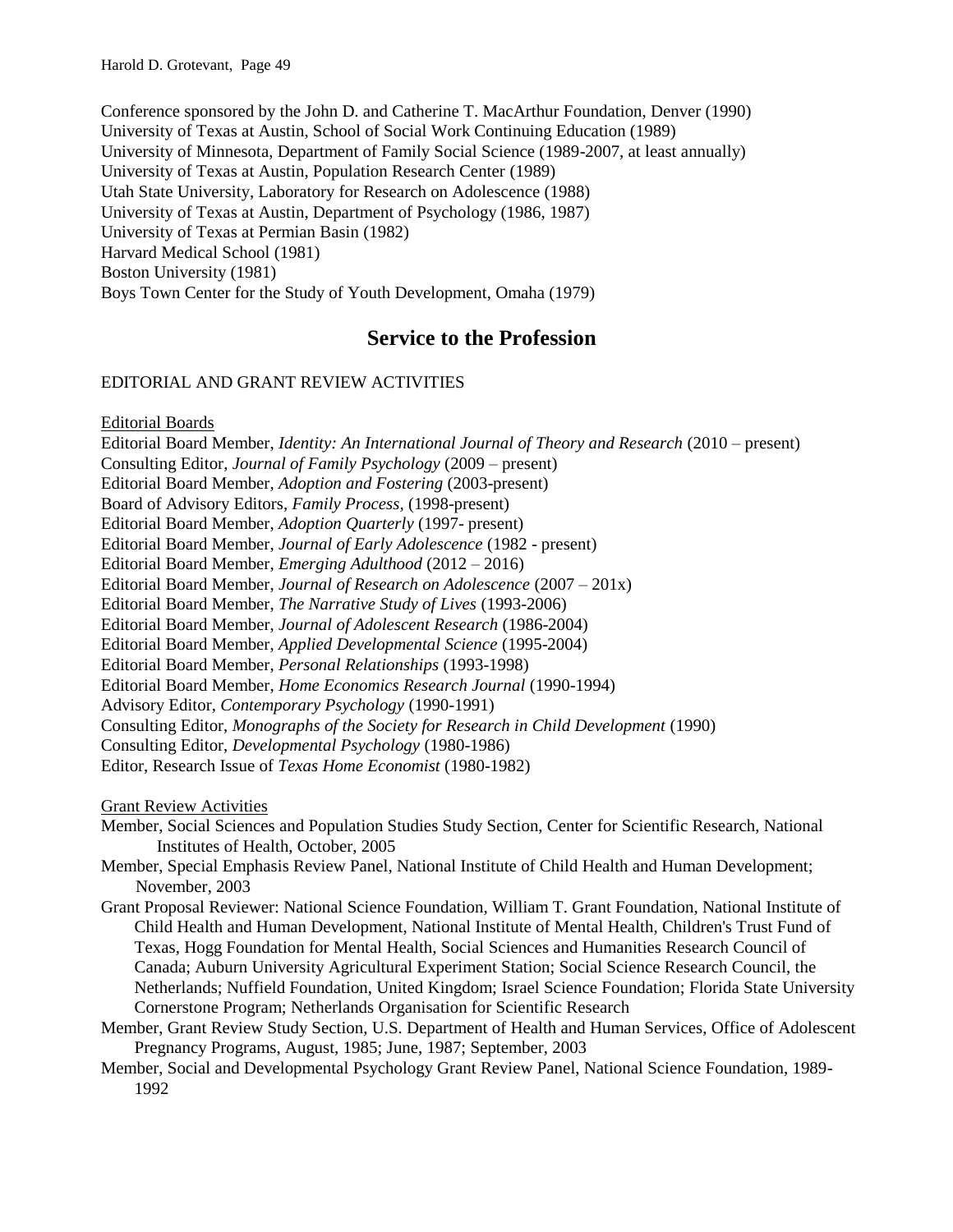Chair, Special Review Panel, National Institute of Mental Health; March, 1995; October, 1995.

#### Guest Consulting Editor:

*American Educational Research Journal, American Journal of Orthopsychiatry, Applied Developmental Science, Behavior Genetics, Child Development, Contemporary Psychology, Developmental Psychology, Developmental Review*, *Family Process, Family Relations, Home Economics Research Journal, International Journal of Behavioral Development, Journal of Adolescence, Journal of Child and Family Studies, Journal of Child Psychiatry and Psychology, Journal of Educational Psychology, Journal of Experimental Child Psychology, Journal of Family Issues, Journal of Family Psychology, Journal of Family Theory and Review, Journal of Marital and Family Therapy, Journal of Marriage and the Family, Journal of Personality, Journal of Population, Journal of Social Work, the Lancet, Merrill-Palmer Quarterly, Parenting, Personality and Social Psychology Bulletin, Psychiatry, Psychological Bulletin, Psychological Reports, Psychological Review, Social Development, Social Science Quarterly*

#### Review of Abstracts for Professional Meetings:

American Psychological Association; Third International Conference on Adoption Research (ICAR3); Fourth International Conference on Adoption Research (ICAR4); International Society for the Study of Personal Relationships; Society for Research in Child Development (Panel Chair for Abstracts on Adolescence and Life Course Development, 1981); Society for Research on Adolescence (Panel Chair for Abstracts on Identity and Emotion, 1999); Southwestern Society for Research in Human Development; Texas Home Economics Association (Chair, 1981, 1982)

#### Manuscript reviews of textbooks or textbook chapters

Topics: Child Development, Adolescent Development, and/or Family Relationships: Addison-Wesley Publishing Co.; Allyn & Bacon Publishers; Brooks, Cole; Brown & Benchmark Publishers; D. C. Heath Publishing Co.; Dorsey Press; W. H. Freeman Co.; Harper and Row Publishing Co.; Little, Brown Publishers; C. V. Mosby Publishing Co.; Plenum Publishers; Random House; Scientific American Books; State University of New York Press; Wadsworth Publishing Co.; Worth Publishing

#### RESEARCH CONFERENCE ORGANIZATION

Consultant for Sixth International Conference on Adoption Research (ICAR6), Montreal, Quebec, July 7 – 13, 2018.

Organizer and Host, "New Worlds of Adoption: Beyond Safety to Well-Being: The Future of Adoption." Rudd Adoption Research Program Conference, University of Massachusetts Amherst, April 13, 2018.

Organizer and Host, Summer Adoption Research Institute (for 24 graduate students and recent Ph.Ds from 7 countries), University of Massachusetts Amherst, May 21 – 26, 2017.

Organizer and Host, "Adoptive Parenting: Navigating the Smooth and Rough Waters." Featuring Rudd Visiting Professor Jesus Palacios from the University of Seville, Spain. UMass Center at Springfield, May 19, 2017.

Organizer and Co-Host, "New Worlds of Adoption and Foster Care: Thriving on the Frontline." Eighth Rudd Adoption Research Program / Re-Envisioning Foster Care in America Conference, University of Massachusetts Amherst, May 13, 2016.

Organizing Committee for Fifth International Conference on Adoption Research (ICAR5), Auckland, New Zealand, January 7-11, 2016.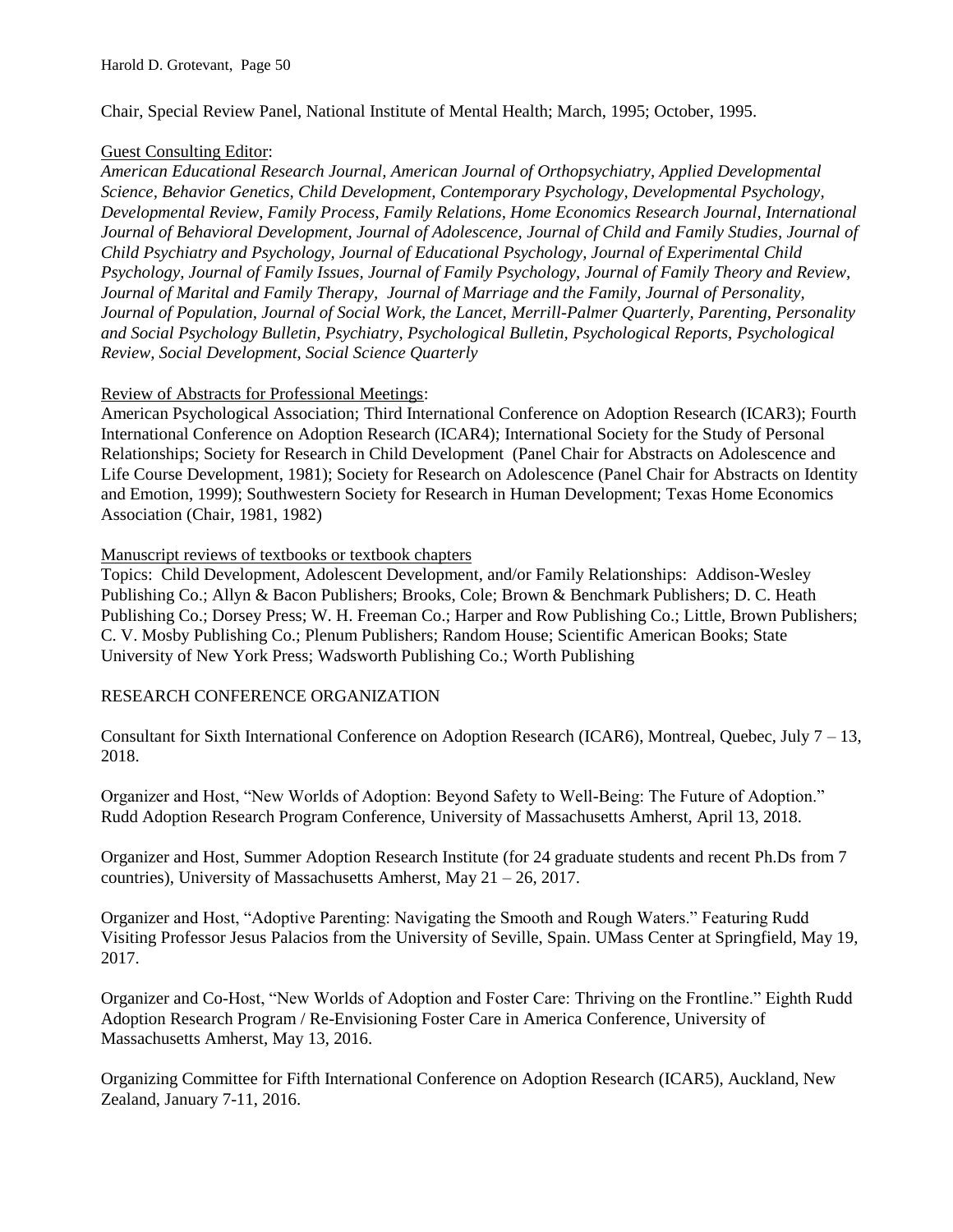Harold D. Grotevant, Page 51

Organizer and Host, "New Worlds of Adoption: Launching into Adulthood." Seventh Rudd Adoption Research Program Conference, University of Massachusetts Amherst, April 17, 2015.

Organizer and Host, "New Worlds of Adoption: Helping Families Overcome Early Adversity" Sixth Rudd Adoption Research Program Conference, University of Massachusetts Amherst, April 11, 2014.

Organizing Co-sponsor, "Re-Envisioning Foster Care IV." Holyoke Community College, May 3, 2013.

Organizer and Host, "New Worlds of Adoption: Contact between Adoptive and Birth Families: What Works?" Fifth Rudd Adoption Research Program Conference, University of Massachusetts Amherst, April 11  $-12, 2013.$ 

Organizing Committee for Fourth International Conference on Adoption Research (ICAR4), Bilbao, Spain,  $July 7-11, 2013.$ 

Organizing Co-sponsor, "Re-Envisioning Foster Care III." Holyoke Community College, May 31, 2012.

Organizer and Host, "New Worlds of Adoption: Navigating the Teen Years." Fourth Rudd Adoption Research Program Conference, University of Massachusetts Amherst, March 31, 2012.

Organizing Co-sponsor, "Re-Envisioning Foster Care II." Holyoke Community College, May 6, 2011.

Organizer and Host, "New Worlds of Adoption: Research-based Interventions Promoting Attachment." Third Rudd Adoption Research Program Conference, University of Massachusetts Amherst, April 8, 2011.

Organizing Co-sponsor, "Re-Envisioning Foster Care." Delaney House, Easthampton, MA, November 15, 2010.

Academic Program and Planning Committee, Third International Conference on Adoption Research (ICAR3), Leiden University, the Netherlands, July 11-15, 2010.

Organizer and Host, "New Worlds of Adoption: Linking Research and Practice." Second Rudd Adoption Research Program Conference, University of Massachusetts Amherst, April 7, 2010.

Organizer and Host, "New Worlds of Adoption: Growing Up in Complex Families." Rudd Adoption Research Program, University of Massachusetts Amherst, February 20, 2009.

Planning Committee, International Conference on Adoption Research II, University of East Anglia, Norwich, UK, July, 2006.

Co-organizer and Sponsor of the International Conference on Adoption Research, Minneapolis, August 10– 14, 1999.

#### PROGRAM REVIEWS FOR OTHER UNIVERSITIES (site visits)

University of Tennessee, Knoxville; Psychology (2018) University of North Carolina, Greensboro; Human Development & Family Studies (2006) Brigham Young University; Marriage, Family, and Human Development (2005) University of Arizona; School of Family and Consumer Resources (1998) Utah State University; Family and Human Development (1996) Florida State University; Family, Child, and Consumer Sciences (1993)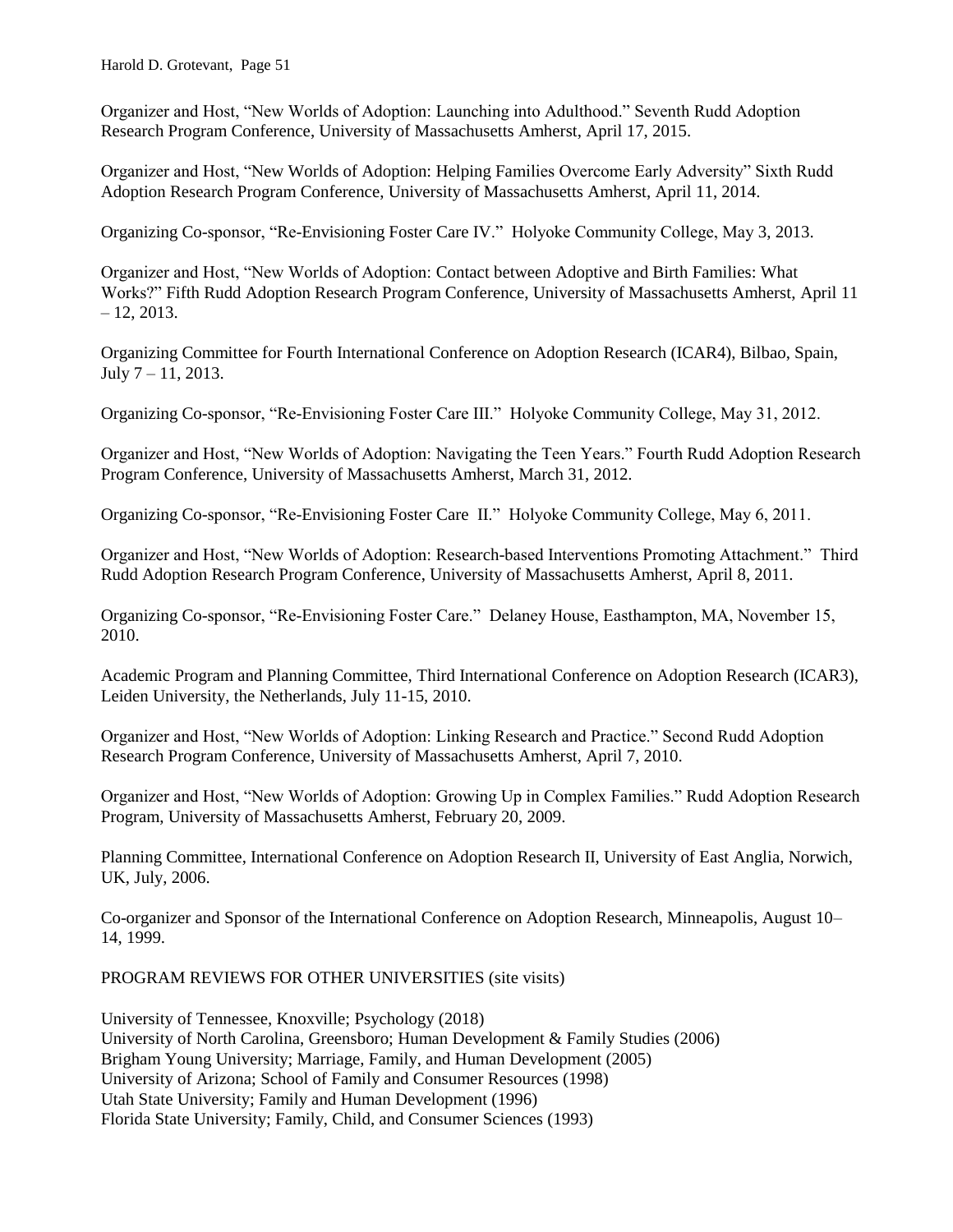### PROFESSIONAL ORGANIZATIONS

Current Membership:

American Psychological Association Division 7: Developmental Psychology (Fellow) Division 43: Family Psychology (Fellow) Division 53: Clinical Child and Adolescent Psychology Association for Psychological Science (Fellow) International Society for Research on Identity (formerly Society for Research on Identity Formation) National Council on Family Relations (Fellow) North American Council on Adoptable Children Society for Research in Child Development Society for Research on Adolescence Society for the Study of Emerging Adulthood

Officer Positions and Committee Service:

Student Award Committee, Society for Research on Identity Formation, 2012 -

Fellow Selection Committee Member, National Council on Family Relations, 1997-1999, 2006 - 2009

Chair, Adoption Focus Group, National Council on Family Relations, 1992-1994, 2007 - 2009

Jury Member for James D. Moran Research Award, American Home Economics Association, 1991, 1992

Program Committee Member, International Society for the Study of Personal Relationships, 1990-1992, 1992- 1994

Program Committee Member, Southwestern Society for Research in Human Development, 1978-1980, 1988- 1990

Publications Committee, Society for Research on Adolescence, 1984-86, 1987-1988

Advisory Council, International Society for the Study of Personal Relationships, 1986-1988

Board Member, Society for Research on Adolescence, 1984-86

Planning Committee Member, Society for Research in Child Development Summer Institute on Child Development and Social Policy, 1984-85

Program Chair, Texas Council on Family Relations, 1984-85

President, Southwestern Society for Research in Human Development 1982-84

Representative of Division 7 to Ad Hoc Committee on the Revision of the Joint Technical Standards for Educational and Psychological Testing, American Psychological Association, 1982-1984.

Secretary-Treasurer, Southwestern Society for Research in Human Development, 1978-1980

Chair, Research Committee, Texas Home Economics Association, 1980-1982

Executive Board Member, Texas Home Economics Association, 1979-1982

Nominating Committee Member, Texas Council on Family Relations, 1979

# **Service to the University**

### ADMINISTRATIVE SERVICE TO THE UNIVERSITY OF MASSACHUSETTS AMHERST (2008 - )

University Committee Service Member, Information Technology Infrastructure Committee, 2014 - 2016

College Committee Service Member, College of Natural Sciences Personnel Committee, 2017 - Member, Leadership Team (as Department Chair), College of Natural Sciences, 2015 - 2017 Member, Advisory Board / Steering Committee, Center for Research on Families, 2008 –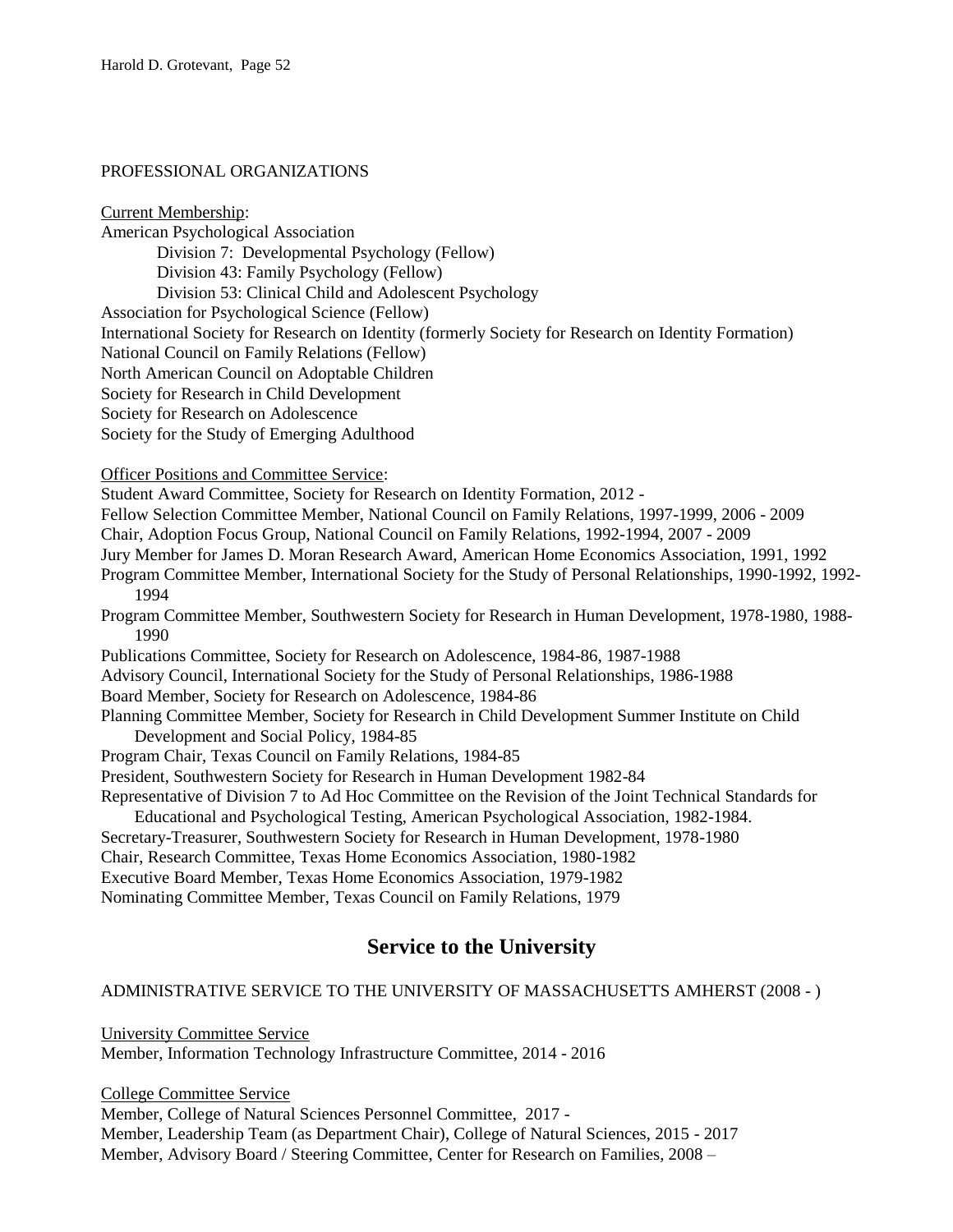Member, Life Sciences Advisory Committee, College of Natural Sciences, 2015- 2017 Member, Life Sciences Graduate Program Advisory Committee, College of Natural Sciences, 2015 - 2017 Member, CNS Distinguished and Chaired Professors Committee, 2009 – 2014 Member, CNS Faculty and Staff Awards Committee, 2010 – 2013

Departmental Committee Service Member, Search Committee in Clinical Psychology, 2017 – 2018 Faculty Sponsor, Graduate Student Diversity Committee, 2017 - Department Chair, Department of Psychological and Brain Sciences, 2015 – 2017 Chair, Executive Committee, 2015 - 2017 Chair, Search Committee for Senior faculty in developmental science, 2013 – 2014 Member, Search Committee for Commonwealth Honors College developmental faculty, 2013 - 2014 Co-chair, Clinical Division Colloquium Committee, 2013 – 2014 Member, Planning Committee for Developmental Science Initiative, 2012 –2015 --retreat and curriculum subcommittees Chair, Search Committee for racial disparities positions, 2008 – 2009 Member, Developmental Search Committee, 2008 - 2009 Member, Computer and Network Committee, 2008 - 2010 Member, Search Committee for racial disparities positions, 2007-2008 Member, Personnel Committee, 2009 – 2011 (Chair, 2010 – 2011) Co-Chair, Clinical Psychology Program Review Committee, 2011 - 2012 Member, Executive Committee, 2010 – 2011, 2012 – 2013, 2013 - 2014 Member, Research Committee, 2011 - (Co-chair, 2012 – 2013; Chair, 2013 - 2014)

#### ADMINISTRATIVE SERVICE TO THE UNIVERSITY OF MINNESOTA (1990-2008)

University Committee Service

Provost's Task Force for the Merger of the College of Human Ecology and the College of Education and Human Development, 2005 - 2006 Chair, Planning Committee, Children's Summit 2005: *Smart Policies, Strong Families*

Chair, Advisory Council, Children, Youth, and Family Consortium, 2004 – 2005

Provost's Committee on Academic Freedom, 2003–2004

Steering Committee for Children's Summit II, 2002–2003

President's Initiative on Children, Youth, and Families, (Steering & Executive Committees) 2002-2008

Advisory Committee on Intercollegiate Athletics, 2000–2001

Chair, Planning Committee for Ethics Forum on Authorship and Publication, 2000

Committee to Develop Addiction Studies Certificate, 2000

Research Ethics Advocates, 1999-2001

Graduate School Social Science Policy and Review Council, 1998–2001

Task Force to Prepare Faculty Development Proposal for Bush Foundation on Technology Enhanced Learning, 1998–1999

Chair, Committee on Clinical Assessment, Mental Health Practice Affinity Group, 1997-1998

Senate Committee on Information Technology, 1997-2000

University Senate, 1997-2000

Advisory Board, Children, Youth, and Family Consortium, 1997 – 2008

Graduate School, Reviewed faculty applications for Salzburg Seminar, 1996.

Committee of Three to Review Exceptional and Spousal Hire Requests, Equal Opportunity Office, 1993-1995

Steering Committee, Graduate and Professional School Network for Recruitment and Retention of Students of Color and Women in Fields in Which They Are Underrepresented, 1994

Planning Committees, Mentoring Conference and Conference on Recruitment and Retention of Graduate Students of Color, 1994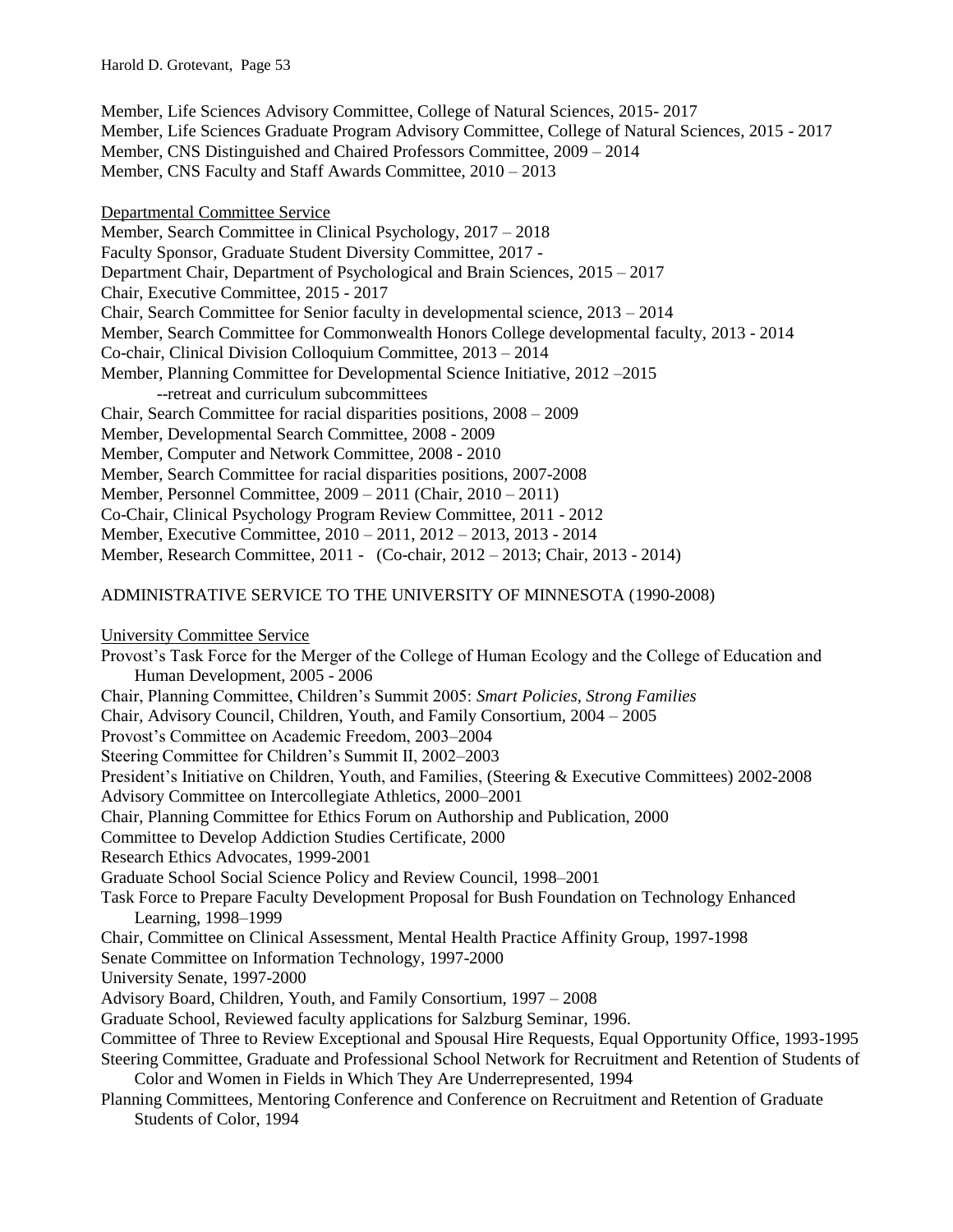Committee on Interdisciplinary Research Activities, VP for Research and Dean of Graduate School, 1994- 1996 Advisory Board, Research Explorations Program, Continuing Education and Extension, 1992-1995 Advisory Board, The Compleat Scholar/Practical Scholar Program, Continuing Education and Extension, 1992-1995 Executive Committee and Steering Committee, Children, Youth, and Family Consortium, 1991-1995 Parent Education Advisory Board, 1990-1991 Center for Research on Interpersonal Relationships, 1990- Advisory Board, Center for Early Education and Development, 1990-1995 Committee on Academic Support Programs Related to Child Care, 1990 College Committee Service Student Scholastic Standing Committee, 2006 - 2007 Advisory Committee, Gamble-Skogmo Land Grant Chair in Child Welfare and Youth Policy, 2003-2006 Chair, Search Committee for Major Gifts Officer, 2003 Honors and Awards Committee, 2001-2002 Search Committee for Head, Department of Family Social Science, 2000-2001 Space Utilization Committee, 1999-2000 Executive Committee, 1990-1995, 2001-2003 Academic Computing Committee, 1995-1996 Scholarship Committee, 1995-1996

Chair, Search Committee for Acting Associate Deans, 1995 Chair, Search Committee for Associate Dean for Outreach, 1992-93 Chair, Search Committee for Head, Department of Design, Housing, and Apparel, 1992 Minnesota Extension Service Issues Programming Awards Committee, 1990 Chair, 1991 Planning Committee for Center for Youth Development and Research, 1990-1991 Minnesota Extension Service Youth and Families at Risk Design Team, 1990 Chair, Civil Service Awards Committee, 1990, 1992

Departmental Committee Service Graduate Admissions, Co-chair, 2006 - 2007 Department Head, 1990 - 1995, 2001 - 2003 Curriculum Committee, 2000 – 2001 Director of Graduate Studies, 1998 – 2001 Graduate Recruitment Committee, 1997 – 2000 Faculty Search Committee, 1995 – 1996 Department Head Consultative Committee, 1995-1996, 1998 – 2003, 2004 - 2006 Colloquium Co-Coordinator, 1995-1996, 1997-1998 Chair, Examination and Evaluation Committee, 1995-1996 *ex officio* on all departmental committees, 1990-1995, 2001 – 2003

ADMINISTRATIVE SERVICE TO THE UNIVERSITY OF TEXAS AT AUSTIN (Selected, 1977-1990)

University Committee Service Presidential Committee on Child Care, 1988-1990 Faculty Senate Committee on Child Care, 1988-1989 Advisory Council, University of Texas Learning Abilities Center, 1988-1989 Institutional Review Board: Use of Human Subjects in Research, 1980-88 Reviewed applications for Graduate Opportunity Fellowships, 1988 Minority Liaison, Office of Graduate Studies, 1980-84

College Committee Service